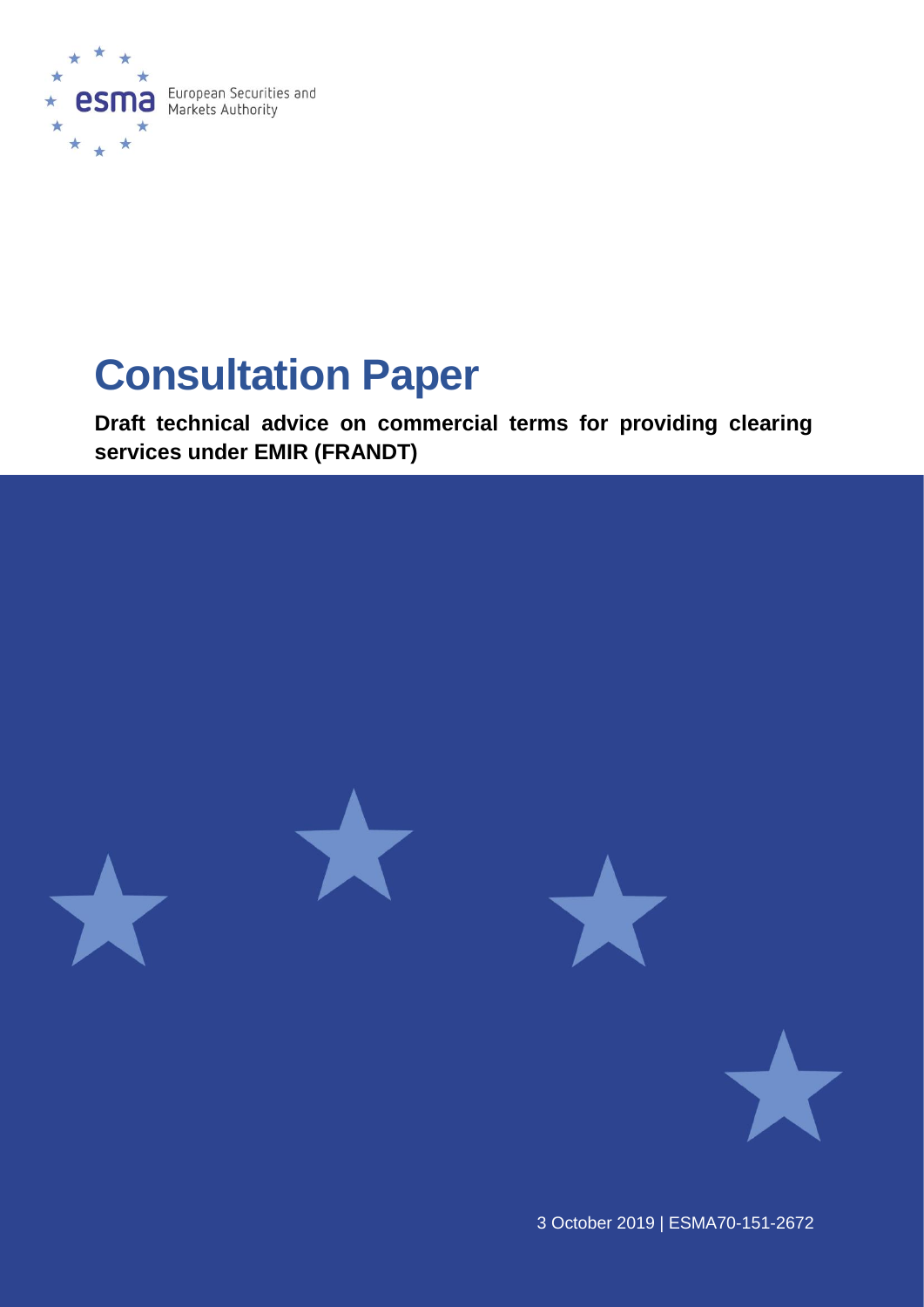

3 October 2019 ESMA70-151-2672

### **Responding to this paper**

ESMA invites comments on all matters in this paper and in particular on the specific questions summarised in Annex III. Comments are most helpful if they:

- 1. respond to the question stated;
- 2. indicate the specific question to which the comment relates;
- 3. contain a clear rationale; and
- 4. describe any alternatives ESMA should consider.

ESMA will consider all comments received by 2 December 2019**.**

All contributions should be submitted online at [www.esma.europa.eu](http://www.esma.europa.eu/) under the heading 'Your input - Consultations'.

#### **Publication of responses**

All contributions received will be published following the close of the consultation, unless you request otherwise. Please clearly and prominently indicate in your submission any part you do not wish to be publicly disclosed. A standard confidentiality statement in an email message will not be treated as a request for non-disclosure. A confidential response may be requested from us in accordance with ESMA's rules on access to documents. We may consult you if we receive such a request. Any decision we make not to disclose the response is reviewable by ESMA's Board of Appeal and the European Ombudsman.

#### **Data protection**

Information on data protection can be found at [www.esma.europa.eu](http://www.esma.europa.eu/) under the heading 'Data [protection'](https://www.esma.europa.eu/about-esma/data-protection).

#### **Who should read this paper**

All interested stakeholders are invited to respond to this consultation. In particular, responses are sought from counterparties acting (or intending to act) as clearing service providers and counterparties that are current or potential clearing clients.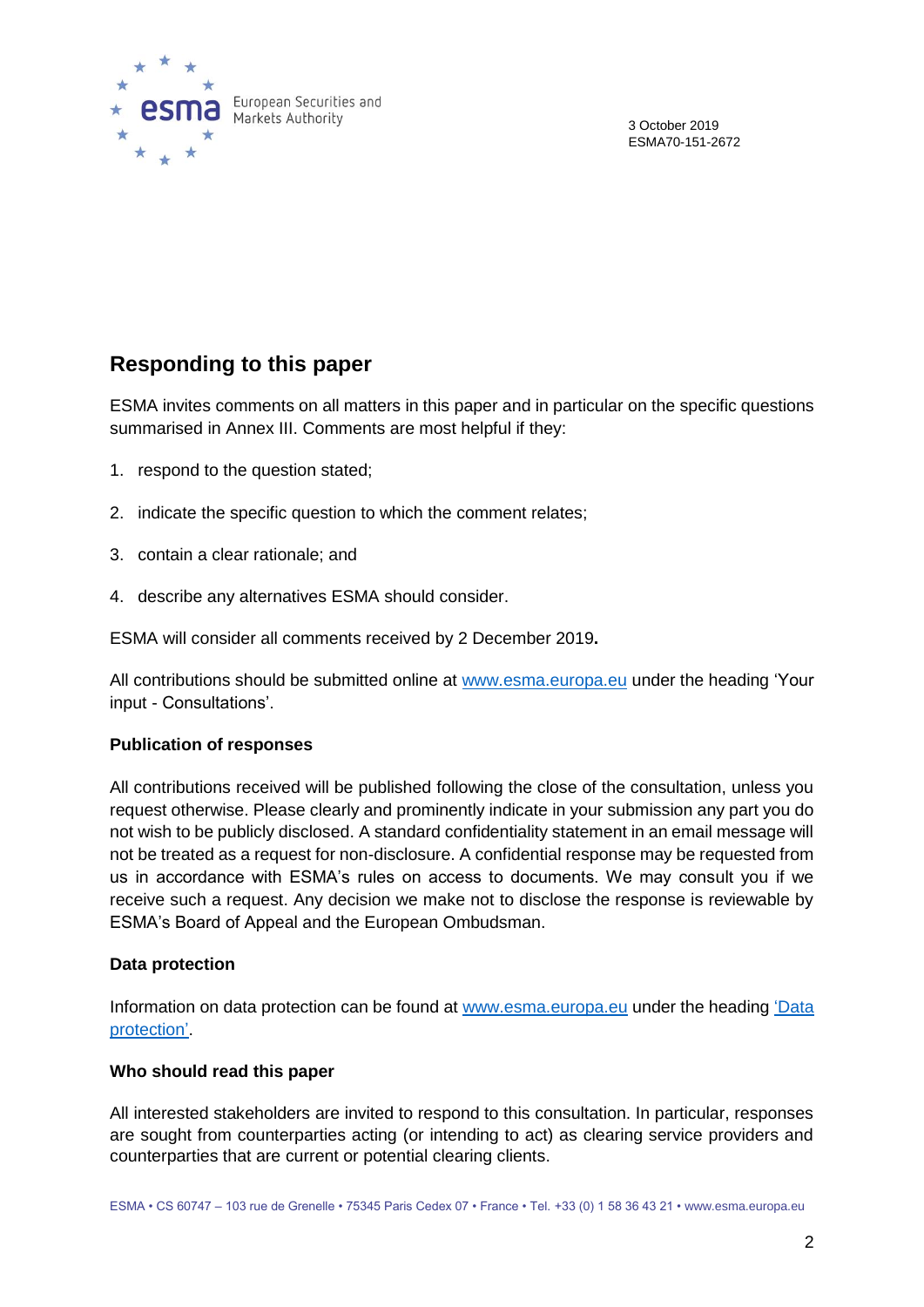

# **Table of Contents**

| 1              |          |                                                                                        |  |  |  |  |  |
|----------------|----------|----------------------------------------------------------------------------------------|--|--|--|--|--|
| $\overline{2}$ |          |                                                                                        |  |  |  |  |  |
| 3              |          |                                                                                        |  |  |  |  |  |
| 4              |          |                                                                                        |  |  |  |  |  |
| 5              |          |                                                                                        |  |  |  |  |  |
|                | 5.1      |                                                                                        |  |  |  |  |  |
|                | 5.2      |                                                                                        |  |  |  |  |  |
| 6              |          | Specifying the conditions for FRANDT compliant commercial terms14                      |  |  |  |  |  |
|                | 6.1<br>1 | Requirements for FRANDT commercial terms - fairness and transparency - Principle<br>14 |  |  |  |  |  |
|                | 6.2      | Requirements for FRANDT commercial terms - unbiased and rational contractual           |  |  |  |  |  |
|                | 6.3      | Requirements for FRANDT commercial terms -facilitate clearing services, prices to      |  |  |  |  |  |
|                | 6.4      | Requirements for FRANDT commercial terms - risk control criteria - Principle 4 25      |  |  |  |  |  |
| 7              |          |                                                                                        |  |  |  |  |  |
|                | 7.1      |                                                                                        |  |  |  |  |  |
|                | 7.2      |                                                                                        |  |  |  |  |  |
|                | 7.3      |                                                                                        |  |  |  |  |  |
|                | 7.4      |                                                                                        |  |  |  |  |  |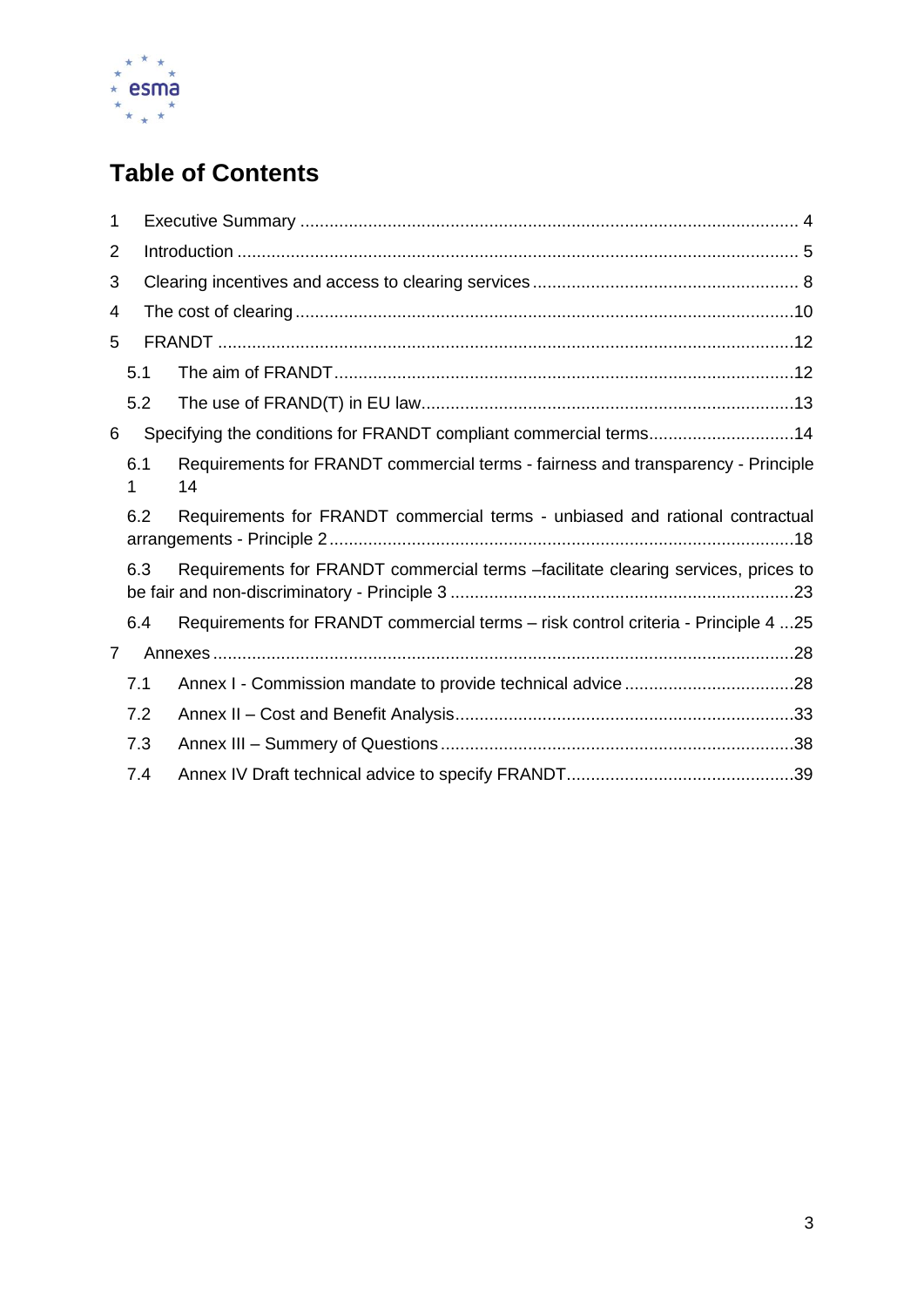

## <span id="page-3-0"></span>**1 Executive Summary**

### **Reasons for publication**

The objective of this consultation paper is to seek stakeholders' feedback on the European Securities and Markets Authority's (ESMA) draft technical advice to the Commission on how to specify the conditions under which the commercial terms are to be considered to be fair, reasonable, non-discriminatory and transparent (FRANDT) when providing CCP clearing services to clients in accordance with Article 4(3a) of EMIR.

### **Contents**

This consultation paper covers the following sections: Section 3 provides information on the clearing incentives and identified issues with the access to clearing services. Section 4 discusses the cost of clearing. Section 5 describes the FRANDT principles. Section 6 presents ESMA's draft technical advice on how to specify the conditions under which the commercial terms are to be considered fair, reasonable, non-discriminatory and transparent, based on 4 criteria listed in subparagraph 3 of Article 4(3a) in EMIR. Section 7 contains the Annexes. The mandate to ESMA from the Commission (Annex I), the cost-benefit analysis (Annex II), the summary of questions for the consultation (Annex III) and the draft technical advice (Annex IV).

### **Next Steps**

ESMA will consider the feedback it receives to this consultation in Q4 2019 and expects to publish a final report and to submit the technical advice to the European Commission in Q1 2020.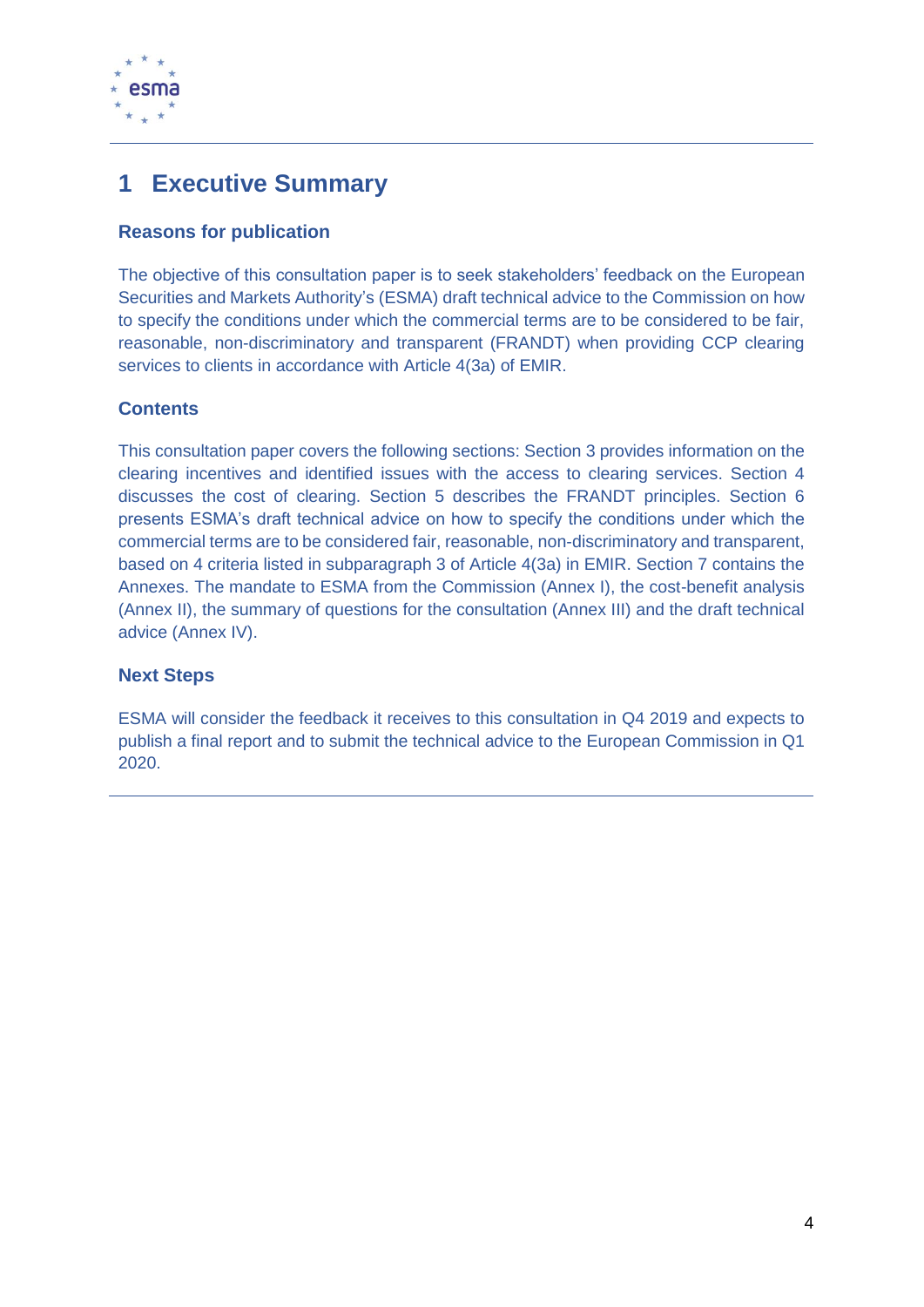

# <span id="page-4-0"></span>**2 Introduction**

- 1. On 20 May 2019, the European Parliament and the Council adopted Regulation (EU) 2019/834, EMIR Refit, amending Regulation (EU) 648/2012, EMIR, as regards the clearing obligation, the suspension of the clearing obligation, the reporting requirements, the riskmitigation techniques for OTC derivatives contracts not cleared by a central counterparty, the registration and supervision of trade repositories and the requirements for trade repositories. EMIR Refit was published in the Official Journal on 28 May 2019<sup>1</sup>.
- 2. EMIR requires a wide range of counterparties to clear OTC derivatives that are covered by the clearing obligation through CCPs<sup>2</sup>. To comply with this requirement, counterparties must become clearing members, clients, or must establish indirect clearing arrangements with clearing members, provided that those arrangements do not increase counterparty risk.
- 3. Given that only a few counterparties are clearing members of CCPs, most of the counterparties need to become clients of clearing members or establish indirect clearing arrangements to become an indirect client (i.e. a client of a client) in order to clear transactions via a CCP. This means that clients, direct or indirect, rely on the availability of client clearing services offered by clearing members or their clients to comply with EMIR's clearing obligation. Barriers to access central clearing such as a lack of available clearing services may cause market participants to cease transacting derivatives or to engage in non-cleared OTC derivatives trading, which would be contradictory to the efforts made to establish a sound and efficient cleared market and could lead to an increased risk in the financial markets.
- 4. In the process leading up to the proposal of EMIR Refit, one of the identified areas which could benefit from targeted action to ensure that the EMIR objectives were reached in a more proportionate, efficient and effective manner was access to central clearing, where in particular counterparties with a limited volume of activity in the OTC derivatives market experienced difficulties.
- 5. To address that lack of access to clearing and to facilitate access to clearing additional measures have been taken under EMIR Refit, such as clarifying that CCPs should not be prevented from following default management procedures by Member States' insolvency laws, introducing requirements on clearing members and clients offering clearing services and limiting the scope of the clearing obligation. Another important initiative to mitigate the barriers to access clearing services are the amendments under CRR in relation to the leverage ratio in relation to the client clearing.
- 6. The requirements on clearing members and clients, the clearing service providers, to offer and provide clearing services under commercial terms considered fair, reasonable, nondiscriminatory and transparent (principles known as FRANDT) will be specified by the

-

<sup>1</sup> OJ L 141, 28.5.2019, p.42. The text can be found following this link:

<https://eur-lex.europa.eu/legal-content/EN/TXT/PDF/?uri=CELEX:32019R0834&from=EN> <sup>2</sup> Article 4 of EMIR.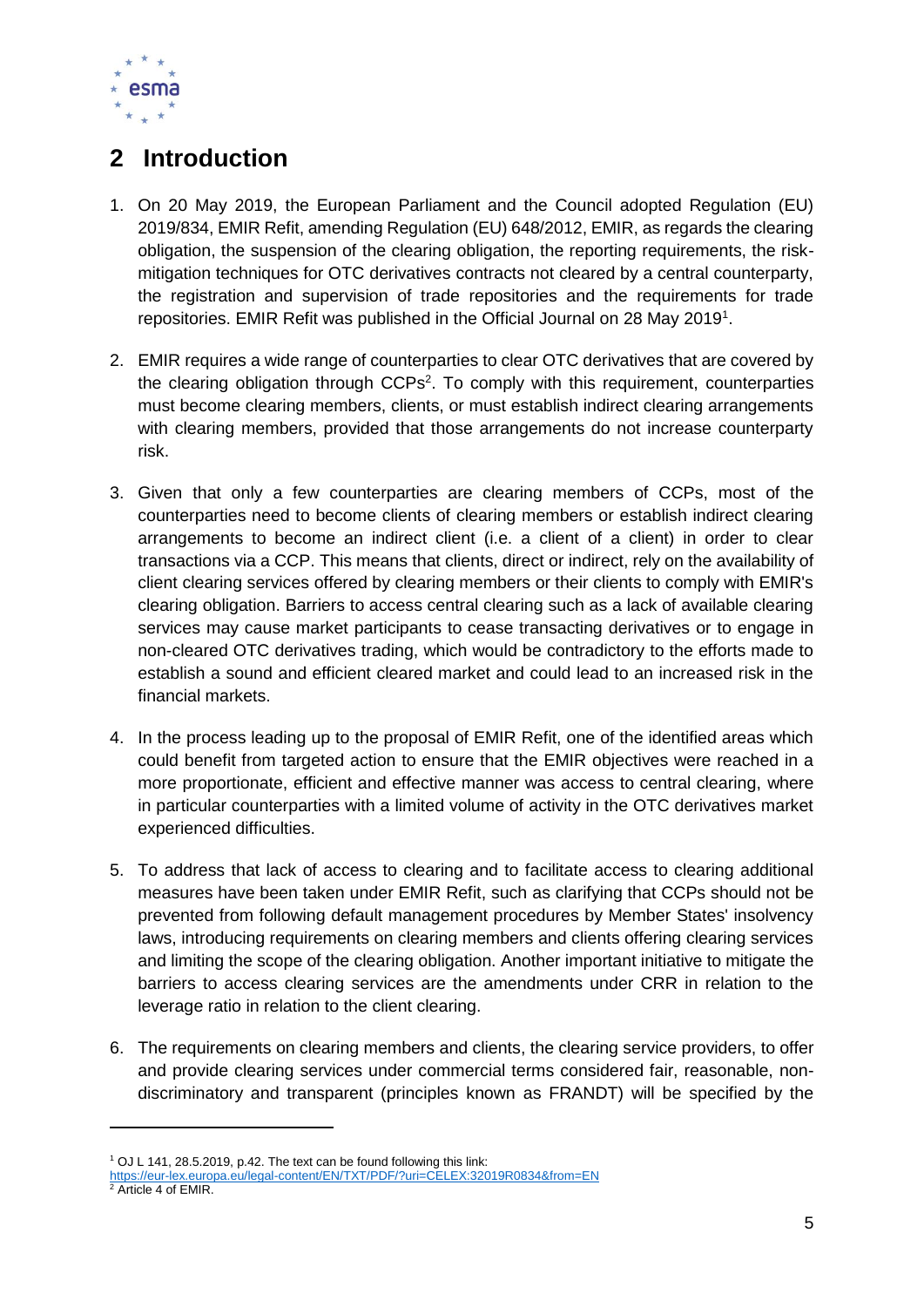

Commission in a delegated act pursuant to Article 4(3a) of EMIR in accordance with Article 82 of EMIR. The delegated act should be adopted well before the requirements start to apply on the 18 July 2021 in accordance with Article 2(c) of EMIR Refit.

7. Box 1: Recital 11 of EMIR Refit and Article 4(3a) of EMIR on the obligation on clearing service providers which provide clearing services, whether directly or indirectly, to provide those services under fair, reasonable, non-discriminatory and transparent commercial terms.

### Recital (11) of EMIR Refit:

Counterparties that have a limited volume of activity in the OTC derivatives market face difficulties in accessing central clearing, whether as a client of a clearing member or through indirect clearing arrangements. Clearing members and clients of clearing members that provide clearing services, either directly to other counterparties or indirectly by allowing their own clients to provide those services to other counterparties, should therefore be required to do so under fair, reasonable, non-discriminatory and transparent commercial terms. While this requirement should not result in price regulation or an obligation to contract, clearing members and clients should be permitted to control the risks related to the clearing services offered, such as counterparty risks.

#### Article 4(3a) of EMIR:

3a. Without being obliged to contract, clearing members and clients which provide clearing services, whether directly or indirectly, shall provide those services under fair, reasonable, non-discriminatory and transparent commercial terms. Such clearing members and clients shall take all reasonable measures to identify, prevent, manage and monitor conflicts of interest, in particular between the trading unit and the clearing unit, that may adversely affect the fair, reasonable, non-discriminatory and transparent provision of clearing services. Such measures shall also be taken where trading and clearing services are provided by different legal entities belonging to the same group.

Clearing members and clients shall be permitted to control the risks related to the clearing services offered.

The Commission is empowered to adopt delegated acts in accordance with Article 82 to supplement this Regulation by specifying the conditions under which the commercial terms referred to in the first subparagraph of this paragraph are to be considered to be fair, reasonable, non-discriminatory and transparent, based on the following:

(a) fairness and transparency requirements with respect to fees, prices, discount policies and other general contractual terms and conditions regarding the price list, without prejudice to the confidentiality of contractual arrangements with individual counterparties;

(b) factors that constitute reasonable commercial terms to ensure unbiased and rational contractual arrangements;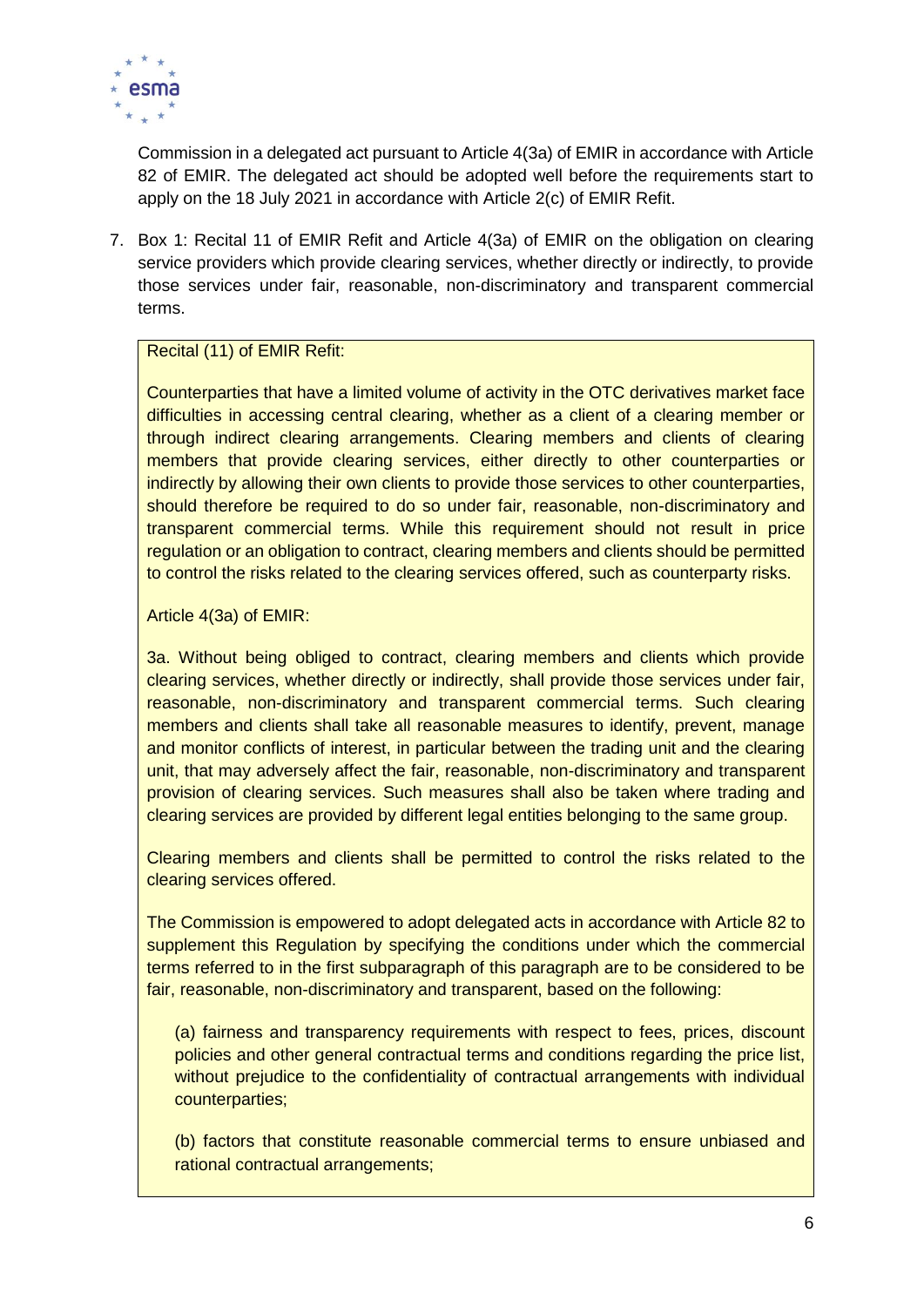

(c) requirements that facilitate clearing services on a fair and non-discriminatory basis, having regard to related costs and risks, so that any differences in prices charged are proportionate to costs, risks and benefits; and

(d) risk control criteria for the clearing member or client related to the clearing services offered.

- 8. On 26 June 2019 the ESMA received a request from the Commission for technical advice on a possible delegated act concerning how to specify the conditions under which the commercial terms in relation to providing clearing services are considered to be fair, reasonable, non-discriminatory and transparent, pursuant to the third subparagraph of Article 4(3a) of EMIR.
- 9. The objective of this consultation paper is to seek stakeholders' feedback on ESMA's draft technical advice to the Commission on how to specify the conditions under Article 4(3a) of EMIR.
- 10. This consultation paper covers the following sections:
	- Section 3 covers clearing incentives and access to clearing services.
	- Section 4 relates to the cost of clearing.
	- Section 5 describes the FRANDT principles.
	- Section 6 presents ESMA's draft technical advice on how to specify the conditions under which the commercial terms are to be considered fair, reasonable, nondiscriminatory and transparent, based on 4 criteria listed in under subparagraph 3 of Article 4(3a) in EMIR.
	- Section 7 contains the Annexes. The mandate to ESMA (Annex I), the cost-benefit analysis (Annex II), the summary of questions for the consultation (Annex III) and the draft technical advice (Annex IV).
- 11. For the purpose of this consultation paper, a clearing service provider refers to clearing members and clients (and their indirect clients) offering clearing services directly or indirectly and a clearing client refers to a counterparty using clearing services from a clearing service provider.
- 12. The FRANDT principles should apply to commercial terms for the provision of clearing services for over-the-counter derivative contracts pertaining to a class that has been declared subject to the clearing obligation under EMIR.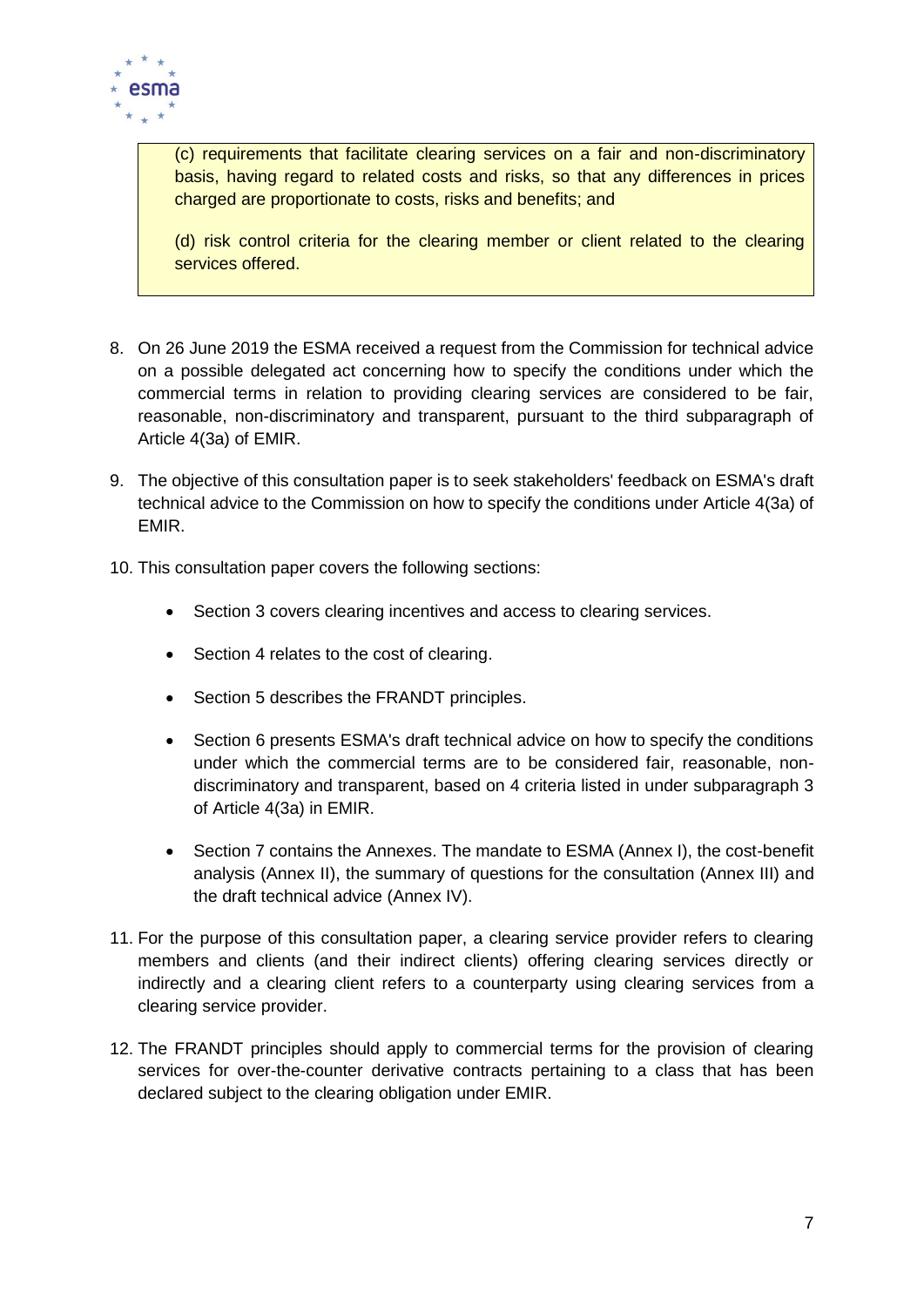

# <span id="page-7-0"></span>**3 Clearing incentives and access to clearing services**

- 13. The difficulties in accessing central clearing whether as client of a clearing member or through indirect clearing arrangements has been identified as a concern. The ESMA Final Report<sup>3</sup> on the clearing obligation for counterparties with a limited volume of activity presented an overview of the main difficulties faced by market participants in relation to accessing clearing services. Access to central clearing has also been carefully considered at an international level in different working groups<sup>4</sup>.
- 14. The insufficient access to clearing services and the lack of incentive to provide clearing services has had several possible reasons identified. One of the main hurdles identified were costs, especially the capital costs for providing clearing services in light of the leverage ratio framework under Basel III and CRR<sup>5</sup>.
- 15. By the time of the EMIR review the number of clearing members offering client clearing services and indirect clearing services did not seem to be sufficient. This results in a concentration of clearing services offered by few clearing members. This was identified as an area that needed further considerations and is reflected in the Impact Assessment, which concluded the following.

*"It seems that very few clearing members are currently offering client clearing services and indirect clearing services to financial counterparties and NFC+, or at least not to the smallest ones"<sup>6</sup> .*

- 16. EMIR Refit provides several different measures to facilitate access to clearing, including the following amendments:
	- The initial Refit proposal<sup>7</sup> from the Commission suggested new FRAND requirements, requiring clearing service providers to use not only "reasonable commercial terms" but to ensure that the commercial terms used are also fair and non-discriminatory. The Council and the Parliament included the aspect of transparency and hence the acronym was amended to FRANDT.
	- Member States' national insolvency laws should not prevent CCPs from following the default procedures in accordance with EMIR with regard to assets and positions held in omnibus and individual segregated client accounts held at the clearing member and at the CCP, and this protection also covers indirect clearing arrangements. Hence, Article 39*<sup>8</sup>* of EMIR was amended to provide that Members States' national insolvency laws should not prevent a CCP from acting in

1

<sup>3</sup> https://www.esma.europa.eu/sites/default/files/library/2016-1565\_final\_report\_on\_clearing\_obligation.pdf <sup>4</sup> <https://www.fsb.org/2018/11/incentives-to-centrally-clear-over-the-counter-otc-derivatives-2/>

<https://www.fsb.org/wp-content/uploads/P191118-5.pdf>

<https://www.iosco.org/library/pubdocs/pdf/IOSCOPD609.pdf> <https://www.iosco.org/library/pubdocs/pdf/IOSCOPD616.pdf>

<sup>&</sup>lt;sup>5</sup> This has recently been addressed by the REGULATION (EU) 2019/876.

<sup>6</sup> P. 43.

<sup>7</sup> [https://ec.europa.eu/info/law/better-regulation/initiatives/com-2017-208\\_en](https://ec.europa.eu/info/law/better-regulation/initiatives/com-2017-208_en)

<sup>&</sup>lt;sup>8</sup> Referred to as segregation and portability.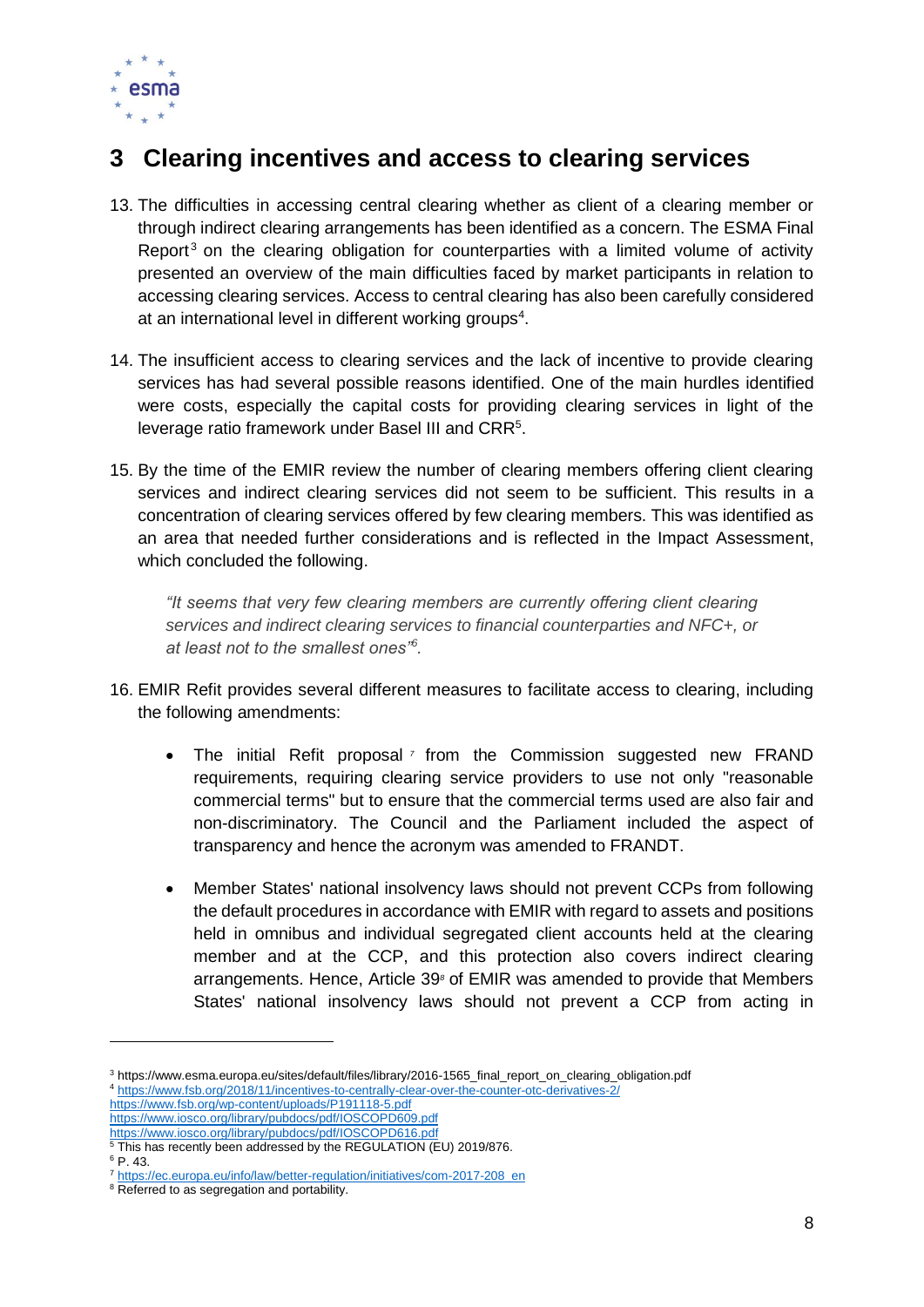

 $\overline{a}$ 

accordance with the default procedures referred to in Article 48(5) to (7) of EMIR. This should further help CCPs in accepting clearing members and clients from different Member States, given that CCP default management rules can be applied with legal certainty.

- The lack of transparency and predictability of CCPs' initial margin requirements was also identified in relation to possible barriers to clearing services and this has been addressed by requiring the CCPs to provide their clearing members with a simulation tool allowing them to determine the amounts of initial margin that would be required by a new transaction and with details of its initial margin model (new Article 38(6) and (7) of EMIR).
- 17. The access to clearing was also considered under EMIR Refit by the amended clearing requirements for smaller counterparties. For NFCs the scope of the clearing obligation has been narrowed, and NFCs would only be subject to the clearing obligation for those classes of OTC derivatives for which they exceed the clearing threshold. For FCs the scope of the clearing obligation has also been narrowed by introducing a clearing threshold for FCs with a low volume of OTC derivatives activity. Only FCs above the clearing threshold would be subject to the clearing obligation. In addition, under EMIR Refit, ESMA is also tasked to periodically review the clearing thresholds and update them where necessary, in order to take account of any development in financial markets to ensure the thresholds remain relevant.
- 18. Another essential action to address the access to clearing is the recent developments under CRR which have clarified the position for margins provided in relation to the provision of clearing services: "A leverage ratio should also not undermine the provision of central clearing services by institutions to clients. Therefore, the initial margin on centrally cleared derivative transactions received by institutions from their clients and that they pass on to central counterparties (CCPs), should be excluded from the total exposure measure *<sup>9</sup>* ".This will limit one significant disincentive for banks to offer clearing services and is envisaged to positively contribute to the access issue.

<sup>9</sup> REGULATION (EU) 2019/876 OF THE EUROPEAN PARLIAMENT AND OF THE COUNCIL of 20 May 2019 amending Regulation (EU) No 575/2013 as regards the leverage ratio, the net stable funding ratio, requirements for own funds and eligible liabilities, counterparty credit risk, market risk, exposures to central counterparties, exposures to collective investment undertakings, large exposures, reporting and disclosure requirements, and Regulation (EU) No 648/2012 OJ 7.6.2019, L 150/1 <https://eur-lex.europa.eu/legal-content/>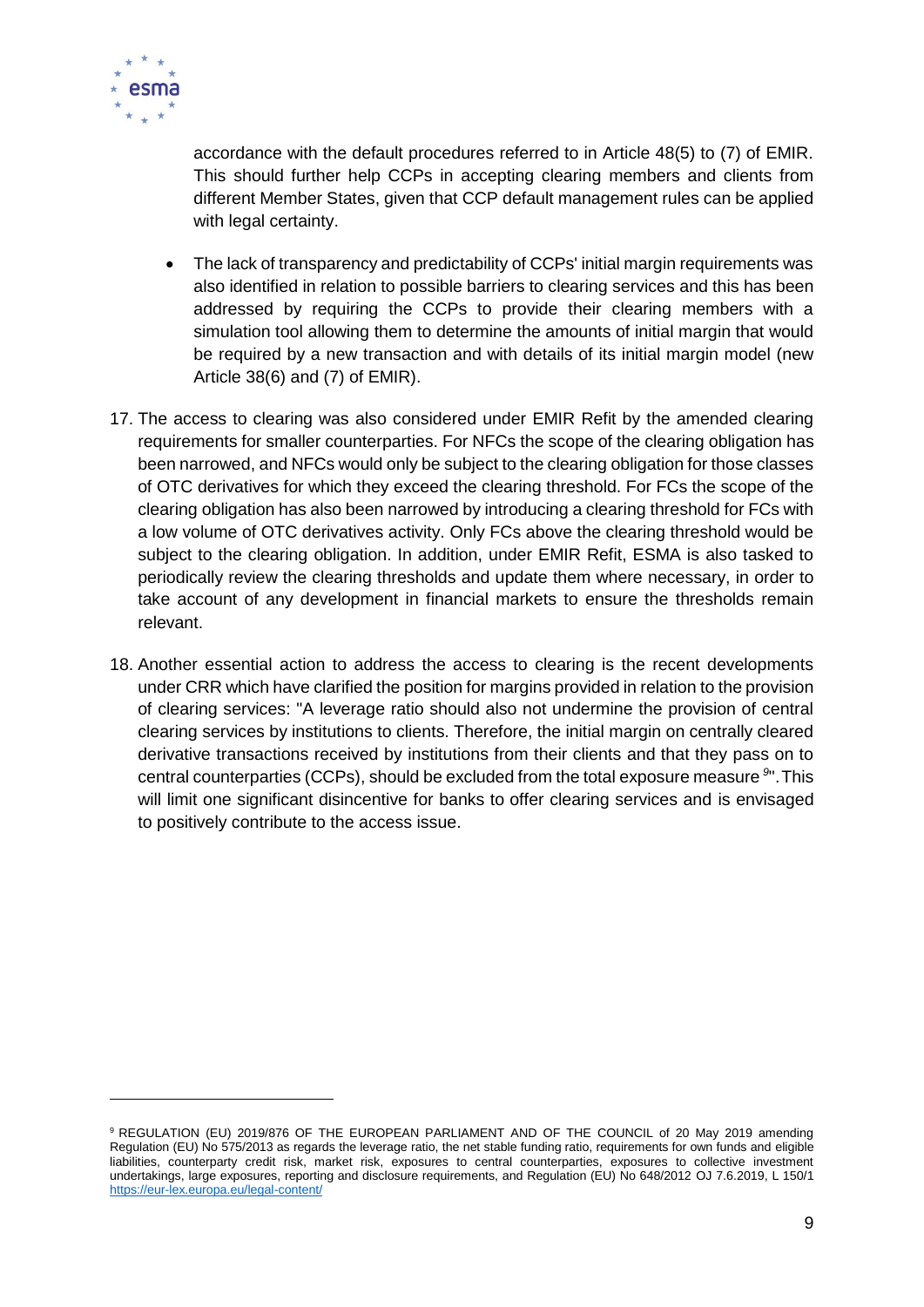

1

# <span id="page-9-0"></span>**4 The cost of clearing**

- 19. The requirements on clearing members to fulfil the membership criteria of the respective CCPs create substantial costs, including membership fee, contribution to the default fund (which takes into account the activity of the clearing member as well as the activity of its clients), technological requirements, maintenance of accounts or the cost of collateral management. Moreover, clearing members are often part of different CCPs simultaneously, allowing to clear clearing different products in different jurisdictions but increases the costs for the clearing members.
- 20. Clearing clients do not face these costs directly as they access the CCP indirectly via a clearing member, however such costs are wholly or partly (depending on the contractual agreement) passed on from clearing members to their clearing clients as part of the clearing arrangement, hence to clear a limited volume or number of transactions may translate into a costly service.
- 21. One way to increase the offer of clearing services, has been to offer the clearing services at a loss but engage in other services with such counterparty ("cross selling") to make the counterparty profitable on a total basis. This paper does not further consider bundling of services but notes the new requirements in relation to "conflicts of interest" in the offering of clearing services under Article 4(3a).
- 22. Providing clearing services entails several costs for the clearing service provider, for example to ensure its clearing clients comply with the requirements for the margining or collateral requirements (usually mirroring relevant requirements under EMIR) and to set up accounts for assets and positions and to monitor their positions. In the case of indirect clients, the clearing service provider will fulfil all obligations towards any up-stream intermediary counterparty in the clearing chain, including for example earmarking assets for default management procedures, and those processes are often complex and costly.
- 23. The total cost of clearing differs and depends on several factors including compliance with regulatory requirements and fees charged that could include on-boarding fees, license fees, fees per cleared transaction and/or volume and maturity, booking fees, maintenance fees, fees for different collateral services, fees per type of account, fees depending on notional amount or initial margin, etc.
- 24. ISDA estimated in 2016 that many clearing members are setting minimum annual revenues or clearing fees that range from around  $90,000$  EUR to 260,000 EUR<sup>10</sup>. The level of fees has a direct impact on cost for clearing clients and a fee structure with high fixed fees or generally high fees could make the central clearing economically challenging for clearing clients with a limited volume of cleared transactions and depending on the clearing clients financial resources, even not feasible. This may unintendedly exclude clearing clients which execute only very few trades per year from clearing services.

<sup>&</sup>lt;sup>10</sup> Key Trends in Clearing for Small Derivatives Users. ISDA Research Note. October 2016: [https://www.isda.org/a/rSiDE/key](https://www.isda.org/a/rSiDE/key-trends-in-clearing-for-small-derivatives-users-final.pdf)[trends-in-clearing-for-small-derivatives-users-final.pdf](https://www.isda.org/a/rSiDE/key-trends-in-clearing-for-small-derivatives-users-final.pdf) Figures are in USD and have been converted by to euros by ESMA.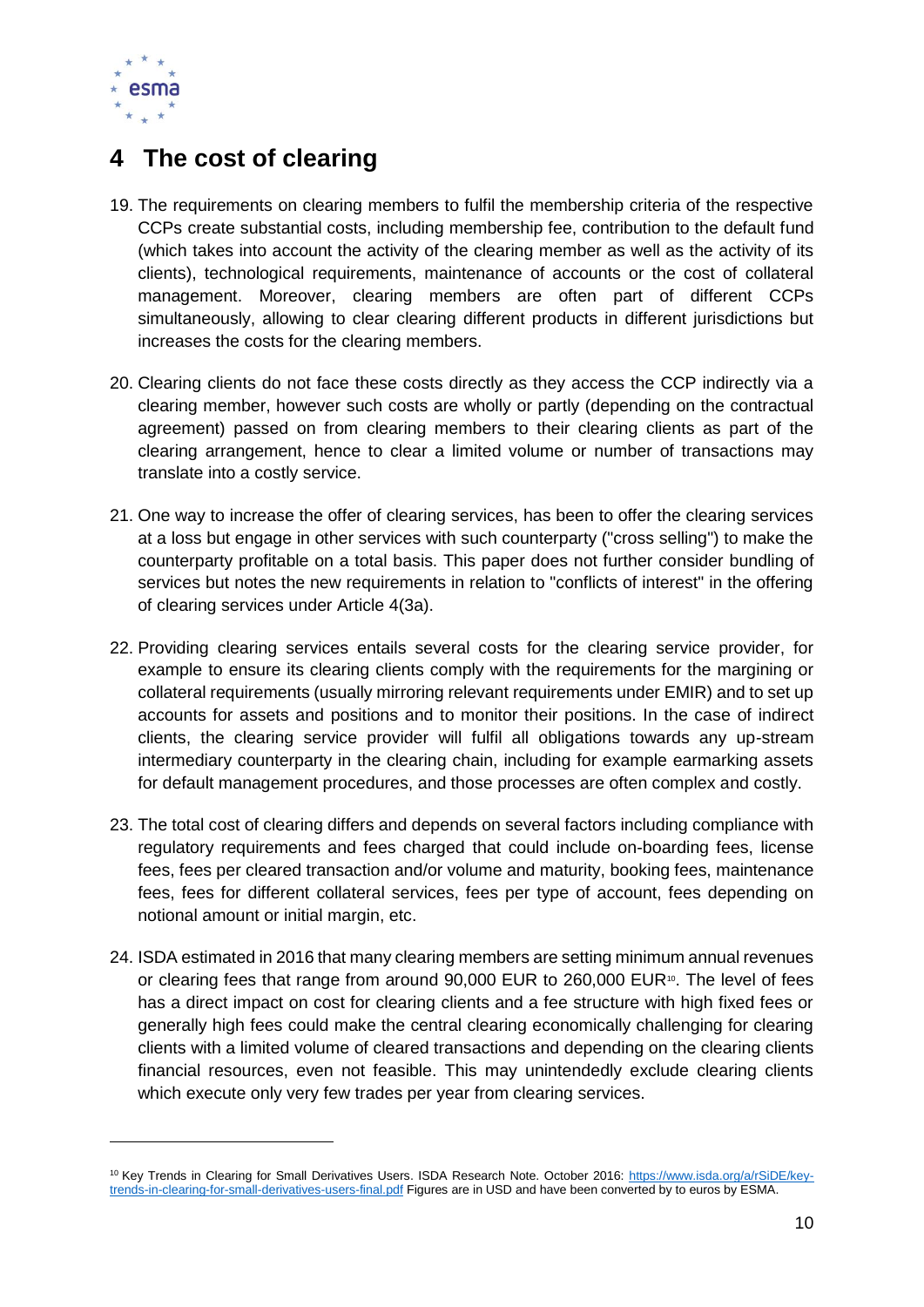

- 25. For this paper the fees are separated into four groups. The first set of fees are the onboarding fees, understood for the purpose of this paper as the fees charged by clearing service providers to onboard clearing clients and start providing clearing services. The second set of fees are the fix fees, understood for the purpose of this paper as the fees that are payable on an annual or other regular basis. The third set of fees are the fees in relation to transactions cleared, transactions fees where they are charged at transaction level. The fourth set of fees are the fees for additional services, such as post trade services including reporting, collateral management, reconciliation and compression services.
- 26. It is often more expensive to clear one transaction than to clear several transactions, as the fixed costs are spread over more transactions. Hence, one aspect to consider for fees is the volumes of trades to split the fixed costs over. Another aspect is the sophistication of the clearing services provided where a plain vanilla standardised service, i.e. less bespoke, probably is less expensive than both a very sophisticated service or a very bespoke process with, for example, manual processing, something that less sophisticated clearing clients may request where they clear a limited volume of transactions.
- 27. Prices for clearing services will differ primarily based on the volume, trading patterns, required collateral, level of standardisation and level of bespoke considerations, but introducing FRANDT in EMIR reinforces and requires with a higher level of granularity that all prices will have to be FRANDT compliant, i.e. prices should be fair, reasonable, nondiscriminatory and transparent.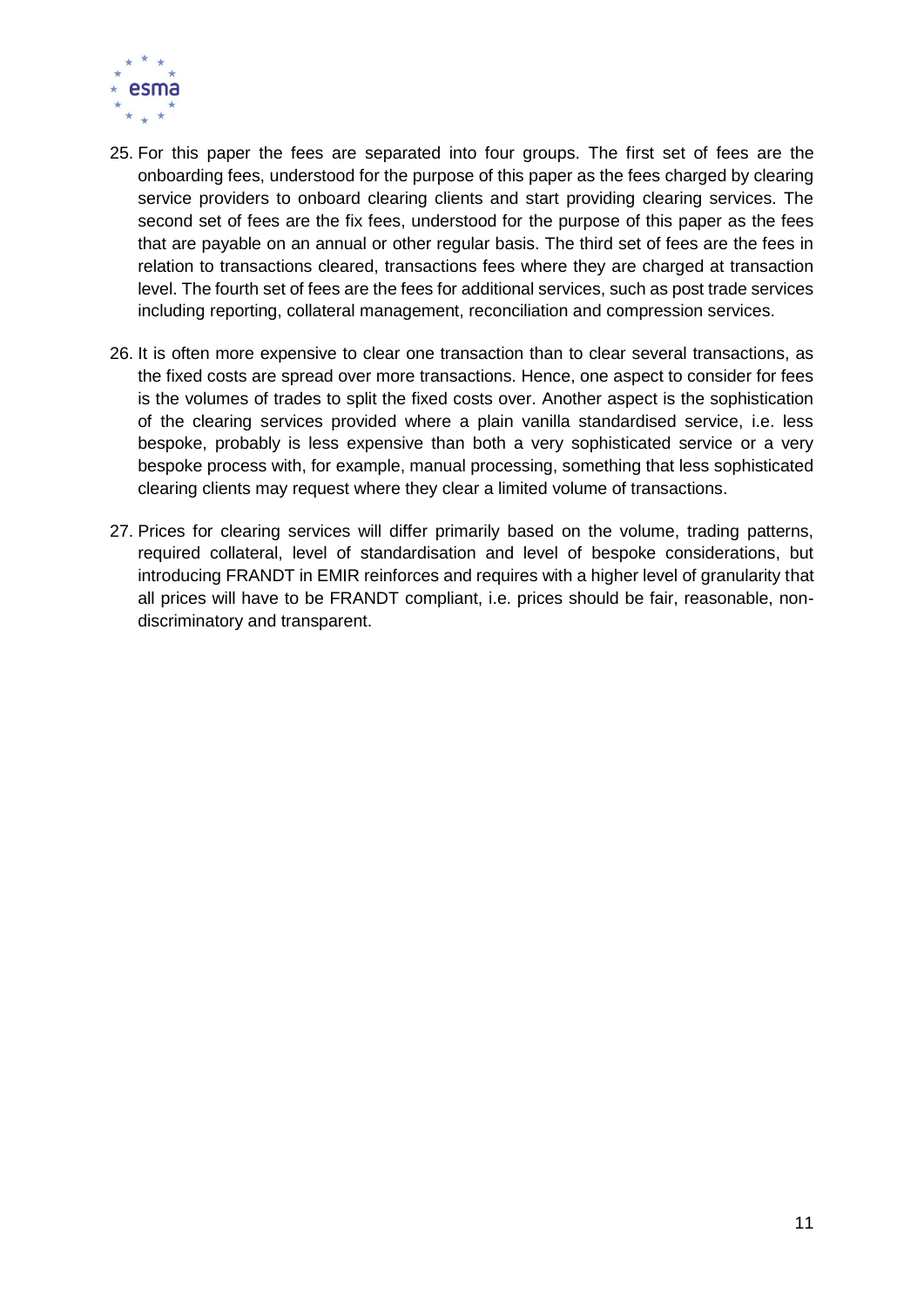

# <span id="page-11-0"></span>**5 FRANDT**

### <span id="page-11-1"></span>**5.1 The aim of FRANDT**

- 28. As mentioned, FRANDT requirements are part of a broader set of regulatory efforts for enhancing access to clearing and the effects of these measures are not yet known as they have recently entered or are about to enter into force and therefore market participants are still in the process of evaluating and implementing such changes. Whilst there are strong reasons to believe that the amendments to CRR and the change to the applicability to the leverage ratio, should materially increase the financial incentive to provide clearing services and in particular to counterparties with a limited volume of cleared transactions, this is to be confirmed. Another element to take into account is that the scope of counterparties that were facing the difficulties of accessing clearing services has decreased due to the amendments to the clearing obligation introduced by EMIR Refit, i.e. the exemption for small financial counterparties.
- 29. Access to clearing is complex and needs to balance, on the one hand, the contractual freedom of the clearing service providers and their clients and, on the other hand, the fundamental principles of FRANDT as stipulated in EMIR. The FRANDT requirement should not result in price regulation or an obligation to contract and clearing service providers should be permitted to control the risks related to the clearing services offered, such as counterparty risks. However, at the same time, where the clearing service providers do provide clearing services, whether directly or indirectly, they should offer and provide those services under fair, reasonable, non-discriminatory and transparent commercial terms.
- 30. Hence the implementation of the FRANDT requirements and how they are specified will have to take a balanced approach not to risk having a negative impact on any uptake in the offering of clearing services but at the same time ensure the FRANDT requirements result in a meaningful addition to the existing requirements for the provision of clearing services. Therefore, to specify the conditions under which the commercial terms for providing clearing services are to be considered to be fair, reasonable, non-discriminatory and transparent need to be carefully calibrated to achieve their main regulatory objective.
- 31. It may be noted, and as mentioned above, that EMIR (and other regulations) already stipulates requirements to comply with where clearing service providers offer and provide clearing services. The current legislation is not conflicting the aim of FRANDT, on the contrary, FRANDT builds on the existing references to reasonable commercial terms and the current requirements to publicly disclose information in relation to the services provided. FRANDT is providing further details on transparency and reasonable commercial terms to ensure the commercial terms are fair, reasonable, anti-discriminatory and transparent and therefore ensures that where clearing service providers do offer clearing services, this is done under FRANDT compliant commercial terms in a competitive and prudent risk-mitigating manner.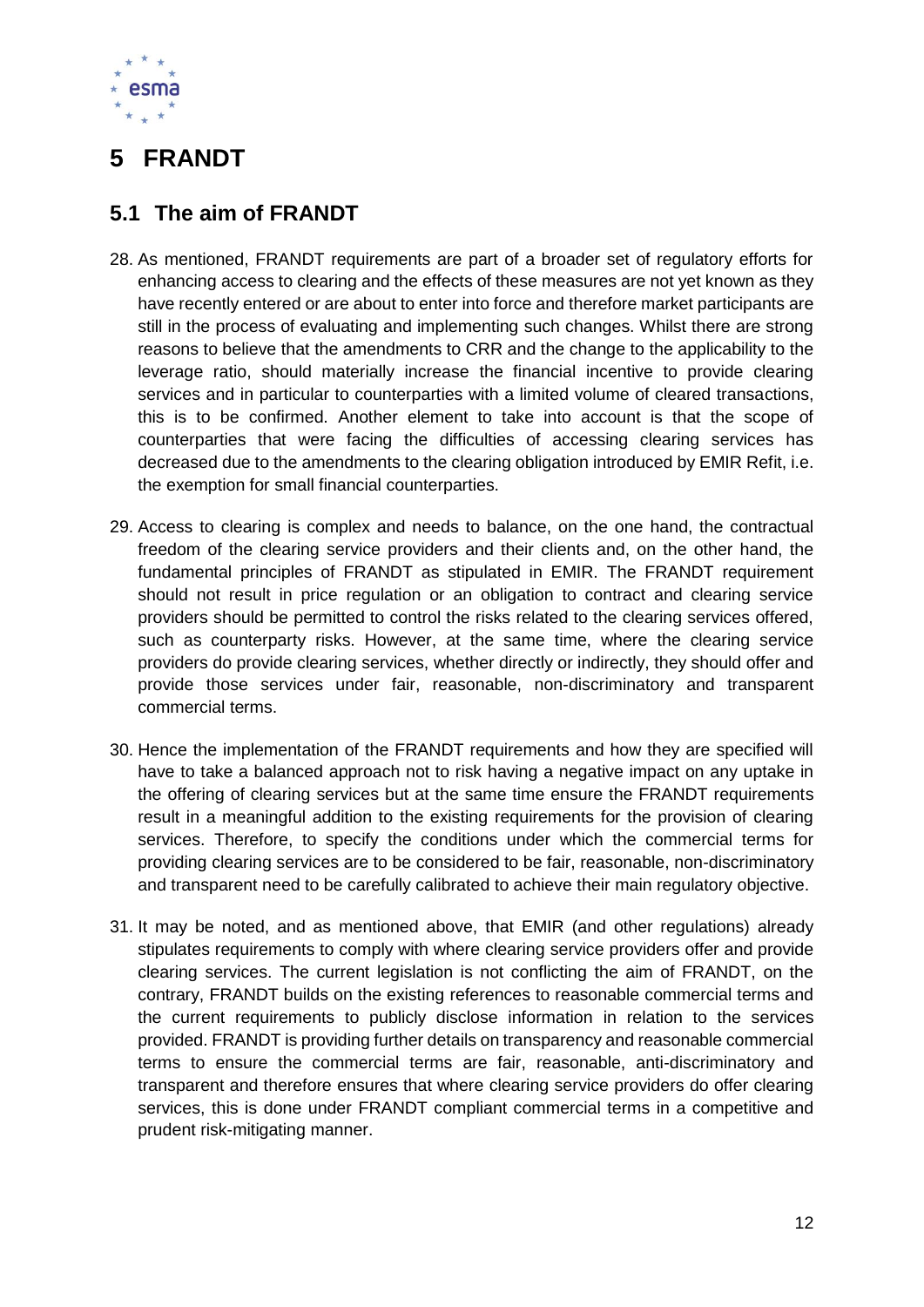

- 32. The ongoing compliance with the FRANDT requirements in the offering of clearing services is an ongoing obligation. Concepts such as reasonableness and fairness are not frozen in time and will change, what is 'reasonable' at one point in time may not be reasonable one year after. This is an aspect that clearing service providers will take into account to ensure that their terms for offering clearing services remain FRANDT compliant through the life of the contractual arrangement between the clearing service provider and its clearing client.
- 33. The effect of FRANDT will be evaluated and EMIR Refit requires ESMA to report to the Commission on the accessibility of clearing services, in particular whether the FRANDT requirements have been effective in facilitating access to clearing. This report is provided in preparation of the scheduled review<sup>11</sup> the Commission will undertake in five years (June 2023).

### <span id="page-12-0"></span>**5.2 The use of FRAND(T) in EU law**

34. According to the request to ESMA to provide a technical advice on a possible delegated act to specify the conditions under which the commercial terms for the provision of clearing services are to be considered FRANDT, the Commission invited ESMA to seek coherence within the existent provisions in the current regulatory framework of the Union. ESMA analysed the uses and application of FRAND or FRANDT principles*<sup>12</sup>* in different subject areas, from the overarching principles of competition in the Treaty on the Functioning of the European Union (TFEU) *<sup>13</sup>* and its application within the area of patents to also be included in several financial regulations to ensure a prudent offering of certain services in the financial market. The uses of FRANDT principles in financial markets are diverse and were considered in the preparation of this advice although these FRANDT applications did not seem to be particularly well suited or directly relevant in relation to the provision of clearing services*<sup>14</sup>* .

1

 $11$  Article 85(1) and (2) of EMIR.

<sup>&</sup>lt;sup>12</sup> The difference between FRAND and FRANDT is that 'Transparent' has been added to the Fair, Reasonable, Non-Discriminatory principles.

<sup>&</sup>lt;sup>13</sup> Articles 101 and 102 of the Consolidated version of the Treaty on the Functioning of the European Union [https://eur](https://eur-lex.europa.eu/legal-content/EN/TXT/PDF/?uri=CELEX:12012E/TXT)[lex.europa.eu/legal-content/EN/TXT/PDF/?uri=CELEX:12012E/TXT](https://eur-lex.europa.eu/legal-content/EN/TXT/PDF/?uri=CELEX:12012E/TXT)

<sup>&</sup>lt;sup>14</sup> There are provisions related to FRANDT principles in MiFIR (Recital 40 and Article 37) on non-discriminatory access to and obligation to licence benchmarks; in MiFID II (Article 47) on organisational requirements for orderly trading; in the Benchmarks regulation (Article 22) on access to benchmarks; in EMIR (Articles 7, 8 and 38) on access to a CCP or to a Trading Venue and (Recital 42) on access to information held in trade repositories.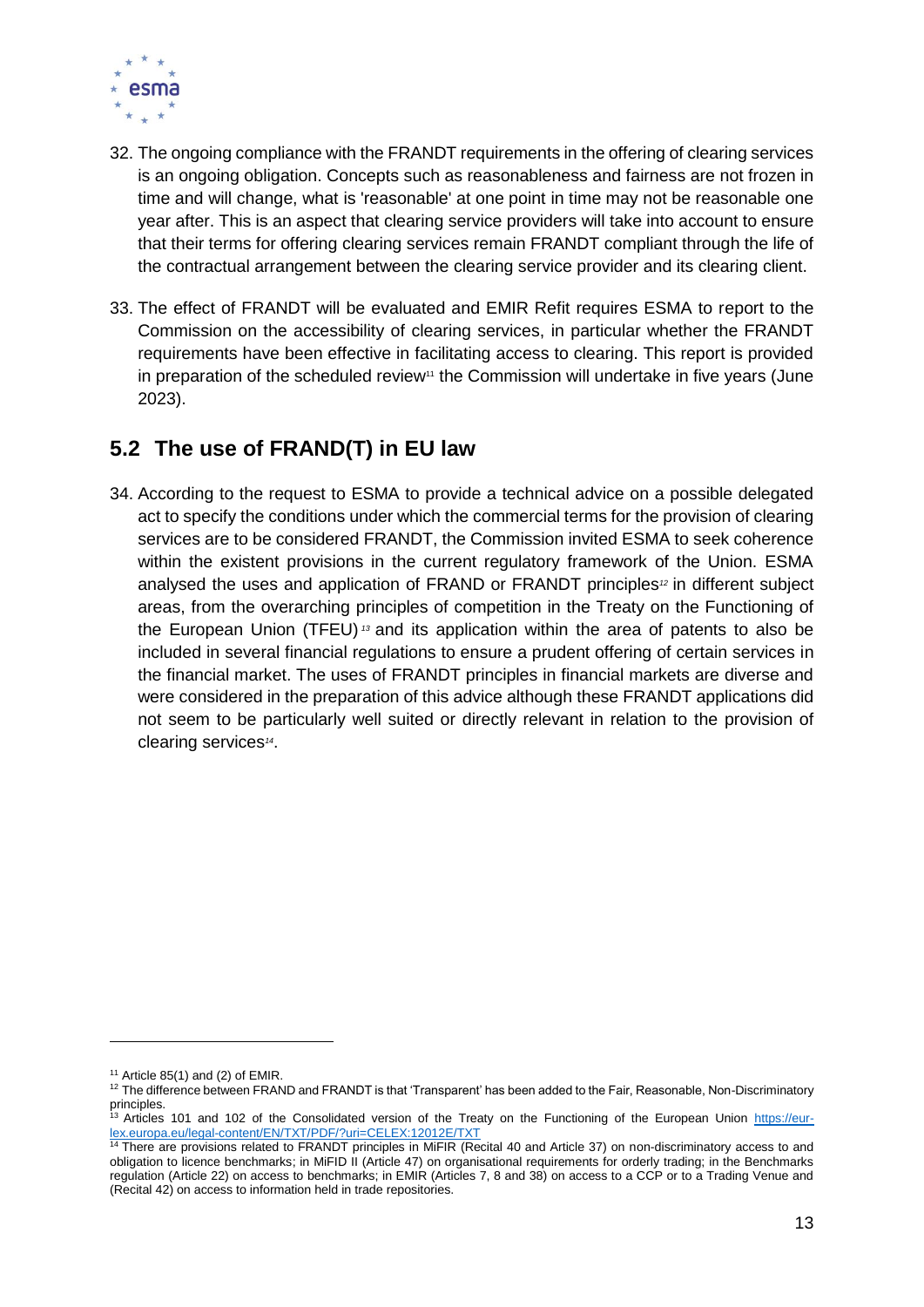

# <span id="page-13-0"></span>**6 Specifying the conditions for FRANDT compliant commercial terms**

### <span id="page-13-1"></span>**6.1 Requirements for FRANDT commercial terms - fairness and transparency - Principle 1**

35. Article 4(3a)(a) of EMIR provides the criteria to consider in establishing a set of conditions to ensure clearing services are provided on commercial terms in compliance with FRANDT principles. The first aspect is fairness, in respect to fees and other costs and in relation to other general contractual terms and conditions. The other aspect is the transparency of such fees and other costs and in relation to other general contractual terms providing conditions for such price list. The remit of such transparency is to respect the boundaries of confidentiality of contractual arrangements between individual counterparties.

[...] by specifying the conditions under which the commercial terms [...] are to be considered to be fair, reasonable, non-discriminatory and transparent, based on the following

(a) fairness and transparency requirements with respect to fees, prices, discount policies and other general contractual terms and conditions regarding the price list, without prejudice to the confidentiality of contractual arrangements with individual counterparties;

- 36. The introduction of FRANDT principles in EMIR Refit builds on the already existing EMIR framework for transparency.
- 37. EMIR already (before the Refit amendment) requires clearing members to publicly disclose the prices and fees associated with the services provided, with granularity on prices and fees of each service provided separately (including discounts and rebates and the conditions to benefit from those reductions). The regulation also requires a clearing member to publicly disclose the levels of protection and the costs associated with the different levels of segregation, and the clearing member has to offer those services on reasonable commercial terms. The requirements on clearing service providers when providing indirect clearing services, further stipulates in the Commission Delegated Regulation 149/2013 on the clearing obligation and indirect clearing, for example, to provide clearing services on reasonable commercial terms and publicly disclosing the general terms and conditions under which services are provided.
- 38. Fairness represents equal treatment of cases with similar circumstances. Hence similar clearing services should be subject to the similar costs. Transparency is therefore a cornerstone in the implementation of the new FRANDT requirement. To provide the clearing client with all relevant information to assess its costs of using different clearing services is crucial to ensure FRANDT assessments and compliance. Whilst the prices and fees are publicly disclosed today, as per the EMIR requirements, the presentation and comparability of the information has been noted as one area of improvement. To ensure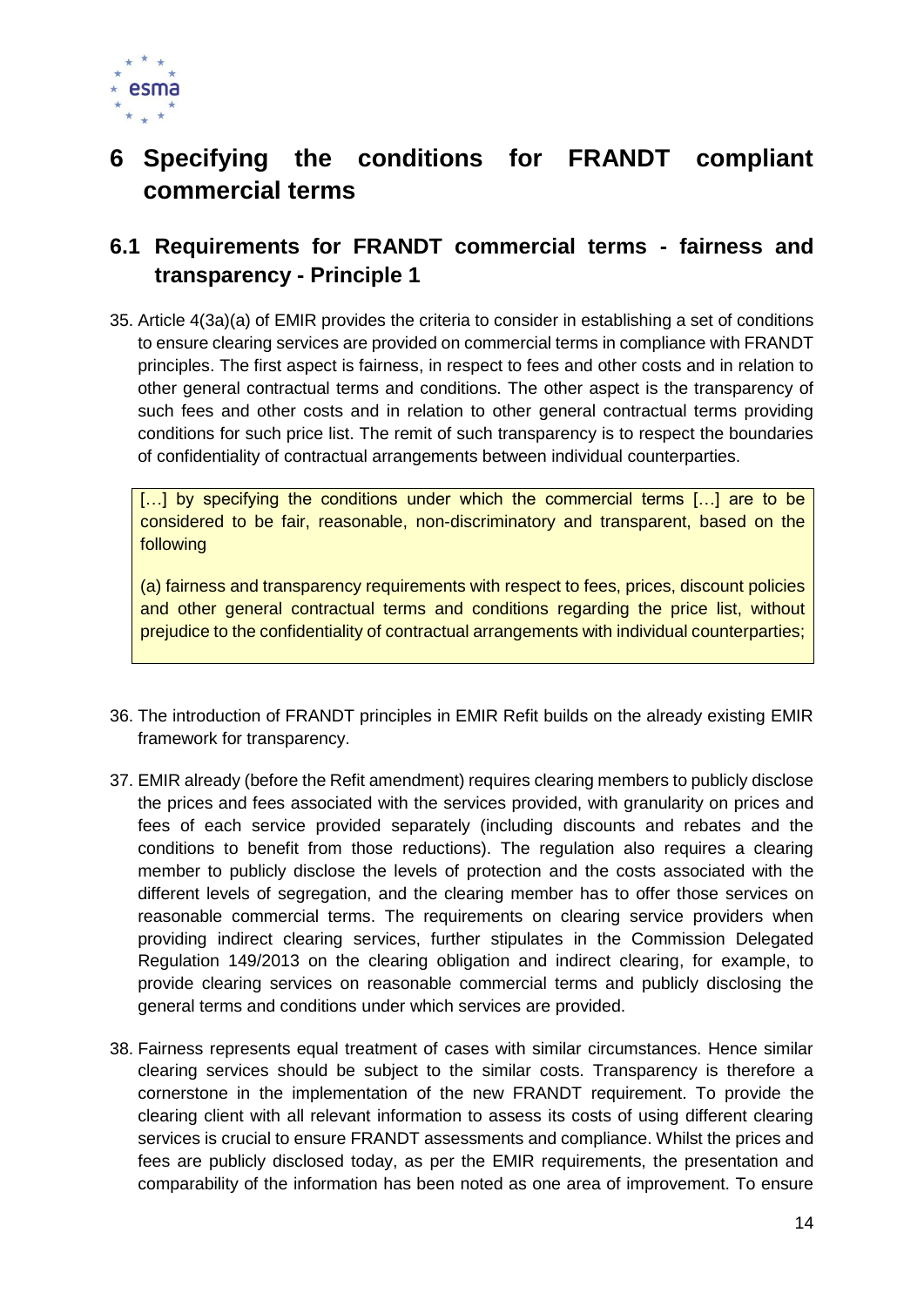

FRANDT compliant commercial terms it is of utmost importance to ensure the prices are publicly disclosed in a clear and precise manner that makes them easily readable, understandable and comparable. A higher degree of harmonisation of information disclosed would enhance transparency and would make prices comparable across different services and clearing service providers in an efficient manner. This would also aim to ensure the commercial terms are fair because they are easily accessible and comparable to the clearing clients wishing to either start clearing or undertake additional services with a clearing service provider.

- 39. Ensuring the commercial terms for providing clearing services are FRANDT compliant will give clearing clients greater confidence in these terms. This may increase market confidence in the access to clearing and encourage more clearing clients not to avoid transactions subject to the clearing obligation and hopefully increase clearing, where economically justified. However, the level of transparency raises several aspects to bear in mind:
	- To find the right balance between the need to provide sufficient guidance for clearing clients for them to be able to assess the pricing structures easily between different clearing service providers and respecting the right for the clearing service providers to determine a pricing structure suitable to their business model.
	- To respect the boundaries of confidentiality of contractual arrangements between individual counterparties.
	- Not to require too much information or harmonisation where such requirements could be challenged as disproportionate and too burdensome for the clearing service provider, however the obligation to publicly disclose the general terms and conditions under which it provides those services is already in EMIR.
- 40. ESMA considers that the delegated act could specify the conditions regarding fair and transparent commercial terms in relation to fees, prices and general contractual terms by introducing certain requirements when the clearing service provider publicly discloses fees, prices, rebates and general contractual terms in order for the clearing clients to be in a position to exhaustively and clearly compare different offerings of clearing services.
- 41. **Scope of services offered**: The scope of the clearing services should be clearly specified, detailing the financial instruments for which the clearing service provider is offering clearing services and to the extent additional services are offered including reporting, collateral management and compression. The financial instruments should follow the naming convention for asset classes and contract types as in the financial instruments in the Delegated Regulation (EU) 148/2013 as amended by Delegated Regulation (EU) 2017/104 and Commission Implementing Regulation (EU) 1247/2012.
- 42. *Considerations*: This requirement should not be burdensome as classifications of derivatives are well established and used in the market and no additional systems or IT would be needed but it would ensure a solid base for the harmonisation of transparency in the provision of clearing services.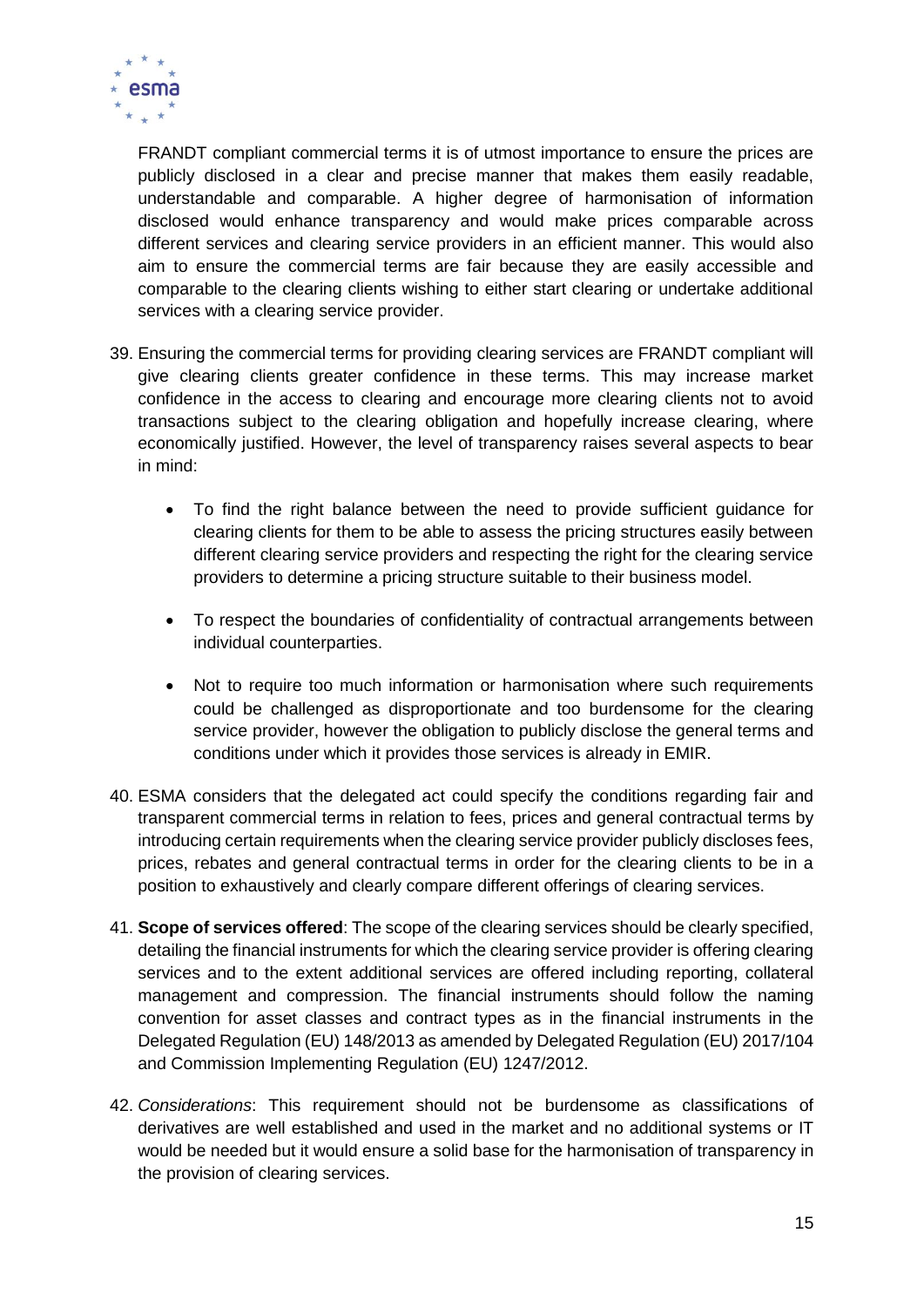

- 43. **Publicly disclosing general contractual terms**: The standard contract under which the clearing service provider offers clearing services should be publicly disclosed. It should be made available on a freely accessible (no subscription) website of the clearing service provider. The contract should be clearly divided into sections to ensure a clearing client may be able to compare the different contracts. The sections could include the scope, definitions, netting, provision of indirect services, information, relationship with indirect clients, indemnity. The standard contract would include a separate schedule or annex for amendments, justifications or elections. The requirement to disclose publicly the contract terms should not amount to publishing bilateral agreed contract terms subject to confidentiality.
- 44. *Considerations*: This requirement is based on the current requirement to publicly disclose the general terms and conditions of its services and is aiming to improve the visibility of the published terms and conditions. The market is today using standardised terms and conditions in the offering of clearing services and the use of standardised terms is increasing visibility for clearing clients as the base in comparing different offers will be limited to the additions, amendments and adjustments suggested by the clearing service provider to the clearing client. This requirement should not be too burdensome as it is merely codifying the practice of the market.
- 45. **Fees disclosure**: Fees vary depending on several factors, the main ones being the specific risk profile and the application of the risk control criteria for each clearing client but also some other elements can have an impact on the fees, such as the trading strategy, the products or the volumes to be cleared. In order to ensure transparency and a fair process for determining the applicable fees, clearing service providers should disclose a predefined set of their client clearing categories resulting from the internal models of risk assessment used to rate their prospective clients based on their credit risk and risk control criteria (client clearing categorisation). The fees listed below should be disclosed separated by each client clearing category in a manner that allows clearing clients, once they know the category the clearing service provider assigns to them, to understand the different standard fees that would apply to them.
- 46. Clearing service providers should publicly disclose the prices and fees associated with the services provided (including the prices and fees of each service and discounts and rebates and the conditions to benefit from those reductions). In order to publicly disclose the fees, prices and discount policies in a fair and transparent manner, the price lists should be standardised, easy to read and complete, i.e. cover the total cost of the clearing services offered. It should distinguish between on-boarding fees, fixed fees, transaction fees and any other fees related to any additional services offered.
- 47. The **on-boarding fees**, where applicable, represent a one-off cost for the clearing client at the beginning of the relationship that can cover, for instance, the fee to plug the clearing client into the required IT infrastructure of the clearing service provider, registration costs, costs of negotiating and agreeing on the relevant documentation, etc. The on-boarding fees should be publicly disclosed on the website of clearing service providers, it should be structured and easily accessible. Where a clearing service provider does not apply onboarding fees but where such fees are included under the fixed fees, such as the minimum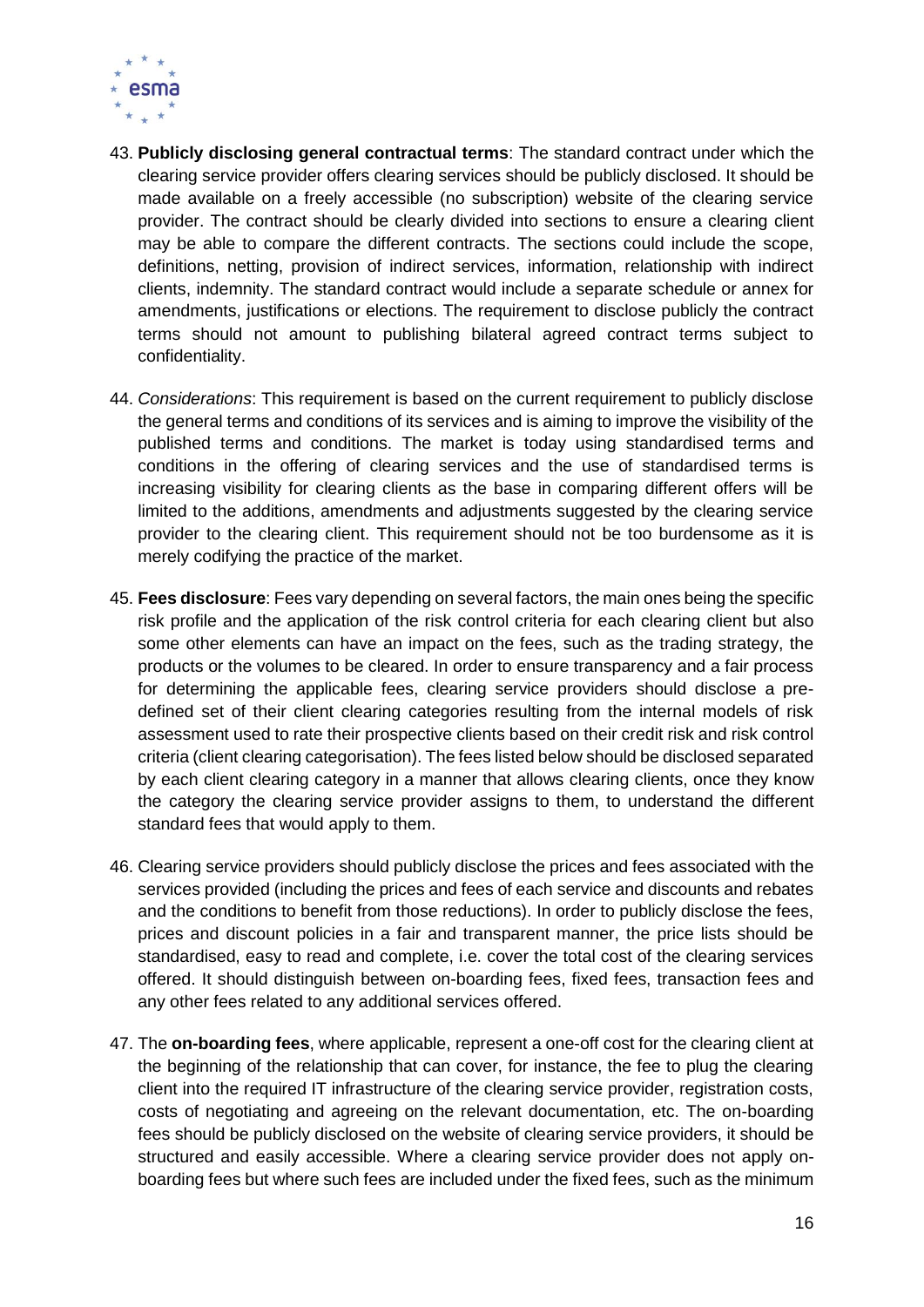

1

fees, the clearing service provider should clearly disclose which part of the fixed fees are related to the fees for onboarding and how they are calculated.

- 48. Clearing has further inherent high costs that are **fixed** for a clearing member, such as the clearing member fee, the contribution to the CCP default fund and the operational infrastructure and staff needed. These fixed costs are usually passed on to the clearing clients who do not have to bear them directly as they will access the CCP only indirectly. Whilst the actual cost a clearing service provider has is not subject to disclosure, the fixed fees the clearing member charges for its services is subject to being publicly disclosed. Such fixed fees should be presented and clearly divided based on the client clearing categorisation into different areas, including for example IT costs, annual fixed fees, annual licencing fees, fees for different types of accounts (e.g. monthly price per Omnibus Segregated Account (OSA) or per Individual Segregated Account (ISA), Gross Omnibus indirect clearing Account (GOSA)) and fees for collateral management. Each area should clearly stipulate the type of costs that has been included under the fee.
- 49. Any standard **fee per transaction**, where applicable, should be publicly disclosed and where the prices per transaction reflect risk assessments in relation to the clearing client, the pre-disclosed pricelist should differentiate between prices based on the client clearing categorisation. The prices at transaction level should be presented (where applied) by asset class and specifying the standard fee to, for example, clear one transaction (or 20 transactions, 50 transactions, 100 transactions, 500 transactions or 1000 transactions), in relation to volumes or in relation to the collection of collateral and management of collateral posted by clearing clients.
- 50. Other **fees in relation to additional services** required for the provision of the clearing services should be publicly disclosed separately for each additional service provided, such as fees for collateral transformation and fees in relation to post trade services, for example, reporting and compression services should be publicly disclosed. Any additional required top-up fees should also be publicly disclosed.
- 51. The clearing service provider may apply discounts and rebates, where the conditions to benefit from those reductions are pre-disclosed publicly. Any discount or rebate should be compliant with FRANDT, i.e. fair, reasonable, non-discriminatory and transparent. To base any discount or rebate on fair and reasonable objective criteria such as volume would assist the clearing clients to understand how rebates are calculated and would ensure an equal application of such discounts and rebates<sup>15</sup>. Different pricing schemes should be equally applied among clearing clients. Any discounts and rebates should be carefully designed not to create unbalanced pricing structures, for example with discounts only advantaging very large clearing clients with large volumes cleared.
- 52. The requirement to disclose publicly all fees and possible discounts and rebates does not amount to publishing bilateral agreed contract terms. However, to ensure the transparency of fees and reductions is efficient, the clearing service provider should publicly disclose on

 $15$  and risk (e.g. a counterparty with a large volume of transactions and a highly risky profile might not benefit from the same fee decrease as another with same volume and a more conservative risk profile).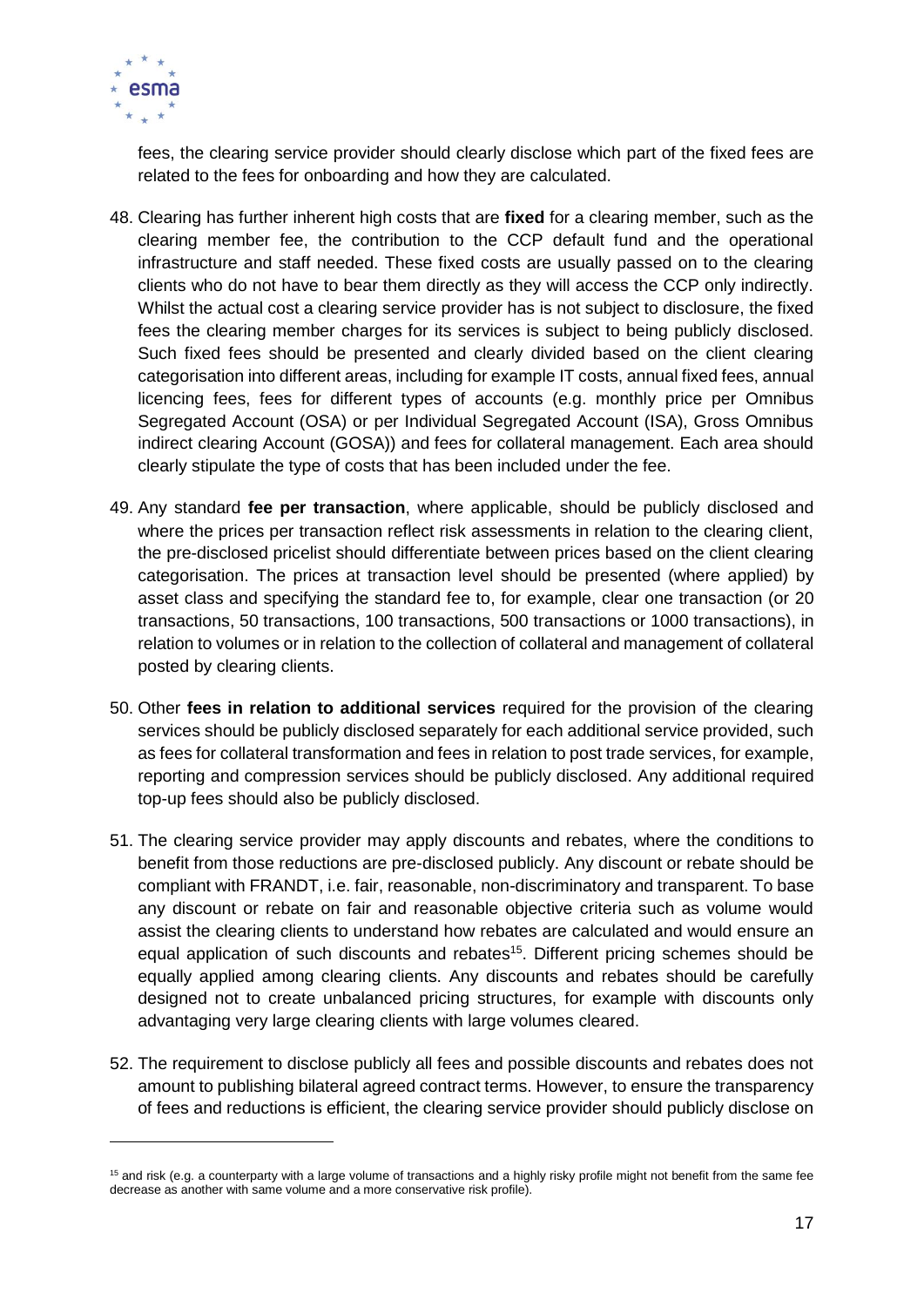

a yearly basis the range of actual fees charged per class of instrument and per client clearing category.

53. *Considerations*: This requirement is based on the current requirement to publicly disclose the prices and fees associated with the services provided (including the prices and fees of each service, including discounts and rebates and the conditions to benefit from those reductions). This requirement should not be burdensome as it is codifying the practice of the market, it however introduces further requirements on transparency through disclosure. In addition, provides further granularity on the fees disclosed and some requirements and considerations for discount polices and rebates applied.

**Q. 1: Do you generally agree with the approach on transparency and how to publicly disclose fees and commercial terms and other conditions? Please elaborate and if you disagree with any specific requirement, please suggest alternative ones. You can also suggest additional ones.**

### <span id="page-17-0"></span>**6.2 Requirements for FRANDT commercial terms - unbiased and rational contractual arrangements - Principle 2**

54. Article 4(3a)(b) of EMIR provides criteria to consider in establishing a set of conditions to ensure clearing services are provided on commercial terms that are compliant with FRANDT. The aim of this criteria is to ensure the terms under which clearing services are offered constitute reasonable commercial terms that ensure unbiased and rational contractual arrangements.

[...] by specifying the conditions under which the commercial terms [...] are to be considered to be fair, reasonable, non-discriminatory and transparent, based on the following

(b) factors that constitute reasonable commercial terms to ensure unbiased and rational contractual arrangements;

- 55. EMIR already contains the requirement for clearing services to be offered on reasonable commercial terms. This requirement is though not further specified and therefore it may be difficult to assess the reasonableness of a specific contract term or if fees are reasonable. Increasing visibility of the commercial terms may assist in the assessment made by clearing clients in the process of accessing clearing services and considering enter into a transaction cleared through a certain clearing service provider.
- 56. The new requirement under FRANDT provides further clarification as to the concept of reasonable commercial terms and stipulates that to ensure reasonable commercial terms they need to be unbiased and rational to prevent clearing service providers offering clearing services on terms that are unfair. The terms of the provision of clearing services should be applied equally to the counterparties with similar characteristics (e.g. risk profile, volume, type, size).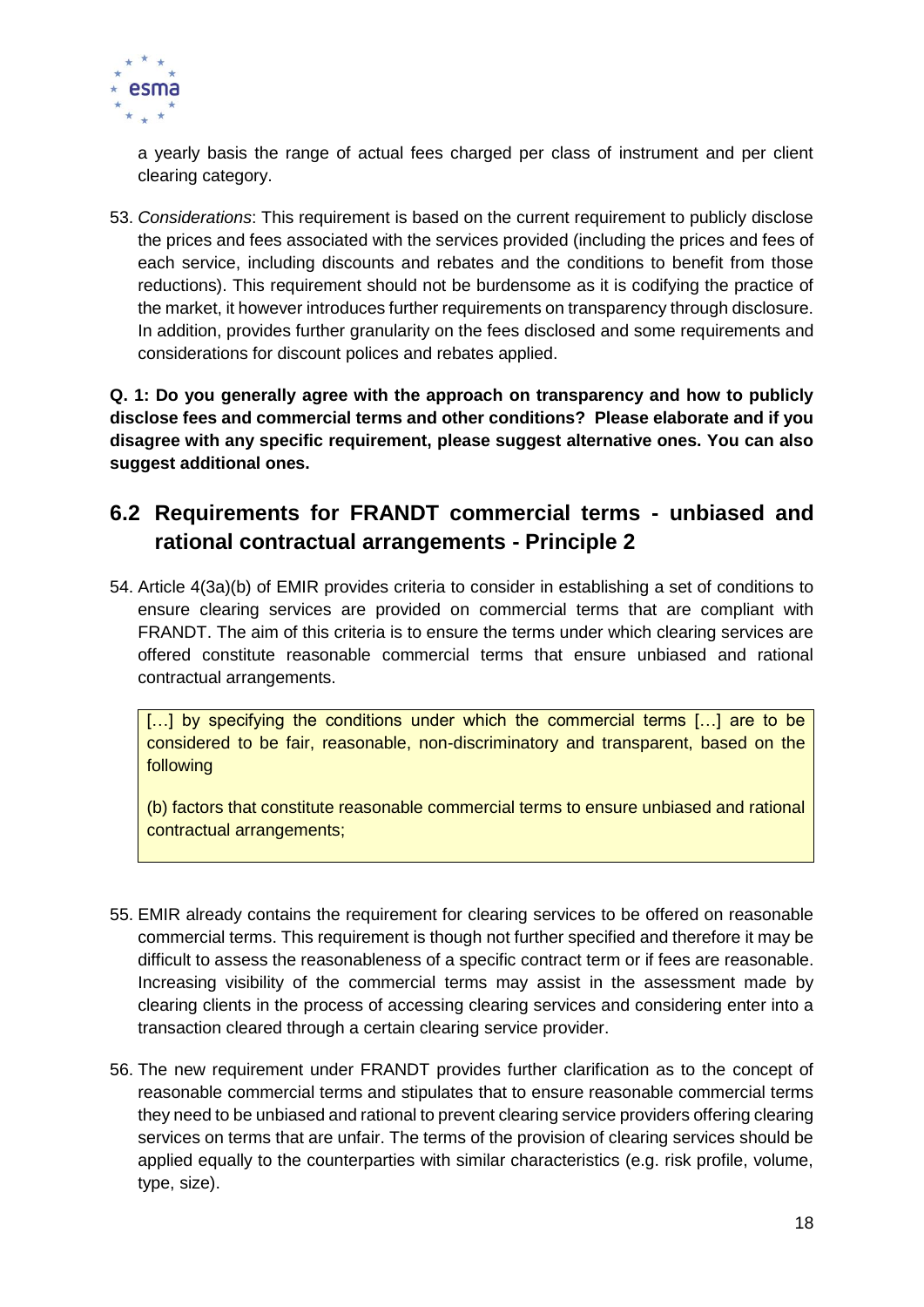

- 57. The contractual terms include a wide range of terms and conditions such as the duration of clearing services, contract termination, indemnification and limitations of liability and a wide range of fees. To ensure the commercial terms are reasonable requires knowledge about the contract terms and hence, the disclosure of fees and contract terms in accordance with principle (a) is therefore a fundamental value to ensure rational commercial terms.
- 58. Whilst stipulating the requirements for commercial terms to be reasonable one has to bear in mind the underlying contractual freedom, that FRANDT does not create a price regulation, that clearing service providers should be permitted to control the risks related to the clearing services offered, such as counterparty risks.
- 59. All clearing clients should be treated equally according to their categorisation and all contracts should be on armlength terms, understood as a relationship between two parties who are unrelated or strangers and therefore each owes no special obligation or privilege to the other party. This approach would set the grounds for unbiased and rational contractual terms.
- 60. In order to provide clearing services on reasonable commercial terms, the clearing service provider should comply with at least the principles set out below to specifying the conditions under which the commercial terms should be assessed to be fair, unbiased and reasonable.
- 61. **Technology requirements**: The provision of clearing services entails a considerable number of technological requirements and to apply the requirement of "reasonable commercial terms" may not provide enough clarity to the clearing service providers of the type of considerations to make when requiring certain technological requirements. Consistently with the existing requirements under EMIR, by which a CCP is mandated to publicly disclose the operational and technical specifications requested from clearing members, the operational and technological requirements requested by clearing service providers from clearing clients to access and use clearing services are equally relevant and should also be made public.
- 62. The starting point is that technological requirements should not, where possible, represent a barrier to access clearing or result in biased and irrational contractual terms nor should the technology requirements result in clearing service providers using technology requirements to be selective in the provision of clearing services where such requirements are not linked to risk or other justified business requirements.
- 63. Hence, the level of technological requirements should be justified in relation to the services requested, applied equally and in a proportionate manner. There should be possibilities to have less advanced processes for accessing a clearing service provider where a simple service is required. However, the use of manual processes may though incur a higher cost, proportionate to the additional work and the additional risks (e.g. processing errors in the absence of straight through processing systems) by the clearing service provider. Any technology requirements for additional services should be separately offered and clearly separated from the offering of the clearing service to ensure the technology requirements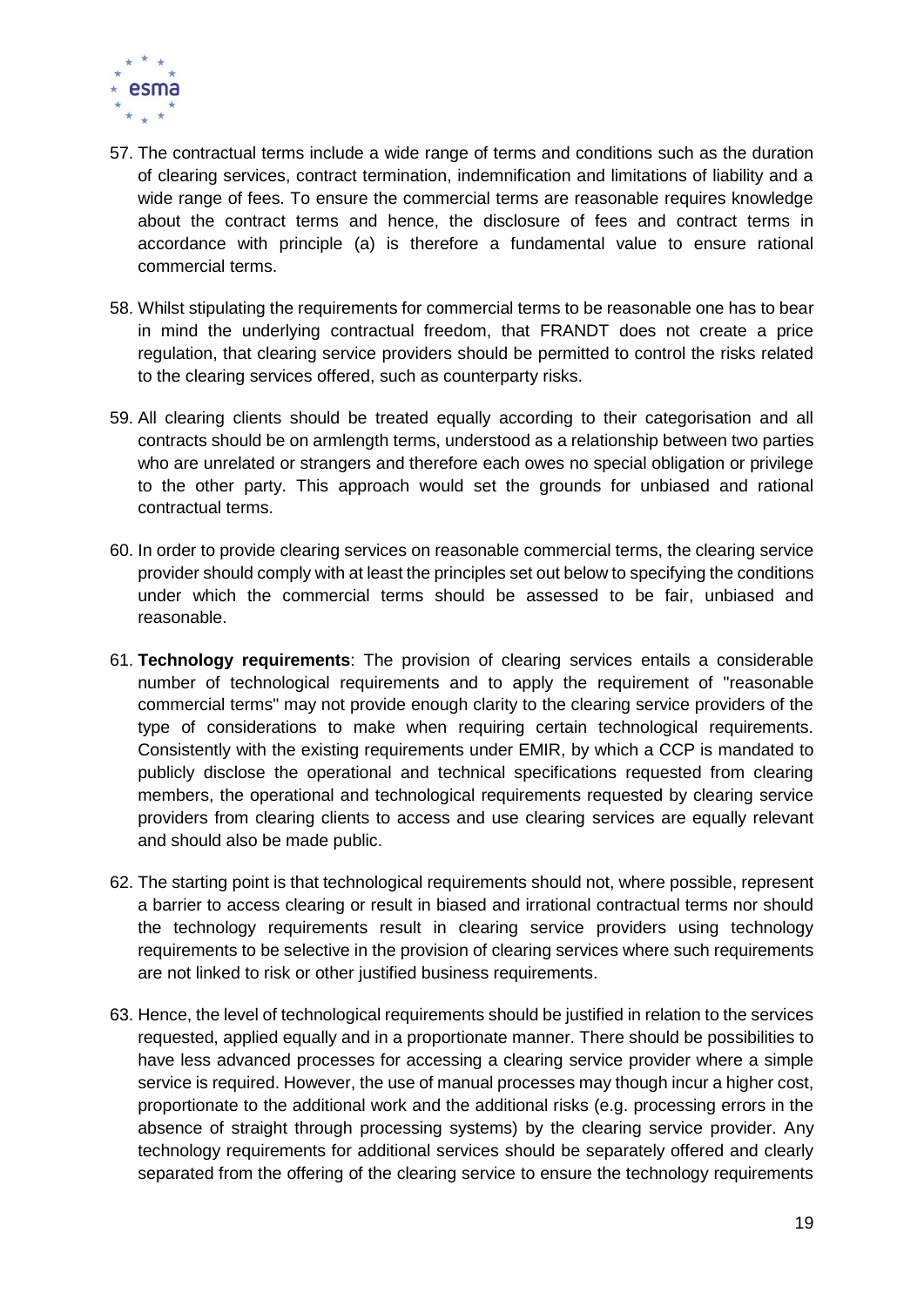

for the clearing services are separated from technology requirements for any additional services. It would be welcomed if clearing service providers could differentiate the technology requirements for different services provided, to offer where possible "plain vanilla" clearing services with a more simplified technological requirements to simplify access to clearing and ensure the technological requirements are reasonable compared to the services offered.

- 64. *Considerations*: Technology is a main cost driver for any service in relation to the different solutions offered in the market. Clearing service providers should be careful in their technology requirements for accessing their clearing services to ensure they are not considered as unreasonable considering the services requested and provided. The requirement to disclose operational and technological specifications is based on existing requirements applying to CCPs in their relationship with clearing members. Hence, this requirement should not be too burdensome but would bring value to clearing clients assessing different clearing service providers offers of clearing services in relation to their technical requirements and the capabilities of the clearing client to meet those requirements.
- 65. **Standardised Commercial Terms**: The agreements for providing clearing services shall be publicly available in the form of a standard set of documents to ensure legal review is effective, reasonable and non-discriminatory. The clearing service provider should use standardised contract terms for the provision of clearing services, where possible, to simplify the review process for clearing clients and to ensure similar contract terms applies to all its clearing clients. The commercial terms documenting the relationship should be clearly drafted, complete and concise and where several documents are part of the provision of the clearing service, a clear structure of the hierarchy of documents should be provided. The commercial terms should not include unnecessary duplicative terms and the contract should not include local law requirements only as references to the local law but should replicate its content.
- 66. Contractual requirements should be in line with the relevant EMIR requirements, for example where a clearing service provider has to comply with certain requirements, such requirements may translate into requirements for the clearing client. However, where such requirements are not derived from EMIR or other regulatory requirements, such terms would need to be objectively justified to be considered commercial terms compliant with the FRANDT principles.
- 67. To ensure the clearing service provider may undertake its risk assessments and manage identified risk and other business considerations, the standard contract may contain a schedule or sections where all amendments, additions or elections to the standard terms are included for the parties to tailor the contract terms to reflect the business requirements.
- 68. One aspect to note in the assessment of whether the published terms are to be considered fair and reasonable, is the negotiating balance for both parties, at the outset, where the standardised terms are established and in relation to any amendments made to such standard terms. The contractual terms under which the clearing services are provided should be FRANDT compliant and the fact that standardised terms are considered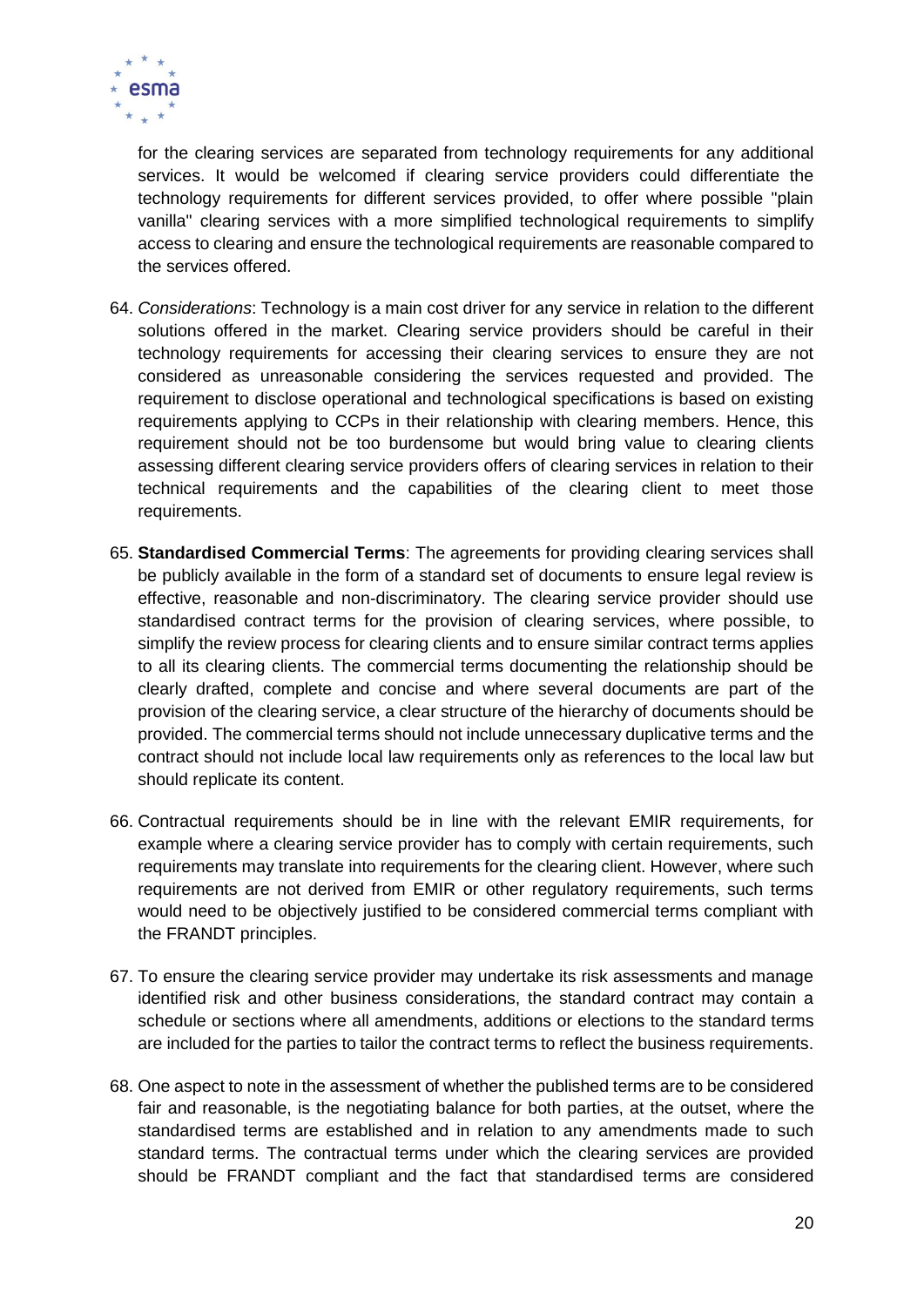

standard does not by itself make them FRANDT compliant. In addition, a clearing client should be able to request an explanation in relation to the contract terms and any amendment suggested by the clearing service provider in order to consider and understand the reason for the proposed contractual clause.

- 69. The contract terms should avoid any provisions requiring a clearing client (where such clearing client is also acting as a clearing service provider) to disclose any confidential or sensitive business information to the clearing service provider unless required under EMIR or any other applicable regulation and the details of any indirect clearing client should remain anonymised. The clearing service provider should also ensure to monitor compliance with the contract terms (or any other requirements) in the same manner for all clearing clients and should enforce those terms and restrictions in a fair, rational, unbiased and non-discriminatory manner.
- 70. *Considerations*: The market is today using standardised terms and conditions based on the standard terms developed by different market associations but modified to reflect the business requirements of the clearing service provider in the offering of clearing services. The use of standardised terms increases visibility for clearing clients. As this requirement is based on the current practice of using the industry standard documents this requirement should not be too burdensome as it is merely codifying the practice of the market.
- 71. **Changes to the commercial terms**: Any change to the terms and conditions for the provision of clearing services agreed between the clearing service provider and the clearing client should be consistent with the general principle which states that all commercial terms should be reasonable. The practice of ensuring the terms of the clearing services are reasonable could benefit from further specifications as to what is reasonable commercial terms in relation to the FRANDT principles. For example, where clauses that allow for unilateral changes of terms are agreed within the contract, this may be considered biased and irrational, for example where not applied equally to all clearing clients. This situation could even force the clearing client to end the clearing relationship with the clearing service provider where such requirements are too costly or burdensome for the clearing client to adopt to or technically challenging to implement. Hence, all proposed changes should be reasonable, justified and applied equally (to the extent possible) to all counterparties in a non-discriminatory manner. Unilateral changes or actions are though not conflicting with FRAND where they derive from regulatory requirements or CCP rules or where a part exercise its termination rights under the agreement.
- 72. Similarly, any material or unexpected change in the risk models applied by the clearing service provider could translate into a disproportionate cost or even, again, an early termination for the clearing clients. For that reason, the models as applied at the time of onboarding should remain applicable and any changes to the models applied by the clearing service provider with a material impact on clearing clients should be communicated well in advance with the justification for it. Again, with the exception where a change to the contractual terms derives from the application of applicable law or the rules of the CCP.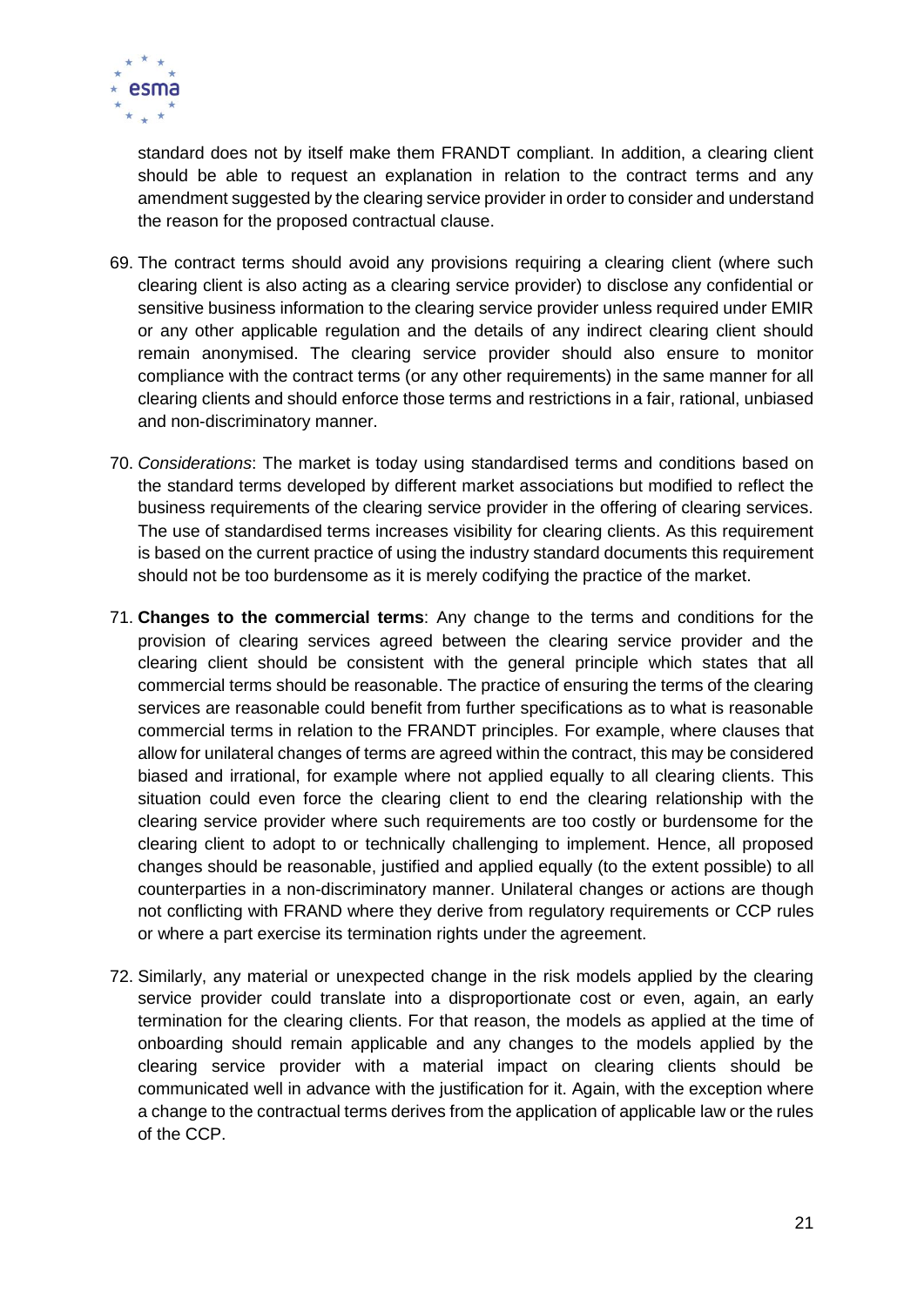

- 73. *Considerations*: The foundation of any contract is contractual freedom, however the requirement for the commercial terms to be reasonable, fair, unbiased and rational provides a limitation to the contractual freedom and provides certain requirements on the terms under which the contract for clearing services are provided. This requirement should not amount to burdensome requirements on the clearing service providers as already today the commercial terms should be reasonable and inserting requirements to amend the contract terms unilaterally, unless justified by adopting to regulatory requirements or required due to mandatory changes to the terms the CCP (for example rule book) under which the CCP is providing its clearing services to the clearing member, would be difficult to justify as reasonable.
- 74. **Termination and replacement**: Another aspect to the contract terms are the termination provisions and the possibilities to find a replacement clearing service within a certain required timeframe. This aspect is specific to the clearing business and there are two considerations, the clearing service providers are for now limited and there is an underlying obligation by law to clear certain contracts. It has been raised as a consideration in relation to access to clearing services that some clearing clients, particularly clearing clients with a limited volume of clearing, may struggle to find a replacement clearing service provider in the case of a termination of the contract by the clearing service provider. To mitigate any unjustified difficulties by the clearing client the notice period should not be unreasonable short and should (where possible) provide sufficient time to facilitate the set-up of a new clearing arrangements with another clearing service provider. The contracts should mitigate to the extent possible any cliff-edge effect in a termination scenario and accommodate for time to resolve a breach (where possible) and if not, provide reasonable time to find a replacement clearing service provider. Hence, the notice period should be at least 6 months where for example the termination is due to new regulatory requirements, relocation of clearing services or changes to the clearing services offered such as changes the product range of services provided, implementing new technology requirements or changes the collateral management process as part of its business consideration for its services. The termination period may be shorter where the termination is in relation to specific causes for example in relation to pre-agreed termination provisions, default, illegality or force majeure, but the reasons for a shorter termination period should be reasonable and objectively justified.
- 75. *Considerations*: The requirement to ensure a clearing client has the time to identify and onboard with a new clearing service provider may not be an established practice but an important aspect of access to clearing services as the providers of such services are limited, the process to on-board to a new clearing service provider is time consuming, costly and cumbersome and acknowledging the underlying legal obligation to clear certain transactions. Due to the importance of this requirement it is justified to provide further requirement for the clearing service provider to comply with under FRANDT and it should not be burdensome for the clearing service provider to provide sufficient time for the clearing client to replace its service provider.

**Q. 2: Do you generally agree with the elements to be taken into consideration in the commercial terms for the provision of clearing services? Please elaborate and if you**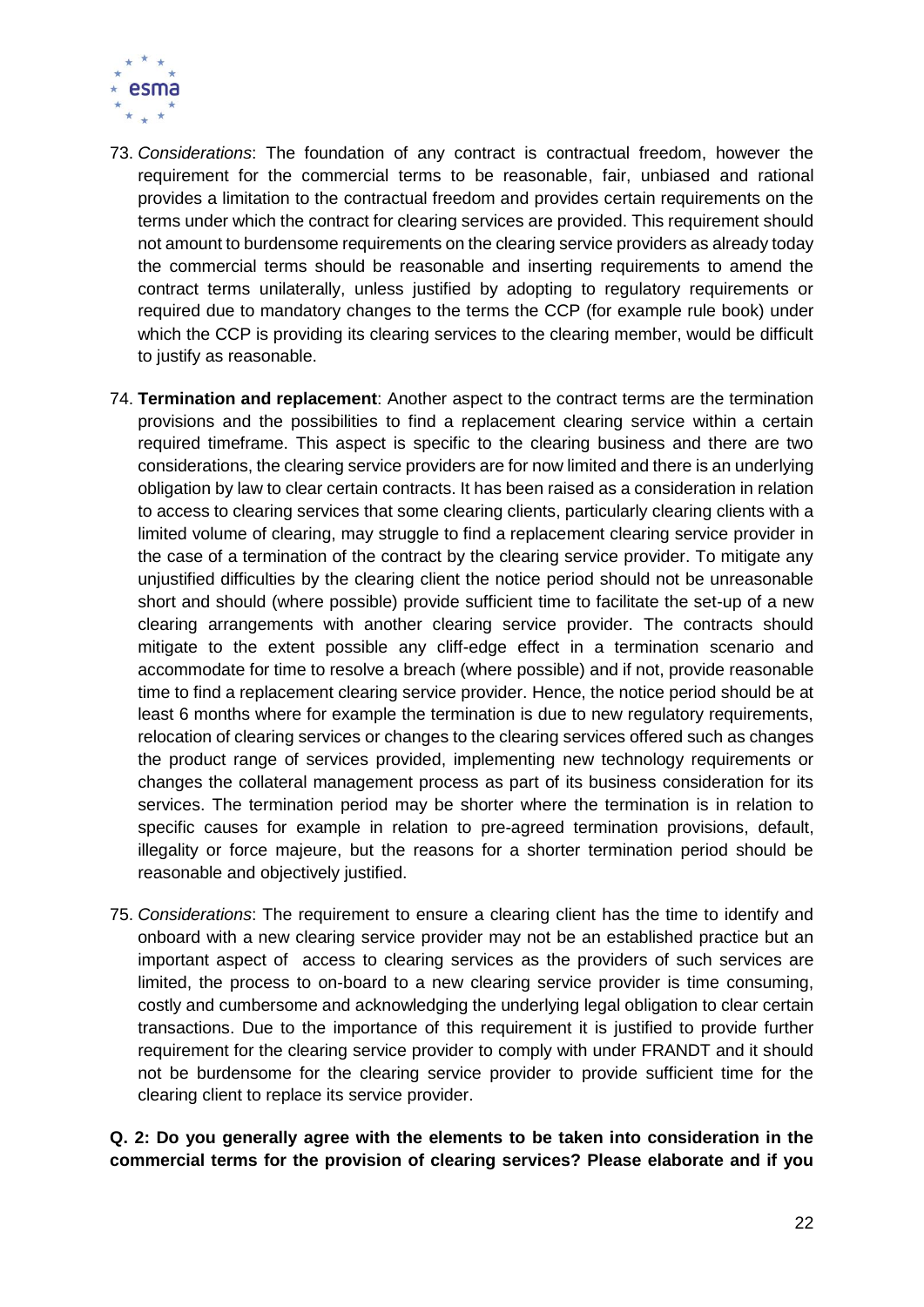

**disagree with any specific element, please suggest alternative ones. You can also suggest additional ones.**

### <span id="page-22-0"></span>**6.3 Requirements for FRANDT commercial terms –facilitate clearing services, prices to be fair and non-discriminatory - Principle 3**

76. Article 4(3a)(c) of EMIR provides the elements to consider in establishing a set of conditions to ensure clearing services are provided on commercial terms being compliant with FRANDT principles. The aim of this criteria is to provide requirements that facilitate clearing services on a fair and non-discriminatory basis, having regard to related costs and risks, so that any differences in prices charged are proportionate to costs, risks and benefits.

[...] by specifying the conditions under which the commercial terms [...] are to be considered to be fair, reasonable, non-discriminatory and transparent, based on the following

(c) requirements that facilitate clearing services on a fair and non-discriminatory basis, having regard to related costs and risks, so that any differences in prices charged are proportionate to costs, risks and benefits;

- 77. EMIR provides requirements on the commercial terms being reasonable however the introduction of FRANDT principles by EMIR Refit provides further requirements for the commercial terms to be fair, non-discriminatory and facilitate clearing services. The commercial terms should also ensure that any differences in prices charged are proportionate to costs, risks and benefits.
- 78. This section has to be considered in combination with Section 5.1 on the aim and limits of applying FRANDT principles and Section 6.2 of this paper, on the principles for fair fees. The transparency of the commercial terms including fees for the provision of clearing services are described under principle 1 (6.1) and is not further discussed here.
- 79. To facilitate access to clearing services, the first consideration is the on-boarding process for new clearing clients and how the terms for the onboarding is presented. The onboarding process has been raised as an area for improvement as identified by some market participants as disproportionately complex, uncommitted and time-consuming, in particular for counterparties with a limited volume of cleared transactions. The onboarding process contains several aspects for the clearing clients to consider, including the category in which the clearing service provider classifies the clearing client according to the client's risk profile (which will determine the amount of the fees to be paid), the scope of services offered, the contractual terms offered, the margin models to implement and the technical requirements to adopt. The requirements to be met by clearing clients could include: regulatory requirements (e.g. the need to be a regulated financial counterparty or certain capital requirements); IT requirements (e.g. certain interfaces, automated back office systems); HR requirements (e.g. the need to employ certified clearing specialists that fulfil the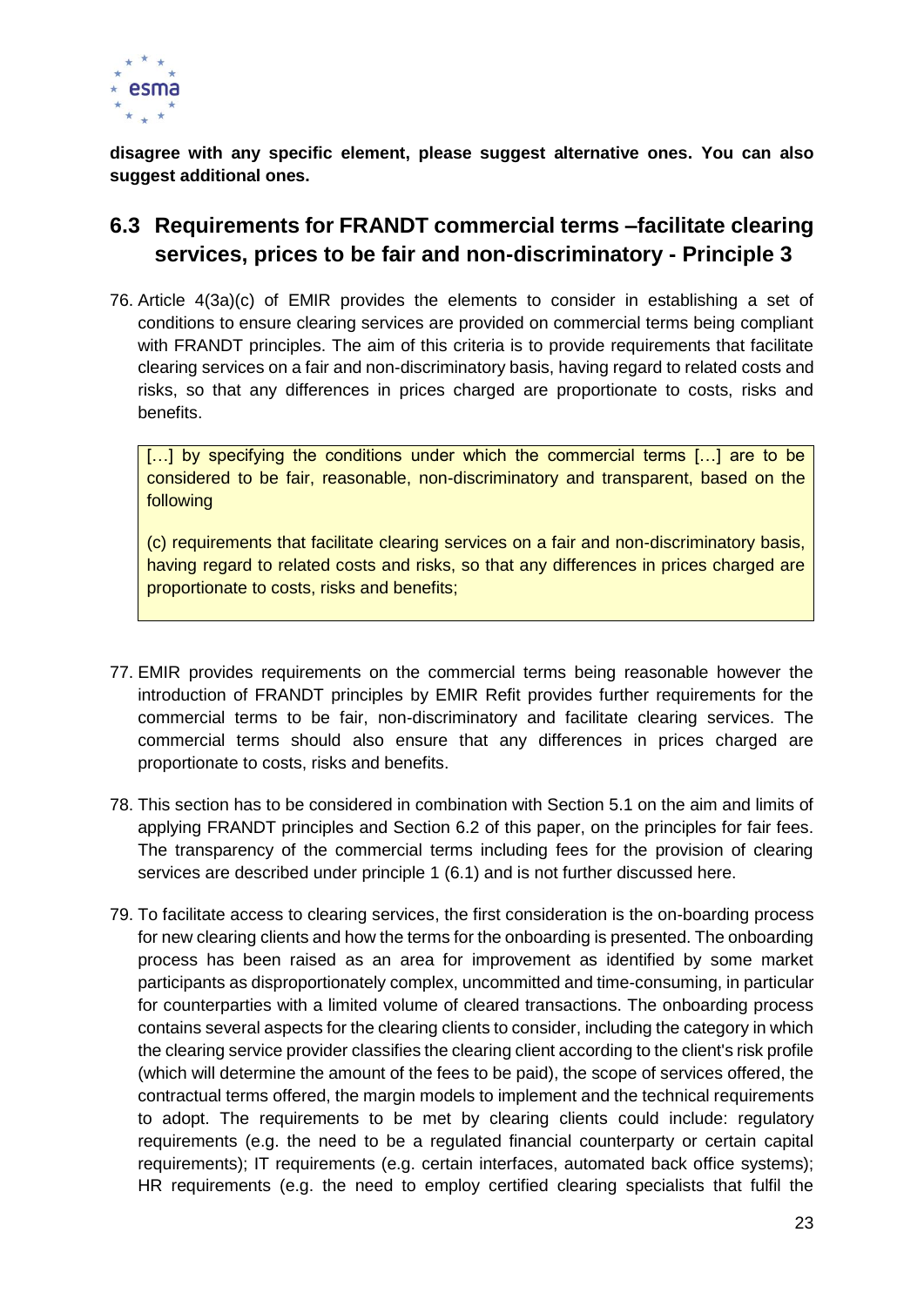

knowledge requirements of the CCP and are, therefore, permitted to operate clearing systems); availability requirements (e.g. the need to be available for intraday margin calls during a certain period of time at each clearing day); collateral requirements; documentation requirements; reporting requirements and compliance requirements.

- 80. Due to the complexity of this process the requirement for the commercial terms to be reasonable may not be sufficient to ensure a manageable and not too burdensome onboarding process for a clearing client. The process of accessing clearing services should therefore be facilitated, for example by giving counterparties greater visibility on the onboarding process. The clearing service provider should therefore ensure that at least the following requirements are met when providing clearing services to comply with the FRANDT requirements in relation to the onboarding process.
- 81. **Onboarding process**: In addition to the requirement to ensure the transparency of the commercial terms and fees as further described under section 6.1 and 6.2, the onboarding process should be transparent. The clearing service provider should ensure that they have a clearly marked, easy accessible and complete webpage dedicated to the onboarding process containing for example a description of the process for onboarding, action lists, the document set relevant for different services, fee list setting out the fees for the different services possibly provided separated by client clearing categories and estimations of the time from application to the clearing client is "onboarded". To comply with the requirement to facilitate clearing services based on reasonable, fair and non-discriminatory terms, the on-boarding process should avoid unjustified and unproportionate onboarding requirements and challenging delivery times that could be seen as unreasonable or even discriminatory for counterparties seeking to onboard as clearing clients where such requirements do not derive from a requirement in a regulation and should at the same time facilitate to the extent possible procedural steps (allowing for example the use of electronic signatures where possible).
- 82. Likewise, any operational or technological pre-conditions for on-boarding that are required by the clearing service provider should be reasonable, fair and non-discriminatory. Therefore, in order to facilitate access to clearing services, these requirements should avoid (to the extent possible) the use of technology systems not available to such clearing clients (for example, based on licencing restrictions) and technology requirements that are disproportionate and too cumbersome to comply with for a clearing client with limited volumes of cleared OTC derivatives. The aim would be a transparent and standardised process with pre-disclosed requirements, fees and the standard contractual terms the clearing service provider applies where providing clearing services (i.e. before they are adjusted to reflect the clearing client applying for the service). Such predefined process would simplify the process for clearing clients and at the same time increase trust and efficiency in the process, which in turn should result in facilitating access to clearing.
- 83. *Considerations*: The on-boarding process may benefit from further clarifications as to how to ensure it is reasonable and creates reasonable commercial terms that complies with the FRANDT requirements. These requirements should not be too burdensome for the clearing service providers as the purpose of further requirements is to ensure transparency, visibility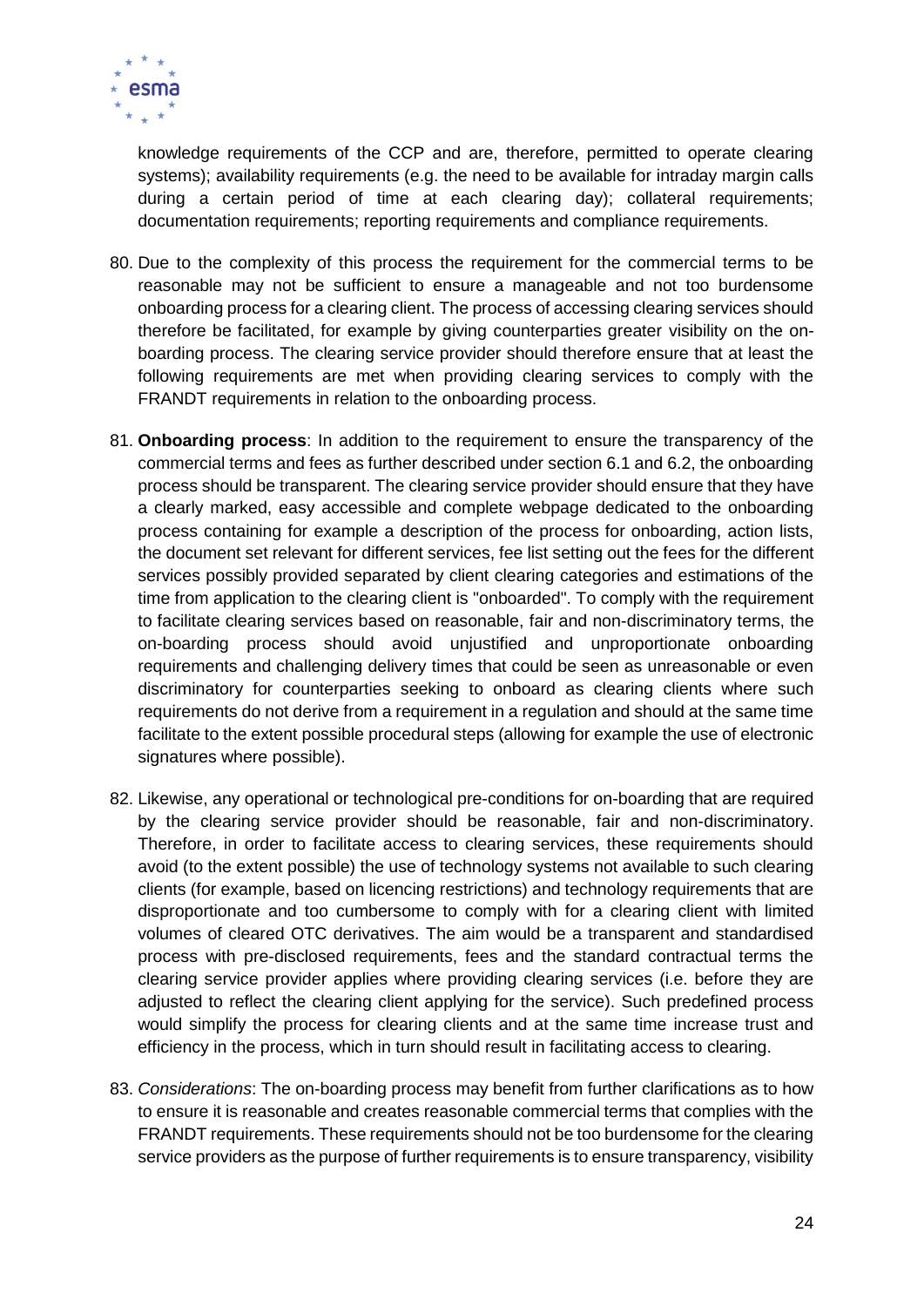

and to achieve commercial reasonable terms for the clearing services provided and this is already a requirement today.

- 84. **Proportionate prices and fees**: This principle also contains the requirement that any differences in prices charged are proportionate to costs, risks and benefits. This derives from the commercial terms being reasonable and hence should reflect the costs, risk and benefits, however under the FRANDT requirements, the clearing service provider is required to clearly justify that any differences in fees are in relation to the listed factors such as costs, risks and benefits and this is a new requirement under EMIR. The use of the client clearing categorisation would assist in assessing the proportionality and provide transparency as all clearing clients of the clearing service provider should be categorised based on published factors that constitute the risk criteria and ensure all fees are based on such categorisation of the clearing client. In this manner, it will be possible to assess proportionality of fees after the clearing service provider has determined the client's clearing category.
- 85. To assess the proportionality of fees, the clearing service provider should present the costs assumed by the clearing service provider in providing those services. Whilst the clearing service provider has the right to have at least its costs for providing clearing services covered, this is different from applying costs that could arguably be unreasonable and not reflective of the costs faced to provide the clearing service.
- 86. *Considerations*: To ensure the commercial terms are FRANDT compliant the clearing service providers shall justify that any differences in fees are in relation to identified factors such as costs, risks and benefits as part of the client clearing categorisation. However, the EMIR framework before Refit already stipulates clearing services should be offered on reasonable commercially terms and clearing service providers already today classify their clearing clients based on risk and other business considerations, although they may not fully disclose their internal assessments for the classification of clearing clients today.

**Q. 3: Do you generally agree with the suggestions to assist in facilitating access to clearing services? Do you generally agree with the requirements listed to ensure prices are fair, proportionate and non-discriminatory? Please elaborate and if you disagree with any specific element, please suggest alternative ones. You can also suggest additional ones.**

### <span id="page-24-0"></span>**6.4 Requirements for FRANDT commercial terms – risk control criteria - Principle 4**

87. Article 4(3a)(d) of EMIR provides the final criteria to consider in establishing a set of conditions to ensure clearing services are provided on FRANDT terms. The aim of this criteria is to ensure that the risk assessment is relevant and justified, however bearing in mind that EMIR permit clearing service providers to control the risks related to the clearing services offered, such as counterparty risks and that there is no obligation for clearing service providers to provide clearing services.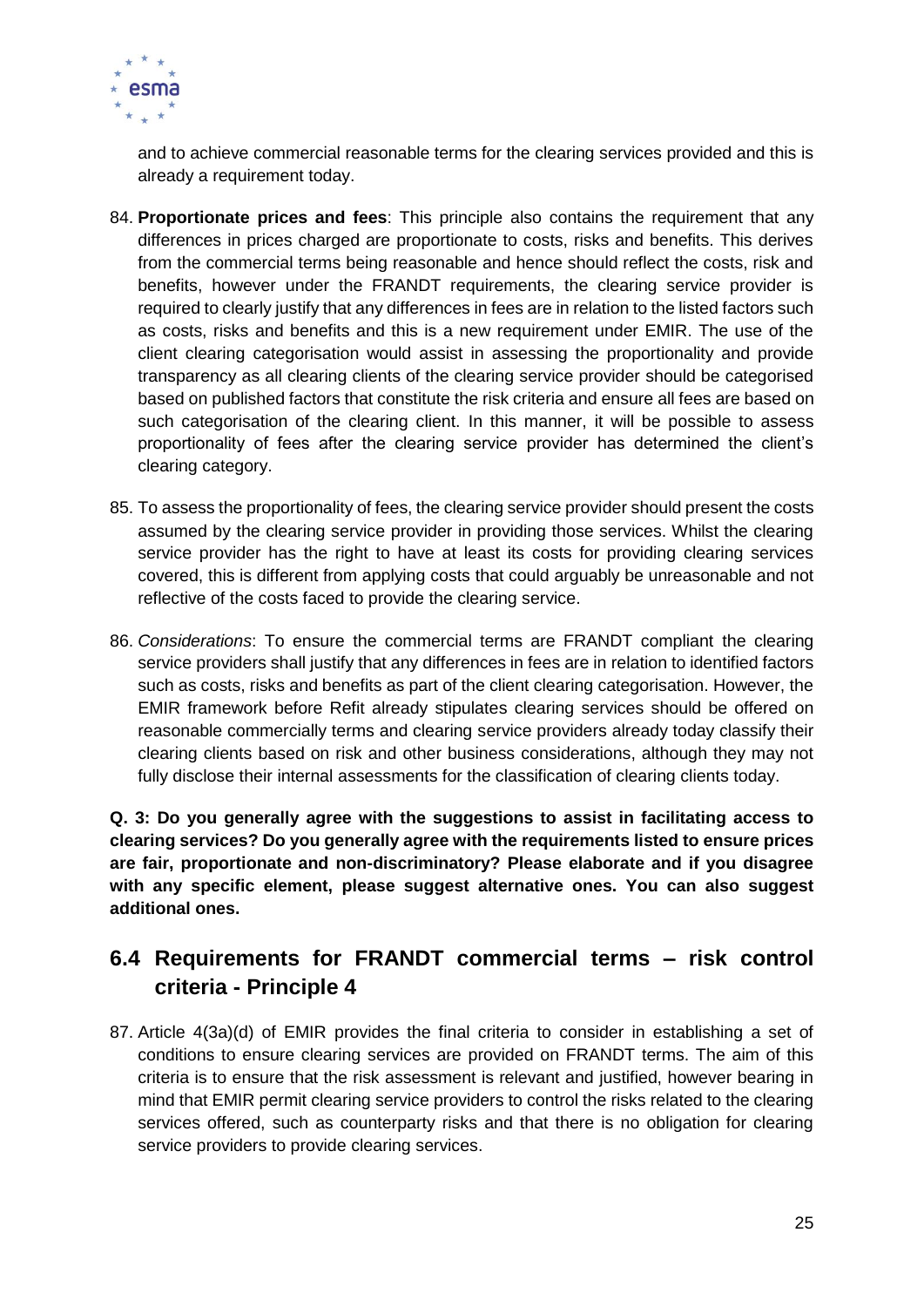

[...] by specifying the conditions under which the commercial terms [...] are to be considered to be fair, reasonable, non-discriminatory and transparent, based on the following

(d) risk control criteria for the clearing member or client related to the clearing services offered.

- 88. The FRANDT requirement stipulates that the clearing service providers may consider risks, hence clearing service providers may refuse to provide clearing services on grounds of risk including not limited to counterparty risk.
- 89. MiFID II and the corresponding RTS<sup>16</sup>, contains a listed set of requirements a clearing firm has to take into account in its initial assessment of a prospective clearing client, including the following criteria; credit strength, internal risk control systems, intended trading strategy, payment systems and arrangements to ensure a timely transfer of assets or cash as margin, systems settings to respect any maximum trading limit agreed, any collateral provided, operational resources, any involvement of the prospective clearing client in a breach of the rules ensuring the integrity of the financial markets, including involvement in market abuse, financial crime or money laundering activities.
- 90. Where a clearing service provider shall decide to offer clearing services to an applicant clearing client, it shall undertake its assessment of such prospective clearing client respecting the following FRANDT based principles whilst taking into account the nature, scale and complexity of the prospective clearing client's business and considering risk related aspects.
- 91. **Risk elements**: The risks that a clearing service provider may assess includes counterparty risk but is not further specified under FRANDT. The risks considered and the risk assessment applied shall be relevant, proportionate and justified. It may well be that some risks assessments are less relevant for certain provision of services than for others. The risk criteria should be assessed objectively at the time of on-boarding and on an ongoing basis for all clearing clients to which clearing services are offered and should be reasonable and non-discriminatory. The risk criteria may include the following:
	- Risk assessments
	- Legal assessments
	- Credit assessments

 $\overline{a}$ 

92. *Considerations*: The risk aspects are already applied by clearing service providers and the requirement to use well defined risk criteria should be merely a codifying of practices.

<sup>16</sup> Article 17(6) of Directive 2014/65/EU and Article 25 of the RTS (6).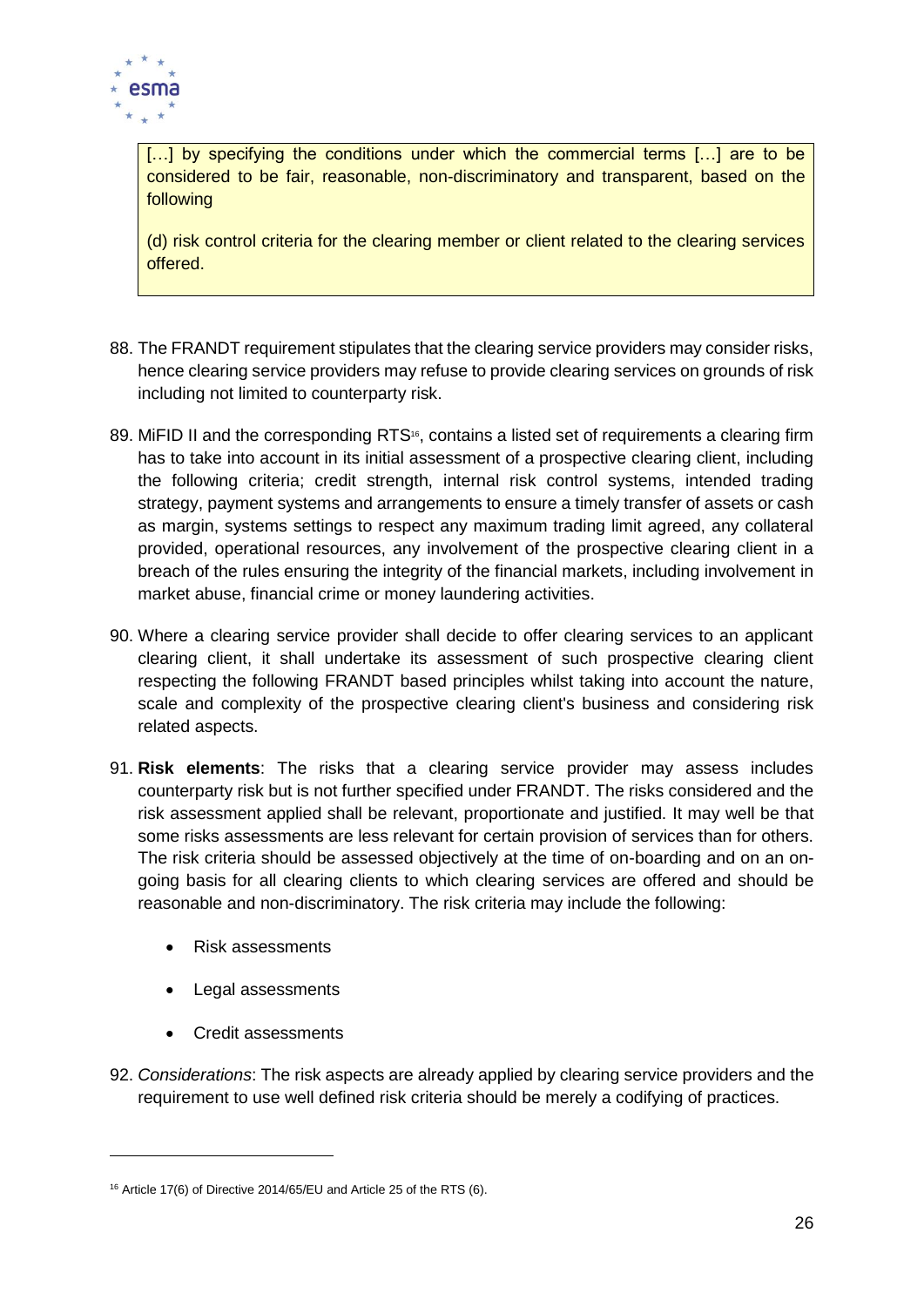

- 93. **Client Clearing categorisation**: The risk control criteria considered for determining the onboarding of a clearing client should be pre-defined and publicly disclosed to ensure transparency and visibility to any prospective clearing client as to the assessment to be made by the clearing service provider. The clearing service provider should therefore publicly disclose the risk control criteria it uses to classify its clearing clients. The different categories are to be determined by each clearing service provider and the different categories should explain the components used for the assessments of the risk control criteria and provide the justifications of the risk factors taken into account and for which purpose, when classifying a given type of clearing clients under the client clearing categorisation methodology. The assessment will take into account the credit risk profile including e.g. considering the risk factors such as the state of its balance sheet, liabilities, assets, expected cash flows.
- 94. The outcome of the credit service providers client clearing categorisation should be completed as part of the onboarding process and will determine the fees for the clearing client using the clearing services. Any change of category after the on-boarding process has finalised needs to be justified accordingly with changes in the risk profile of the client and providing the reasoning for such re-classification.
- 95. *Considerations*: This requirement should not be too burdensome as it is merely codifying the practice of the market to conduct risk assessments, but it provides further requirements on the clearing service provider to establish a client clearing categorisation to ensure comparability of fees and to publicly disclose the factors being assessed in relation to the categorisation.

**Q. 4: Do you generally agree with the proposed elements regarding the risk control criteria? Please elaborate and if you disagree with any, please suggest alternative or additional ones.**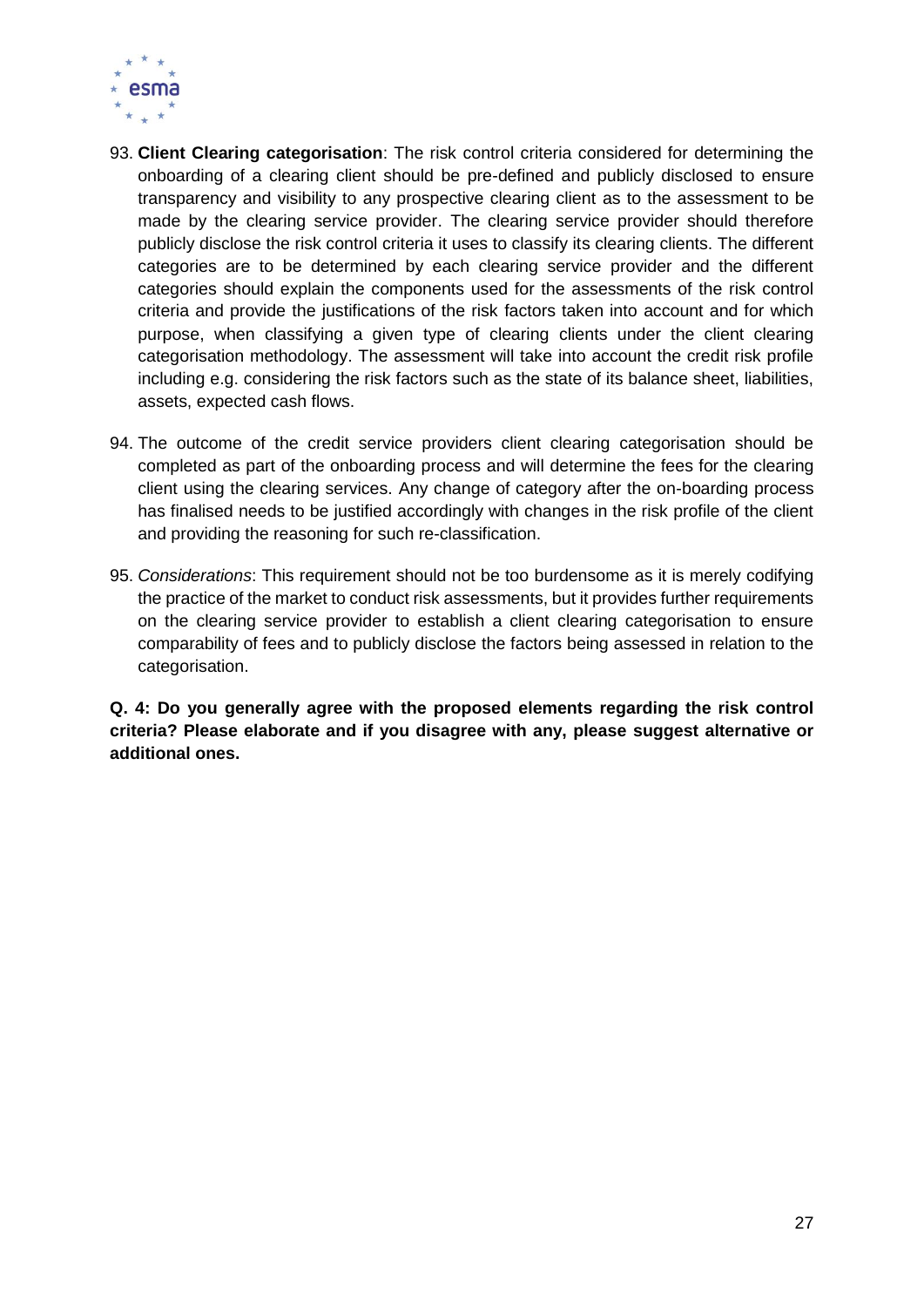

# <span id="page-27-0"></span>**7 Annexes**

### <span id="page-27-1"></span>**7.1 Annex I - Commission mandate to provide technical advice**

REQUEST TO THE EUROPEAN SECURITIES AND MARKETS AUTHORITY (ESMA) FOR TECHNICAL ADVICE ON A POSSIBLE DELEGATED ACT SPECIFYING THE CONDITIONS UNDER WHICH THE COMMERCIAL TERMS UNDER WHICH CLEARING SERVICES ARE PROVIDED ARE TO BE CONSIDERED TO BE FAIR, REASONABELE, NON-DISCRIMINATORY AND TRANSPARENT (FRANDT)

With this mandate the Commission seeks ESMA's technical advice on a possible delegated act concerning the European Market Infrastructure Regulation (EMIR<sup>17</sup>) as amended by EMIR REFIT<sup>18</sup> (the "Regulation as amended"). This delegated act should be adopted in accordance with Article 290 of the Treaty on the Functioning of the European Union (TFEU).

The Commission reserves the right to revise and/or supplement this mandate. The technical advice received on the basis of this mandate should not prejudge the Commission's final decision.

The mandate follows EMIR (Article 82), the Communication from the Commission to the European Parliament and the Council – Implementation of Article 290 of the Treaty on the Functioning of the European Union (the "290 Communication"), <sup>19</sup> and the Framework Agreement on Relations between the European Parliament and the European Commission (the "Framework Agreement") $20$ .

According to Article 4(3a) of the Regulation as amended, the Commission is empowered to adopt a delegated act to specify, in relation to the provision of clearing services, the conditions under which the commercial terms are to be considered to be fair, reasonable, non-discriminatory and transparent.

The European Parliament and the Council shall be duly informed about this mandate.

In accordance with the Declaration 39 on Article 290 TFEU, annexed to the Final Act of the Intergovernmental Conference which adopted the Treaty of Lisbon, signed on 13 December 2007, and in accordance with the established practice within the European Securities Committee, <sup>21</sup> the Commission will continue, as appropriate, to consult experts appointed by the Member States in the preparation of possible delegated acts in the financial services area.

1

<sup>17</sup> Regulation (EU) No 648/2012 of the European Parliament and of the Council of 4 July 2012 on OTC derivatives, central counterparties and trade repositories, OJ L 201, 27.7.2012, p.1.

<sup>&</sup>lt;sup>18</sup> Regulation (EU) 2019/834 of the European Parliament and of the Council of 20 May 2019 amending Regulation (EU) No 648/2012 as regards the clearing obligation, the suspension of the clearing obligation, the reporting requirements, the riskmitigation techniques for OTC derivative contracts not cleared by a central counterparty, the registration and supervision of trade repositories and the requirements for trade repositories, OJ L 141, 28.5.2019, p. 42. <sup>19</sup> Communication of 9.12.2009. COM (2009) 673 final.

<sup>20</sup> OJ L 304, 20.11.2010, p. 47.

<sup>&</sup>lt;sup>21</sup> Commission's Decision of 6.6.2001 establishing the European Securities Committee, OJ L 191, 17.7.2001, p. 45.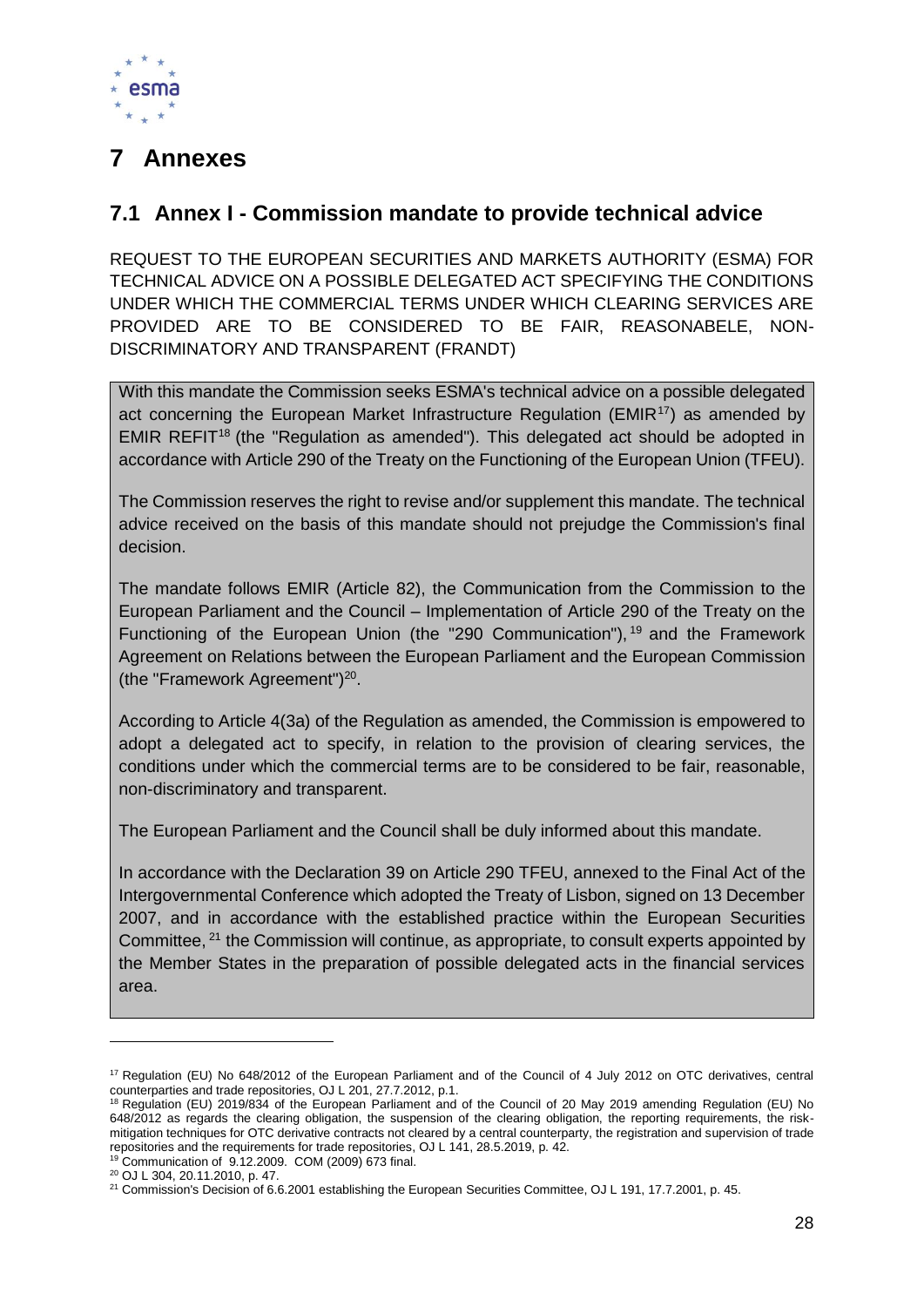

In accordance with point 15 of the Framework Agreement, the Commission will provide full information and documentation on its meetings with experts appointed by the Member States within the framework of its work on the preparation and implementation of Union legislation, including soft law and delegated acts. Upon request by the Parliament, the Commission may also invite Parliament's experts to attend those meetings.

The powers of the Commission to adopt delegated acts are subject to Article 82 of EMIR. As soon as the Commission adopts a possible delegated act, the Commission will notify it simultaneously to the European Parliament and the Council.

### 1. **Context**

#### 1.1 *Scope*

On 20 May 2019, the European Parliament and the Council adopted EMIR REFIT amending EMIR as regards the clearing obligation, the suspension of the clearing obligation, the reporting requirements, the risk-mitigation techniques for OTC derivatives contracts not cleared by a central counterparty, the registration and supervision of trade repositories and the requirements for trade repositories. EMIR REFIT has been published in the Official Journal on 28 March 2019.

Counterparties that have a limited volume of activity in the OTC derivatives market face difficulties in accessing central clearing, whether as a client of a clearing member or through indirect clearing arrangements. To alleviate the access to central clearing for these counterparties, the Regulation as amended will oblige clearing members and clients which provide clearing services, whether directly or indirectly, to provide those services under fair, reasonable, non-discriminatory and transparent commercial terms without being obliged to contract. The third subparagraph of Article 4(3a) of EMIR empowers the Commission to adopt a delegated act to specify in relation to the provision of clearing services the conditions under which the commercial terms are to be considered to be fair, reasonable, non-discriminatory and transparent, based on the following:

(a) fairness and transparency requirements with respect to fees, prices, discount policies and other general contractual terms and conditions regarding the price list, without prejudice to the confidentiality of contractual arrangements with individual counterparties;

(b) factors that constitute reasonable commercial terms to ensure unbiased and rational contractual arrangements;

(c) requirements that facilitate clearing services on a fair and non-discriminatory basis, having regard to related costs and risks, so that any differences in prices charged are proportionate to costs, risks and benefits; and

(d) risk control criteria for the clearing member or client related to the clearing services offered.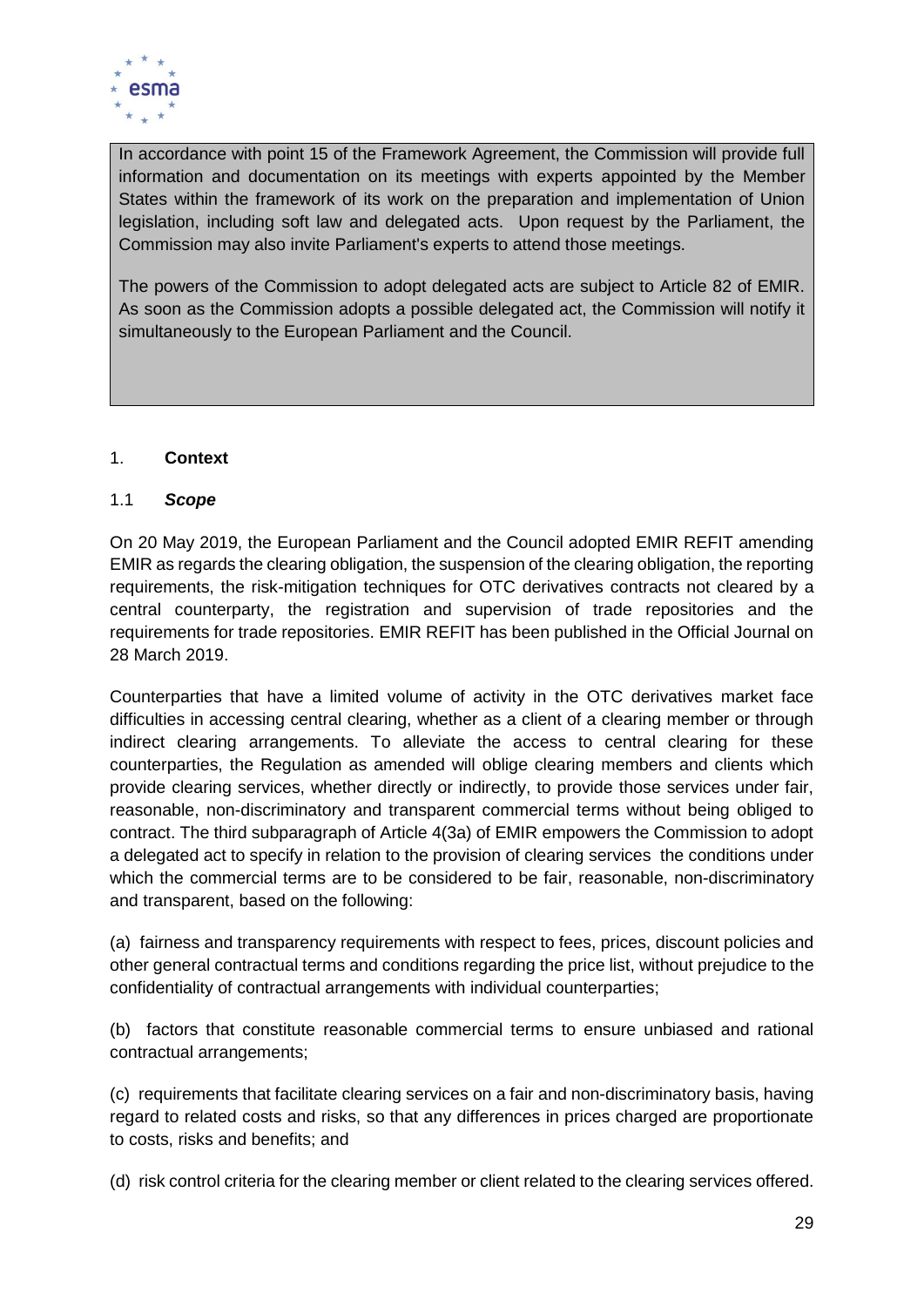

-

### 1.2 **Principles that ESMA should take into account**

On the working approach, ESMA is invited to take account of the following principles:

The principle of proportionality: the technical advice should not go beyond what is necessary to achieve the objective of the Regulation as amended. It should be simple and avoid suggesting excessive financial, administrative or procedural burdens for clearing members and clients.

When preparing its advice, ESMA should seek coherence within the regulatory framework of the Union.

In accordance with the Regulation of the European Parliament and the Council establishing a European Securities and Markets Authority (the "ESMA Regulation") $^{22}$ , ESMA should not feel confined in its reflection to elements that it considers should be addressed by the delegated acts but, if it finds it appropriate, it may indicate guidelines and recommendations that it believes should accompany the delegated acts to better ensure their effectiveness.

ESMA will determine its own working methods depending on the content of the provisions being dealt with. Nevertheless, horizontal questions should be dealt with in such a way as to ensure coherence between different standards of work being carried out by the various expert groups.

In accordance with the ESMA Regulation, ESMA should, where relevant, involve the European Banking Authority and the European Insurance and Occupational Pensions Authority in order to ensure cross-sectoral consistency. It should also cooperate, where relevant, with the European Systemic Risk Board on any issues related to systemic risk.

In accordance with the ESMA Regulation, ESMA is invited to widely consult market participants in an open and transparent manner, and take into account the resulting opinions in its advice. ESMA should provide a detailed feedback statement on the consultation, specifying when consultations took place, how many responses were received and from whom, as well as the main arguments for and against the issues raised. This feedback statement should be annexed to its technical advice. The technical advice should justify ESMA's choices vis-à-vis the main arguments raised during the consultation.

ESMA is invited to justify its advice by providing a quantitative and qualitative cost-benefit analysis of all the options considered and proposed. ESMA should provide the Commission with a description of the problem, the objectives of the technical

<sup>&</sup>lt;sup>22</sup> Regulation (EU) No 1095/2010 of the European Parliament and of the Council of 24 November 2010 establishing a European Supervisory Authority (European Securities and Markets Authority), OJ L 331, 15.12.2010, p. 84.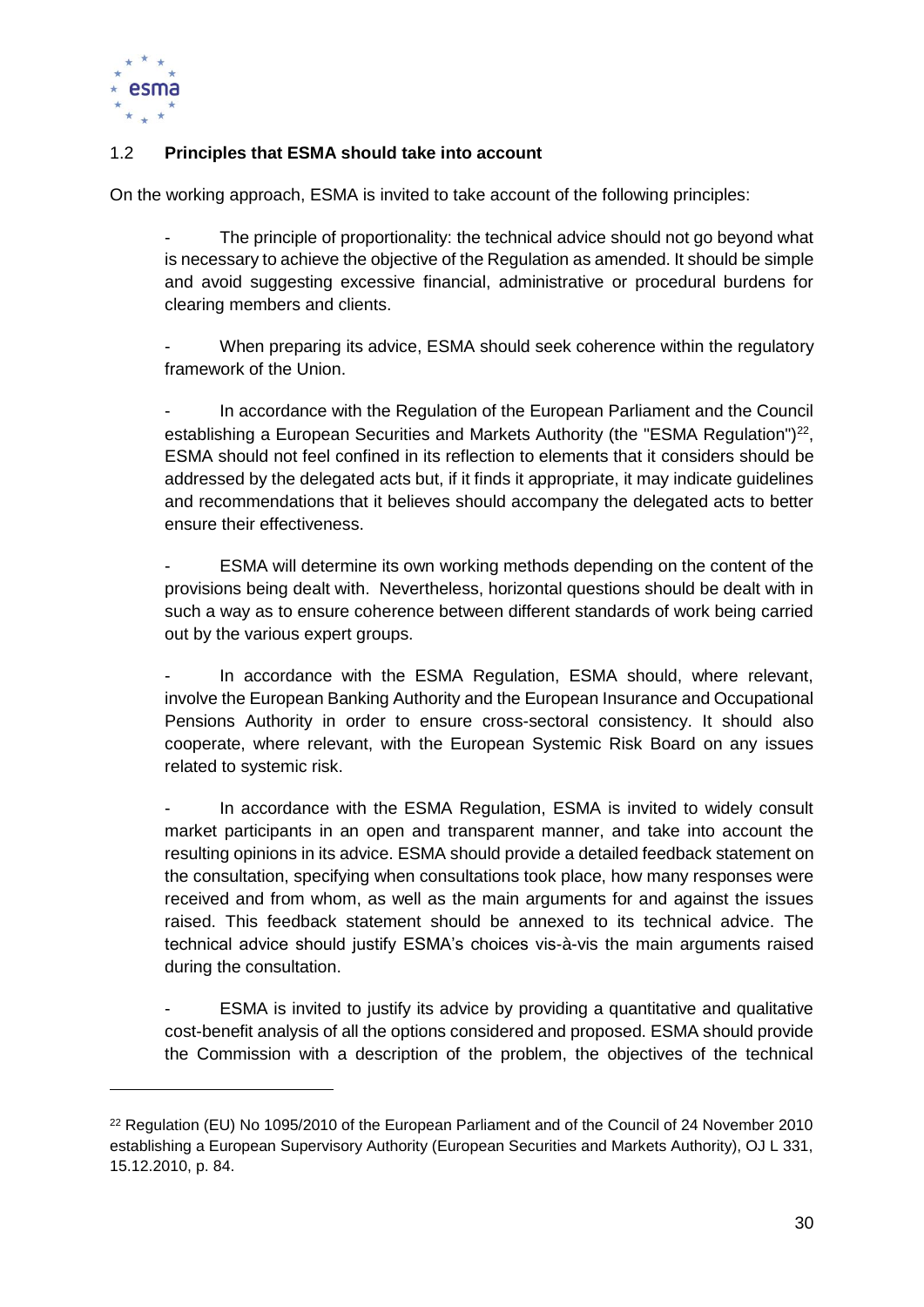

advice, possible options for consideration and a comparison of the main arguments for and against the considered options. The cost-benefit analysis should justify ESMA's choices vis-à-vis the main considered options.

ESMA's technical advice should not take the form of a legal text. However, ESMA should provide the Commission with a clear and structured ("articulated") text, accompanied by sufficient and detailed explanations. Furthermore, the technical advice should be presented in an easily understandable language respecting current terminology in the Union.

ESMA should provide comprehensive technical analysis on the subject matters described in section 3 below, where these are covered by the delegated powers included in:

- the relevant provision of the Regulation as amended:
- the corresponding recitals; or
- the relevant Commission's request included in this mandate.

- ESMA should address to the Commission any question to clarify the text of the Regulation as amended that ESMA considers of relevance to the preparation of its technical advice.

#### 2 **Procedure**

The Commission is requesting ESMA's technical advice in view of the preparation of a delegated act to be adopted pursuant to the Regulation as amended and in particular regarding the questions referred to in section 3 of this mandate.

The mandate takes into account EMIR (Article 82), the ESMA Regulation, the 290 Communication and the Framework Agreement.

The Commission reserves the right to revise and/or supplement this mandate. The technical advice received on the basis of this mandate will not prejudge the Commission's final decision.

In accordance with established practice, the Commission may continue to consult experts appointed by the Member States in the preparation of delegated acts relating to the Regulation as amended.

The Commission has duly informed the European Parliament and the Council about this mandate. As soon as the Commission adopts the delegated act, it will notify it simultaneously to the European Parliament and the Council.

#### 3 **ESMA is invited to provide technical advice on the following issues**

ESMA is invited to provide technical advice to assist the Commission in formulating a delegated act to specify, in relation to the provision of clearing services, the conditions under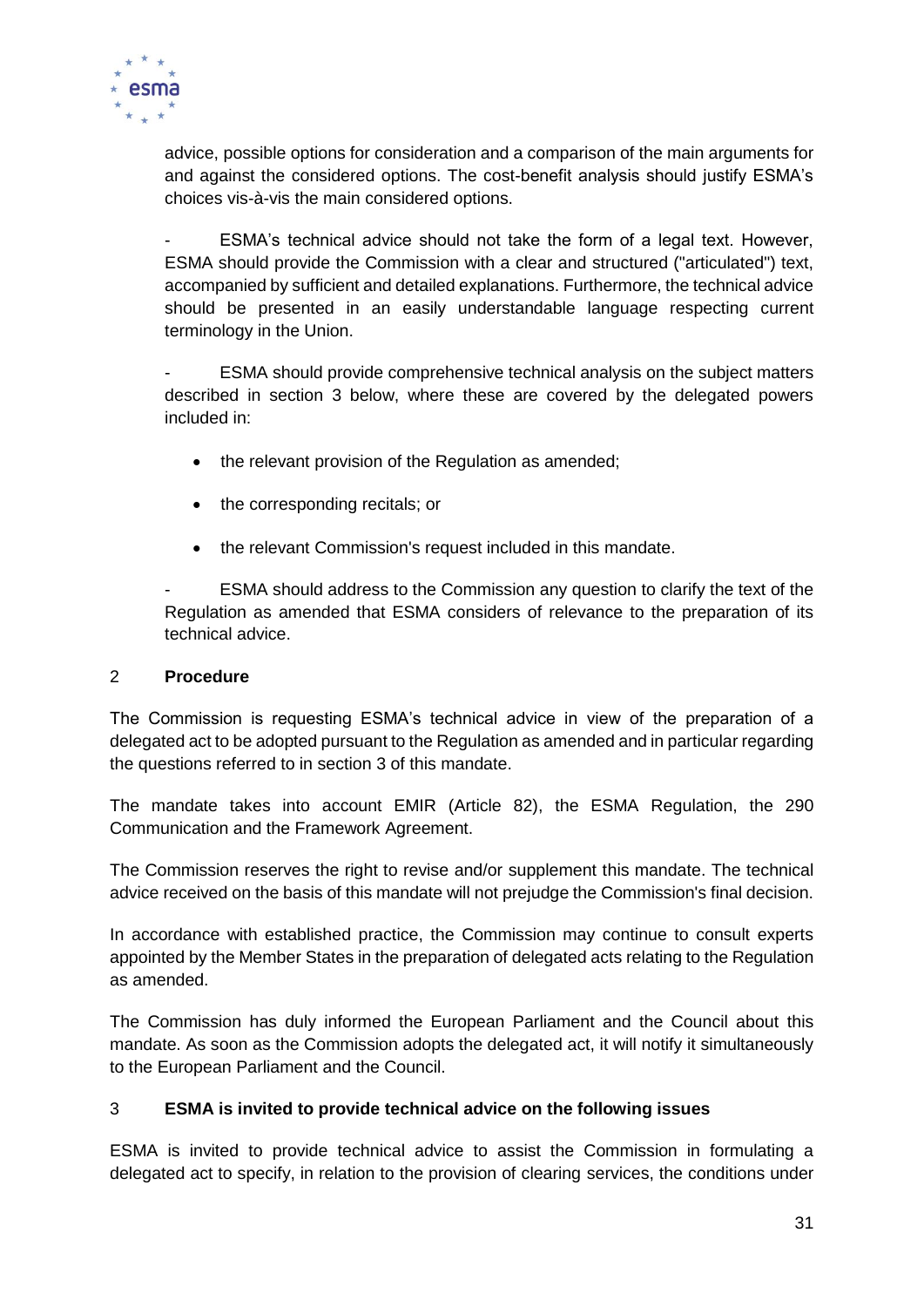

which the commercial terms are to be considered to be fair, reasonable, non-discriminatory and transparent, based on the following:

(a) fairness and transparency requirements with respect to fees, prices, discount policies and other general contractual terms and conditions regarding the price list, without prejudice to the confidentiality of contractual arrangements with individual counterparties;

(b) factors that constitute reasonable commercial terms to ensure unbiased and rational contractual arrangements;

(c) requirements that facilitate clearing services on a fair and non-discriminatory basis, having regard to related costs and risks, so that any differences in prices charged are proportionate to costs, risks and benefits; and

(d) risk control criteria for the clearing member or client related to the clearing services offered.

ESMA is invited to ensure where possible consistency with the Union's acquis regarding requirements to use fair, reasonable, non-discriminatory and transparent commercial terms. In this regard, ESMA is invited to also consider requirements which only cover one of the requirements listed above, such as similar references to reasonable commercial terms.

#### 4. **Indicative timetable**

This mandate takes into consideration that ESMA requires sufficient time to prepare its technical advice and that the Commission needs to adopt the delegated acts according to Article 290 of the TFEU. The powers of the Commission to adopt delegated acts are subject to Article 82 of EMIR that allows the European Parliament and the Council to object to a delegated act within a period of 3 months, extendible by 3 further months. The delegated act will only enter into force if neither European Parliament nor the Council has objected on expiry of that period or if both institutions have informed the Commission of their intention not to raise objections.

The obligation to provide clearing services under fair, reasonable, non-discriminatory and transparent commercial terms, will apply as of 18 June  $2021^{23}$ . The delegated act should be in place well before then, to allow clearing members and clients that provide clearing services appropriate time to ensure that their commercial terms comply with the new obligation. It is therefore of outmost importance that work on this issue is started as soon as possible.

The deadline set to ESMA to deliver the technical advice is therefore Q1 2020.

 $\overline{a}$ 

 $23$  See point (c) of Article 2(2) of the amending Regulation.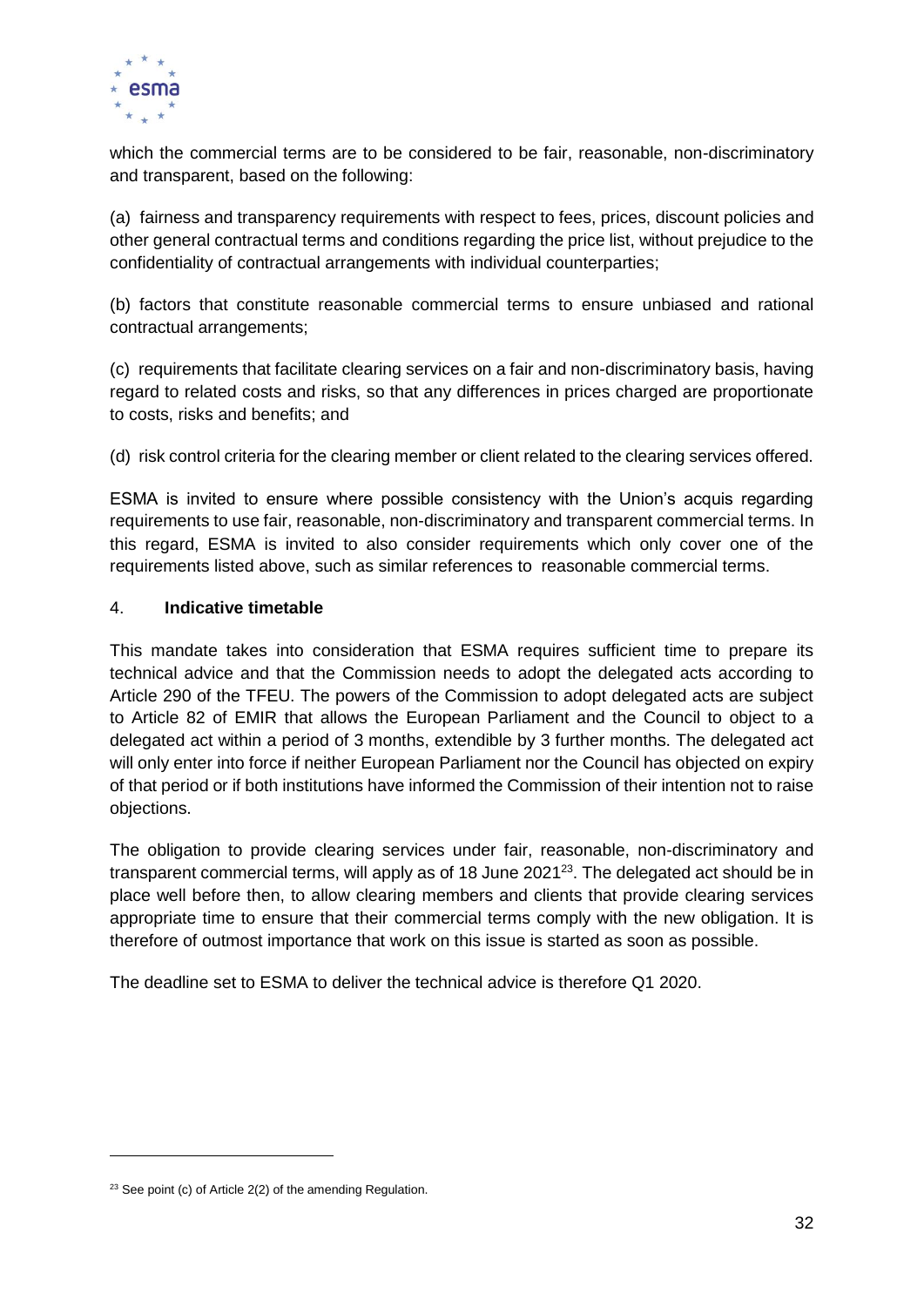

### <span id="page-32-0"></span>**7.2 Annex II – Cost and Benefit Analysis**

### **1. Introduction**

Pursuant to the third subparagraph of Article 4(3a) of EMIR, the Commission is empowered to adopt a delegated act to specify the conditions under which the commercial terms for the provision of clearing services are to be considered to be fair, reasonable, non-discriminatory and transparent (FRANDT).

Accordingly, on 26 June 2019, ESMA received a request from the Commission for technical advice on a delegated act supplementing EMIR by specifying the conditions under which commercial terms under the third subparagraph of Article 4(3a) are to be considered FRANDT. The mandate is enclosed in Annex I of this consultation paper. The Commission request sets the deadline for ESMA to deliver the technical advice in Q1 2020.

ESMA has therefore been requested, in addition to the technical advice on the content of the delegated act, to justify its advice by providing a cost-benefit analysis of all the options considered and proposed. This should include identification of the options available and an assessment of the costs and benefits. The results of this assessment should be submitted at the same time as the advice.

In carrying out a cost benefit analysis on the technical advice to the Commission on the proposed delegated act it should be noted that:

- 96. The main policy decisions have already been taken under the primary legislation (EMIR Refit) and the impact of such policy decisions have already been analysed and published by the European Commission<sup>24</sup>;
- 97. ESMA does not have the power to deviate from its specific mandate provided by the Commission.
- 98. ESMA's options are to propose the most adequate provisions on how to specify the conditions under which the commercial terms are to be considered to be fair to comply with the purpose stated by the co-legislators when introducing FRANDT principles in relation to the provision of clearing services and to contribute to the overarching objective of facilitating access to clearing and specially for counterparties with limited volume of activity in OTC derivatives.

### **2. Background**

 $\overline{a}$ 

Under the third subparagraph of Article 4(3a) of EMIR, the Commission is empowered to adopt a delegated act on how to specify the conditions under which the commercial terms are to be considered to be fair, reasonable and non-discriminatory under Article 4(3a) of EMIR and ESMA has been mandated to develop and submit to the Commission a technical advice on

<sup>24</sup> <https://eur-lex.europa.eu/legal-content/EN/TXT/?uri=celex:52017SC0148>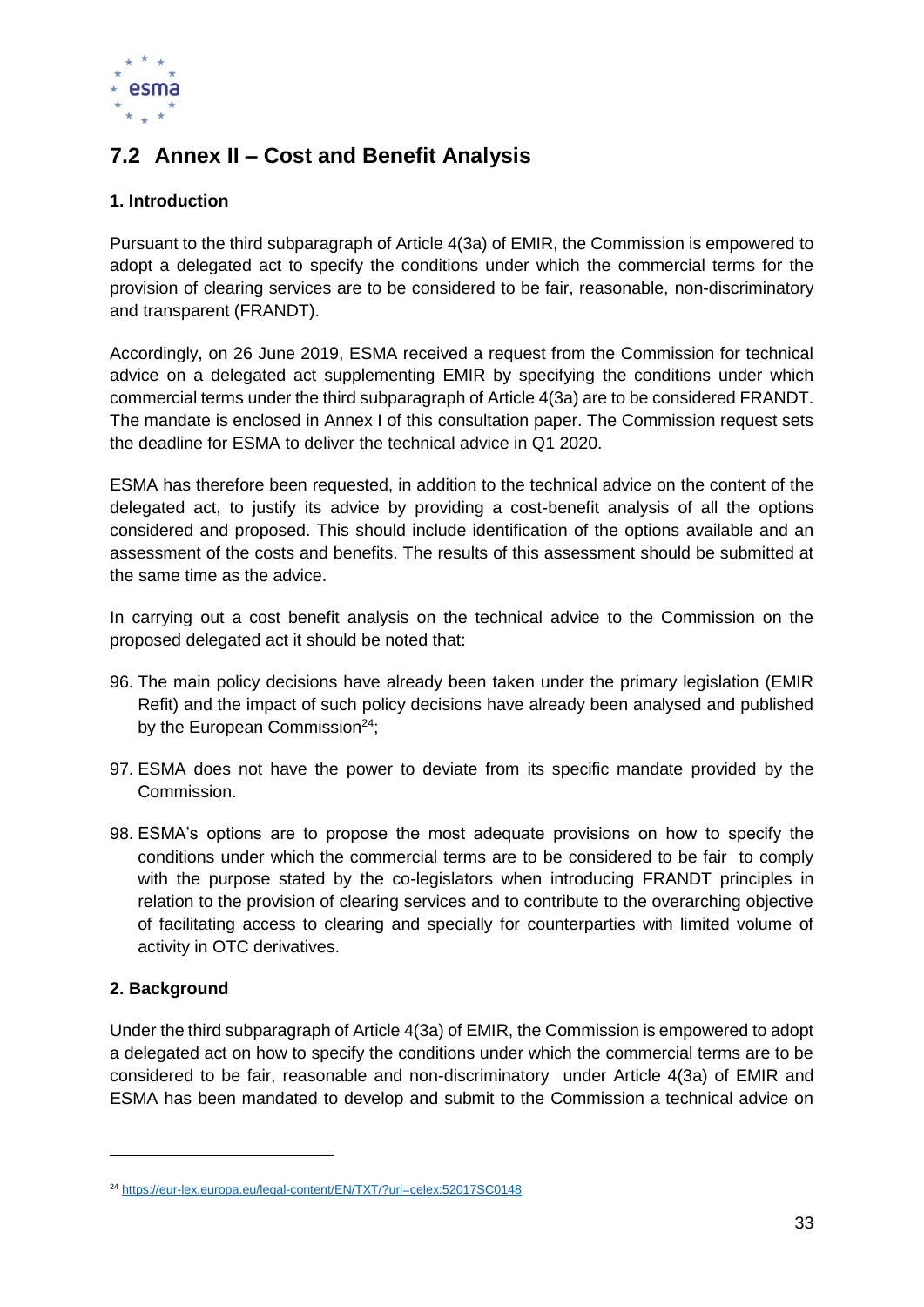

how the Commission may specify the conditions under which commercial terms for the provision of clearing services are to be considered FRANDT.

To comply with this mandate, ESMA assessed various approaches considering different levels of disclosure and standardisation, to contribute on one hand, to an increased access to central clearing and on the other hand, to ensure the new requirements would not be too cumbersome or far reaching for the clearing service providers to comply with. The conditions and requirements defining FRANDT commercial terms spans over a wide range of considerations and are a combination of legal, operational, risk and technological components that ESMA proposes as parameters to be assessed when analysing commercial terms for the provision of clearing services.

### **3. Policy Options**

Considering that the mandate to ESMA form the Commission is to provide technical advice on the conditions to be considered FRANDT under Article 4(3a) of EMIR, ESMA analysed different levels of requirements in defining such conditions.

### **4. Cost benefit analysis**

Below are the different options considered by ESMA on how to specify the conditions under which commercial terms for the provision of clearing services are to be considered FRANDT and the cost and benefit impacts of each of the options.

| <b>Specific objective</b>                       | Facilitate access to central clearing through specifying the<br>conditions that are to be considered when providing clearing<br>services either directly (clearing members) or indirectly (clients of<br>clearing members providing clearing services) under FRANDT<br>compliant commercial terms and for the purpose of increasing<br>access to central clearing primarily for counterparties with limited<br>volume in cleared OTC derivatives.                      |
|-------------------------------------------------|------------------------------------------------------------------------------------------------------------------------------------------------------------------------------------------------------------------------------------------------------------------------------------------------------------------------------------------------------------------------------------------------------------------------------------------------------------------------|
| <b>Policy option 1</b>                          | To establish limited conditions with requirements under which<br>commercial terms are to be considered, merely supplementing the<br>current framework with some limited conditions, for example in<br>relation to transparency of commercial terms. This option could be<br>justified by the view that FRANDT is already, in the main parts,<br>covered by the current legislation and there is no need for<br>additional requirements to increase access to clearing. |
| How would this option<br>achieve the objective? | This option would probably result in a very limited added value,<br>probably increasing access to clearing slightly but this would be<br>due to the wide range of actions taken lately within EU, but without<br>adressing concerns raised at different working groups or in policy<br>papers on the accessability to clearing services. Therefore, this                                                                                                               |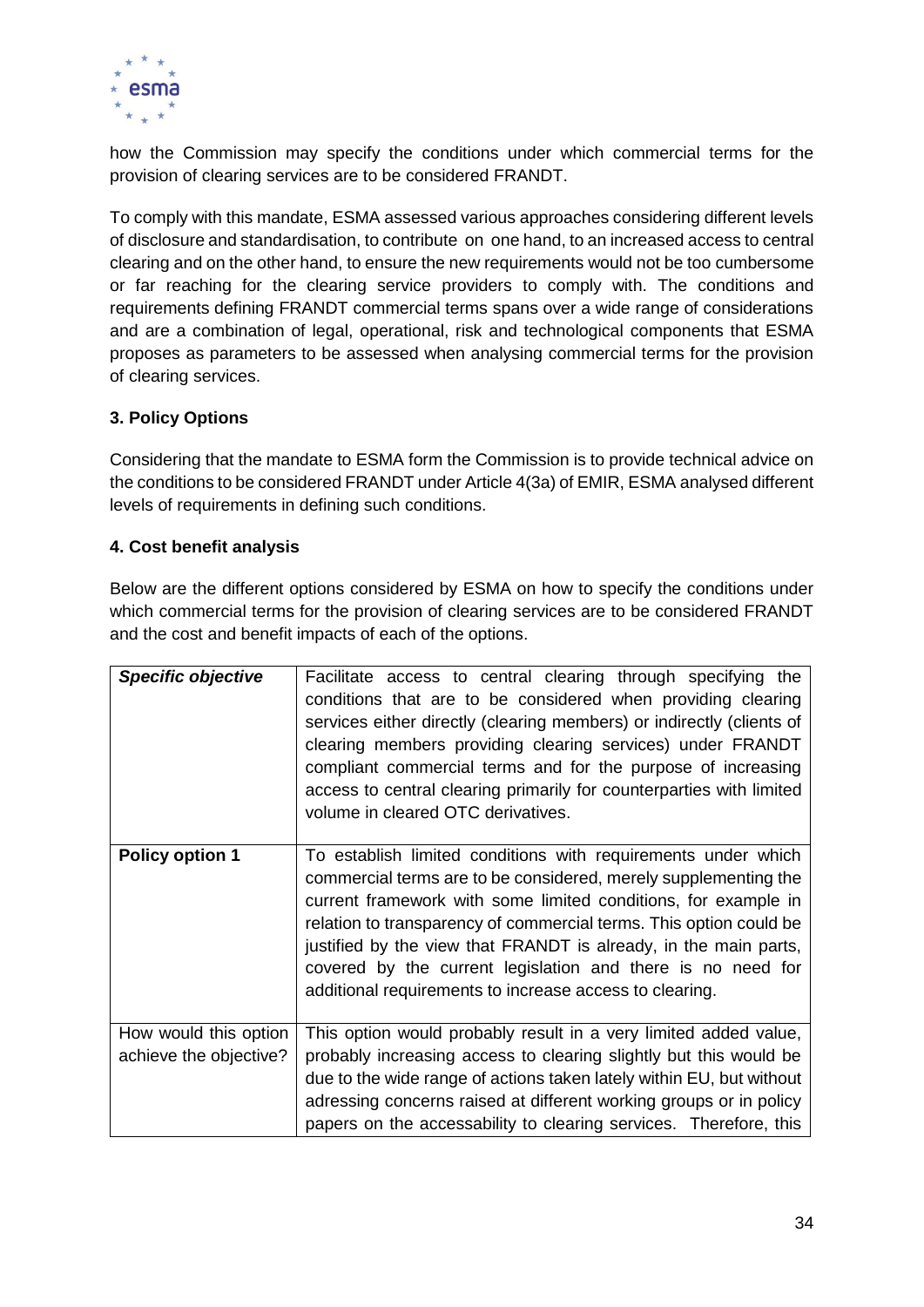

|                                                                                                                                            | option would most likely not further contribute to facilitate access<br>to central clearing.                                                                                                                                                                                                                                                                                                                                                                                                                                                                                                                                                                                                                                                                                                                                                             |
|--------------------------------------------------------------------------------------------------------------------------------------------|----------------------------------------------------------------------------------------------------------------------------------------------------------------------------------------------------------------------------------------------------------------------------------------------------------------------------------------------------------------------------------------------------------------------------------------------------------------------------------------------------------------------------------------------------------------------------------------------------------------------------------------------------------------------------------------------------------------------------------------------------------------------------------------------------------------------------------------------------------|
| <b>Policy option 2</b>                                                                                                                     | To specify the conditions to be considered FRANDT by<br>establishing a principle-based approach based on the existing<br>requirements under EMIR, but which further specifies and<br>facilitates comparability of the information disclosed, adresses the<br>process of onboarding clearing clients and encoraging further<br>standardisation of contractual terms.                                                                                                                                                                                                                                                                                                                                                                                                                                                                                      |
| How would this option<br>achieve the objective?                                                                                            | This option would build on the existing EMIR requirements<br>introducing elements of harmonisation and standardisation. This<br>approach<br>would<br>provide<br>for<br>principle-based<br>minimum<br>requirements on legal, operational, risk and technology aspects.                                                                                                                                                                                                                                                                                                                                                                                                                                                                                                                                                                                    |
| <b>Policy option 3</b>                                                                                                                     | To specify the conditions to be considered FRANDT by<br>establishing a prescriptive format and content of the contractual<br>and commercial terms for providing clearing services, unifying the<br>risk parameters, the technological minimum requirements and the<br>contractual and commercial terms used by clearing service<br>providers.                                                                                                                                                                                                                                                                                                                                                                                                                                                                                                            |
| How would this option<br>achieve the objective?                                                                                            | This option would provide for a higher degree of comparability of<br>commercial terms but could have unintended consequences<br>making the process of onbording and providing clearing services<br>disproportionatelly burdensome.                                                                                                                                                                                                                                                                                                                                                                                                                                                                                                                                                                                                                       |
| Which policy option is<br>the preferred one?                                                                                               | Option 1 does not introduce added value to the pre-Refit<br>framework, where disclosure is already a requirement. Option 3<br>would risk a disproportionately burdensome process that could<br>have a negative impact on the freedom of contract of market<br>participants and result in less access to clearing if envisaged by<br>clearing providers as too burdensome. For that reason, the policy<br>option 2 is the most appropriate and proportionate approach to<br>apply in specifing the conditions to apply in the determination of<br>FRANDT compliant commercial terms and finding a balance<br>between being too granular and prescriptive and not acheiving the<br>objective of contributing to increase access to clearing by<br>facilitatating the process of onboarding clearing clients and the<br>overall access to central clearing. |
| Is the policy chosen<br>within<br>the<br>sole<br>responsibility<br>of<br>ESMA? If not, what<br>other<br>body<br>is<br>concerned / needs to | ESMA is only providing a technical advice to the Commission<br>which has the liability to define which option to choose for its<br>Delegated Act.                                                                                                                                                                                                                                                                                                                                                                                                                                                                                                                                                                                                                                                                                                        |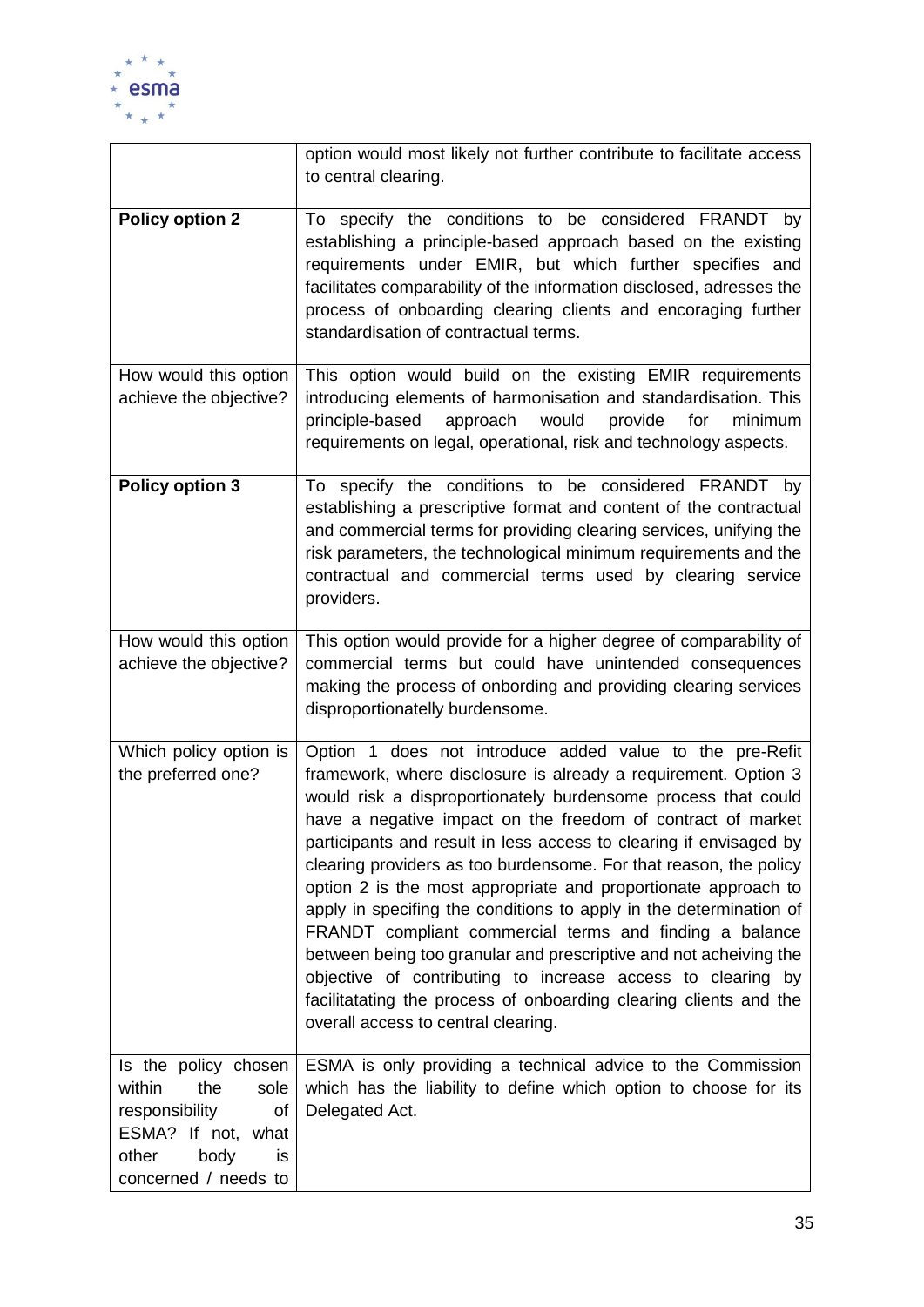

| be         | informed | <b>or</b> |
|------------|----------|-----------|
| consulted? |          |           |
|            |          |           |

| Impacts of the proposed policies: |                                                                                                                                                                                                                                                                                                                                                                                                                                                                                                |  |  |
|-----------------------------------|------------------------------------------------------------------------------------------------------------------------------------------------------------------------------------------------------------------------------------------------------------------------------------------------------------------------------------------------------------------------------------------------------------------------------------------------------------------------------------------------|--|--|
| <b>Policy option 1</b>            |                                                                                                                                                                                                                                                                                                                                                                                                                                                                                                |  |  |
| <b>Benefits</b>                   | The benefits of this option would be limited as the regulatory<br>framework of EMIR before Refit already mandates transparency<br>requirements for certain aspects included in the commercial terms<br>and therefore, additional transparency requirements would not<br>represent an innovation that could facilitate access to clearing.                                                                                                                                                      |  |  |
| Regulator's costs                 | Regulators would bear similar costs than today and should<br>supervise compliance with the transparency conditions (the<br>existing requirements before Refit and the additional ones),<br>however the supervisory work would have a limited impact in<br>facilitating access to central clearing.                                                                                                                                                                                             |  |  |
| Compliance costs                  | The costs for clearing service providers will be similar to the costs<br>of clearing service providers today to comply with the already<br>existing transparency requirements and probably<br>without<br>contributing to further facilitate access to central clearing.                                                                                                                                                                                                                        |  |  |
| <b>Policy option 2</b>            |                                                                                                                                                                                                                                                                                                                                                                                                                                                                                                |  |  |
| <b>Benefits</b>                   | It would ensure a certain level of granularity in the information to<br>be disclosed and would allow clearing clients to compare such<br>information while leaving room for market competition and freedom<br>to contract. Clear visibility of the steps for the onboarding process<br>and the standarisation where possible of contractual terms would<br>enhance trust between the parties, reduce the timings to set up<br>clearing arrangements and facilitate access to central clearing. |  |  |
| Regulator's costs                 | The costs for regulators would be similar to the existing<br>requirements under EMIR, where regulators have to supervise<br>compliance of the transparency requirements and, at the same<br>time, the standardisation of contractual terms would faciliate<br>suprevisory activity.                                                                                                                                                                                                            |  |  |
| Compliance costs                  | The costs for clearing service providers would be similar or slightly<br>higher to the costs today to comply with the already existing<br>transparency requirements. Clearing service providers would keep<br>their own practices and only adapting them where necessary. The<br>introduction of the policy option 2 would not represent a major cost                                                                                                                                          |  |  |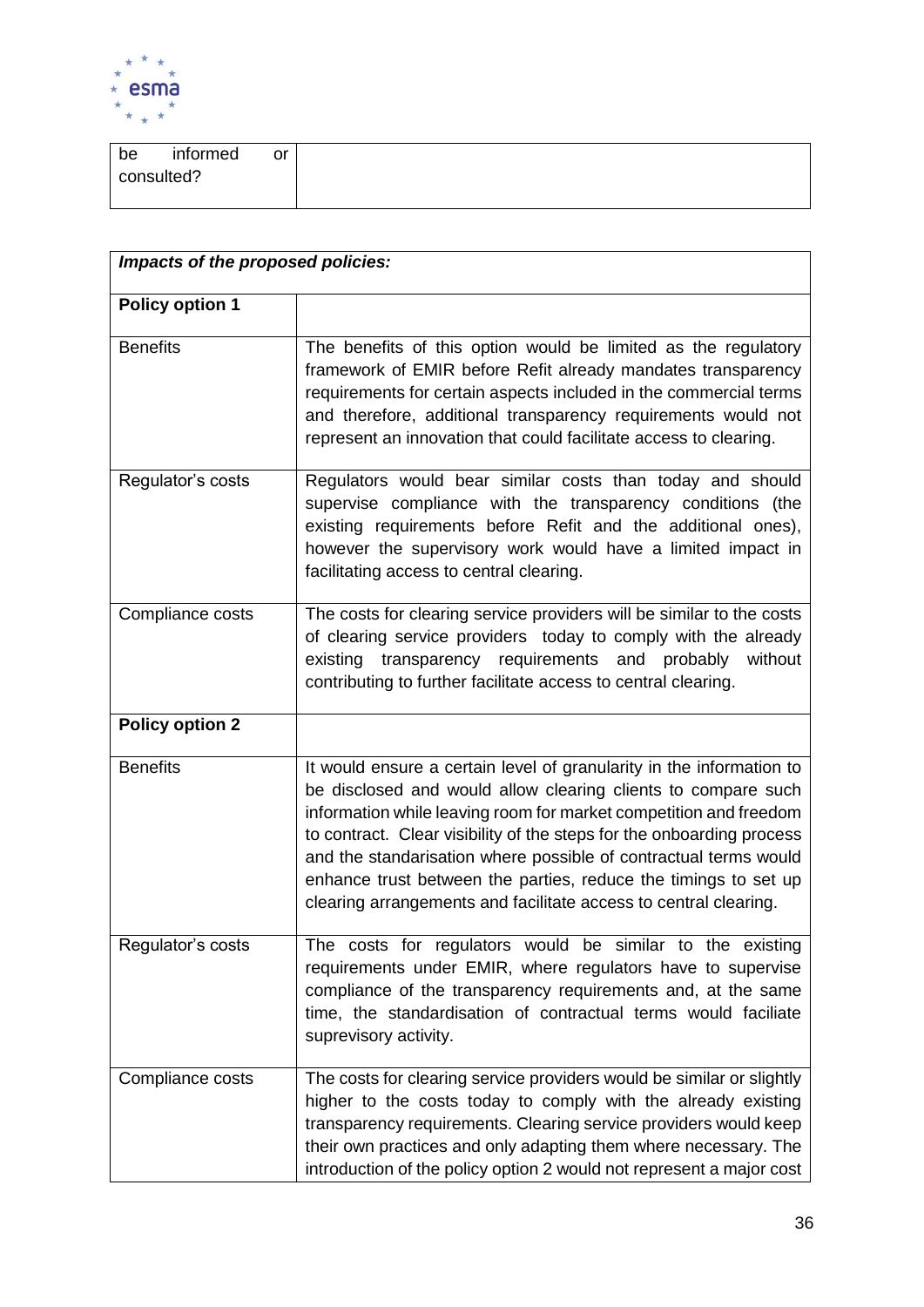

|                        | as it codifies, to a certain extent, many of the existing market<br>practices.                                                                                                                                                                                                                                            |
|------------------------|---------------------------------------------------------------------------------------------------------------------------------------------------------------------------------------------------------------------------------------------------------------------------------------------------------------------------|
| <b>Policy option 3</b> |                                                                                                                                                                                                                                                                                                                           |
| <b>Benefits</b>        | It will ensure a high degree of comparability across offerings of<br>clearing services by unifying all conditions to offer clearing services<br>taking into account the risk, legal, technological and operational<br>elements.                                                                                           |
| Regulator's costs      | The costs for regulators could be higher than for the option 1 and<br>option 2 as the requirements would be much more prescriptive but<br>possibly easier to supervise. However, there is a regulatory risk of<br>hindering competition and making the provision of clearing<br>services too burdensome and unattractive. |
| Compliance costs       | The costs for clearing service providers will be higher with this<br>option because clearing service providers would have to change<br>the way in which the are offering clearing services and would have<br>to adapt their processes.                                                                                    |

**Q. 5: Do you identify other benefits and costs not mentioned above associated to the proposed approach (option 2)? If you advocated for a different approach, how would it impact this section on the impact assessment? Please provide details.**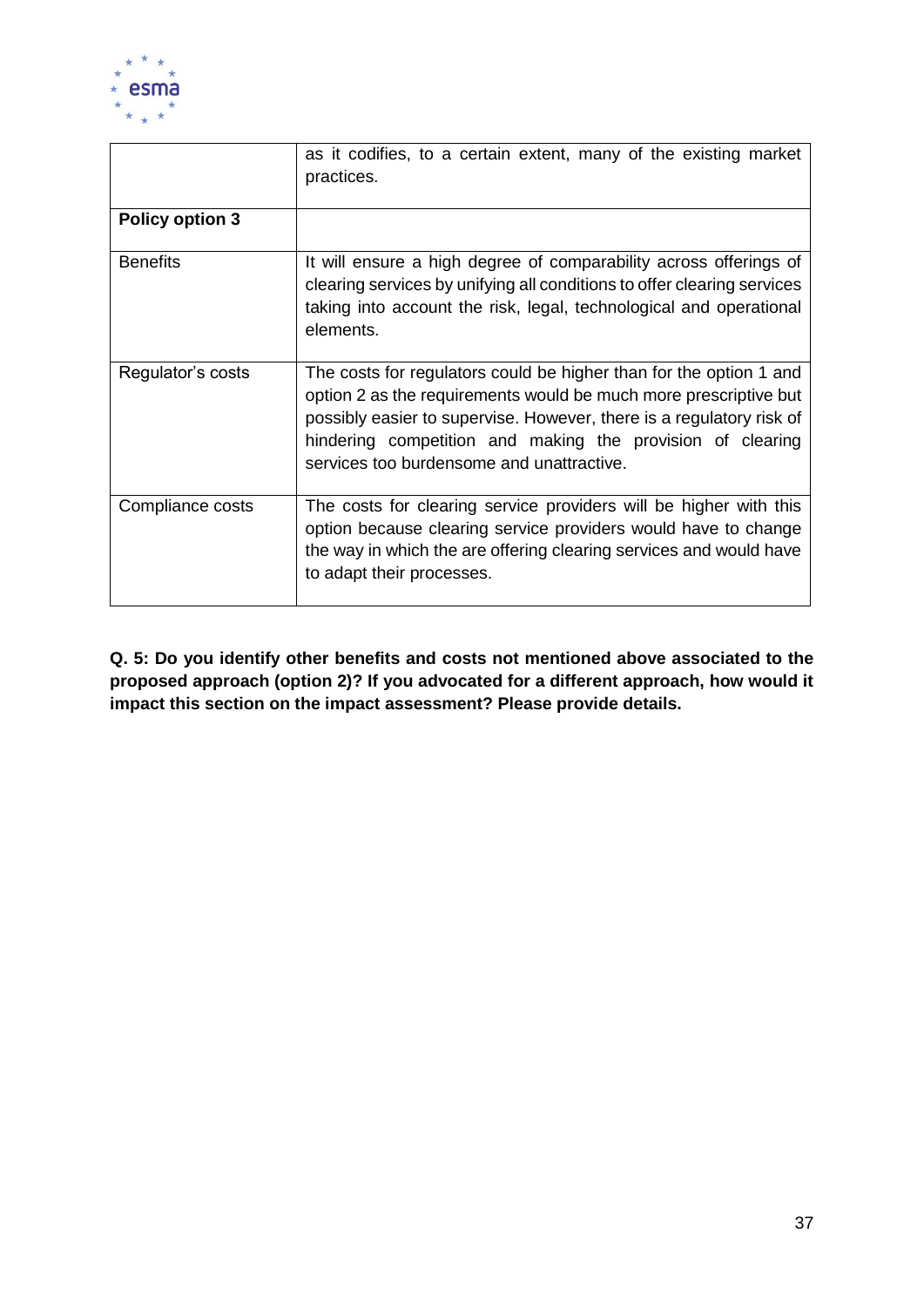

### <span id="page-37-0"></span>**7.3 Annex III – Summery of Questions**

Q. 1: Do you generally agree with the approach on transparency and how to publicly disclose fees and commercial terms and other conditions? Please elaborate and if you disagree with any specific requirement, please suggest alternative ones. You can also suggest additional ones.

Q. 2: Do you generally agree with the elements to be taken into consideration in the commercial terms for the provision of clearing services? Please elaborate and if you disagree with any specific element, please suggest alternative ones. You can also suggest additional ones.

Q. 3: Do you generally agree with the suggestions to assist in facilitating access to clearing services? Do you generally agree with the requirements listed to ensure prices are fair, proportionate and non-discriminatory? Please elaborate and if you disagree with any specific element, please suggest alternative ones. You can also suggest additional ones.

Q. 4: Do you generally agree with the proposed elements regarding the risk control criteria? Please elaborate and if you disagree with any, please suggest alternative or additional ones.

Q 5: Do you identify other benefits and costs not mentioned above associated to the proposed approach (option 2)? If you advocated for a different approach, how would it impact this section on the impact assessment? Please provide details.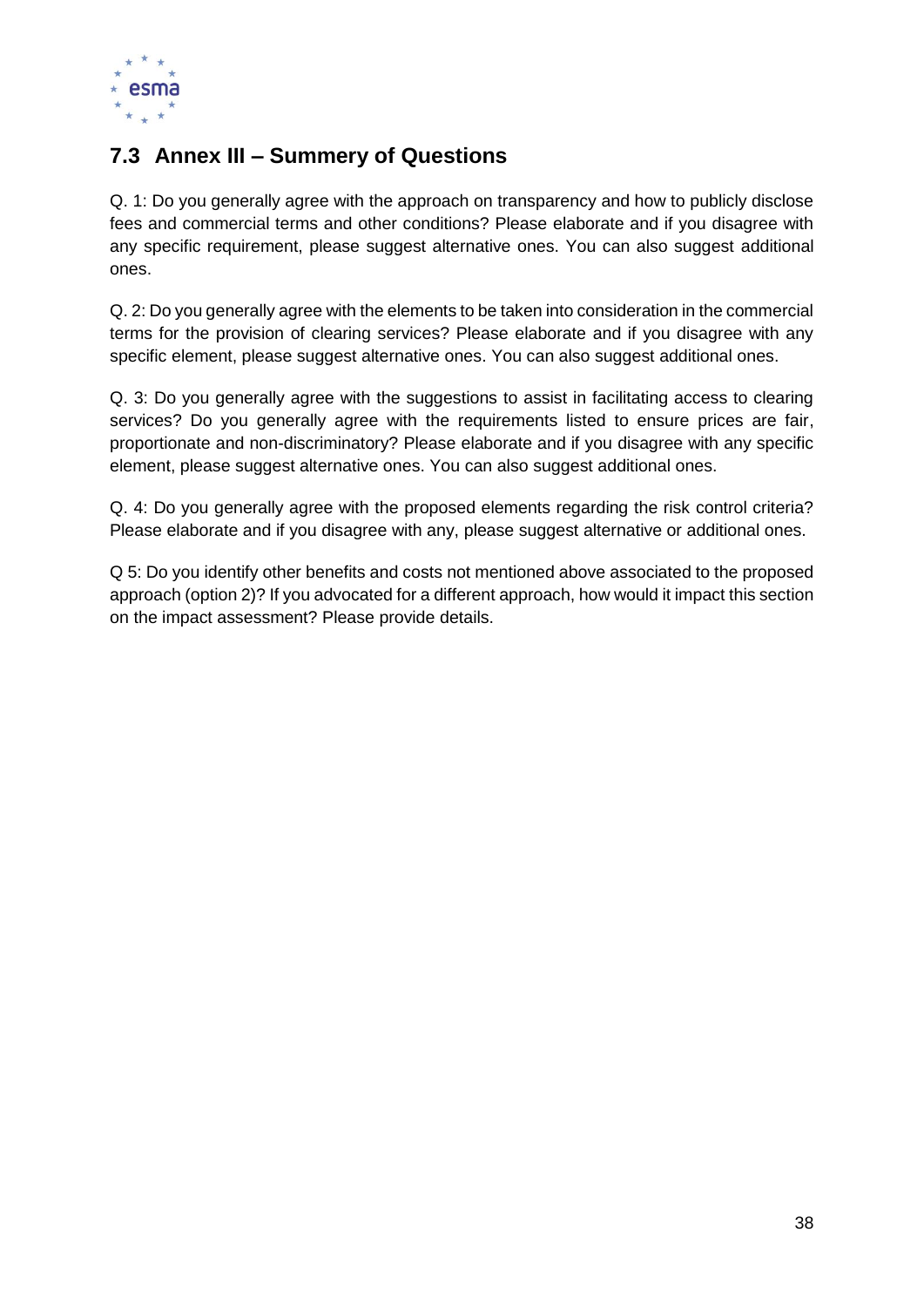

### <span id="page-38-0"></span>**7.4 Annex IV Draft technical advice to specify FRANDT**

This annex presents an illustration of the draft technical advice on how to specify conditions under which the commercial terms under which clearing services are provided are to be considered fair, reasonable, non-discriminatory and transparent (FRANDT), which could be transposed in the Commission's Delegated Act:

Article 1

Public disclosure of information

1. For the purpose of specifying the conditions under which the commercial terms referred in Article 4(3a)(a)-(d) of Regulation (EU) 648/2012 are to be considered to be fair, reasonable, non-discriminatory and transparent, the following non-exhaustive list of aspects shall be taken into consideration:

- (a) the onboarding process;
- (b) risk control criteria and categorisation of clients;
- (c) standard contractual terms for the provision of clearing services;
- (d) technological requirements;
- (e) fees structures; and
- (f) additional services.

2. Clearing service providers shall publicly disclose all the information related to Article 2(1)(a)- (f) of this Delegated Act and make it freely accessible and available on their website according to the relevant provisions in Articles 2 to 6.

### Article 2

### Onboarding process

1. Clearing service providers shall publicly disclose and clearly display on their websites all the steps and information in relation to their onboarding process to provide visibility on the onboarding process and allow clearing clients to assess the different steps to undertake and the requirements to fulfil in order to become a clearing client to the clearing service provider. The information shall be collected at a separate webpage (within their website) and it shall be easy to access, clearly marked with the word "Onboarding procedures and requirements to clear" and the information shall be complete. The information shall include at least the following information:

(a) a description of the process for onboarding;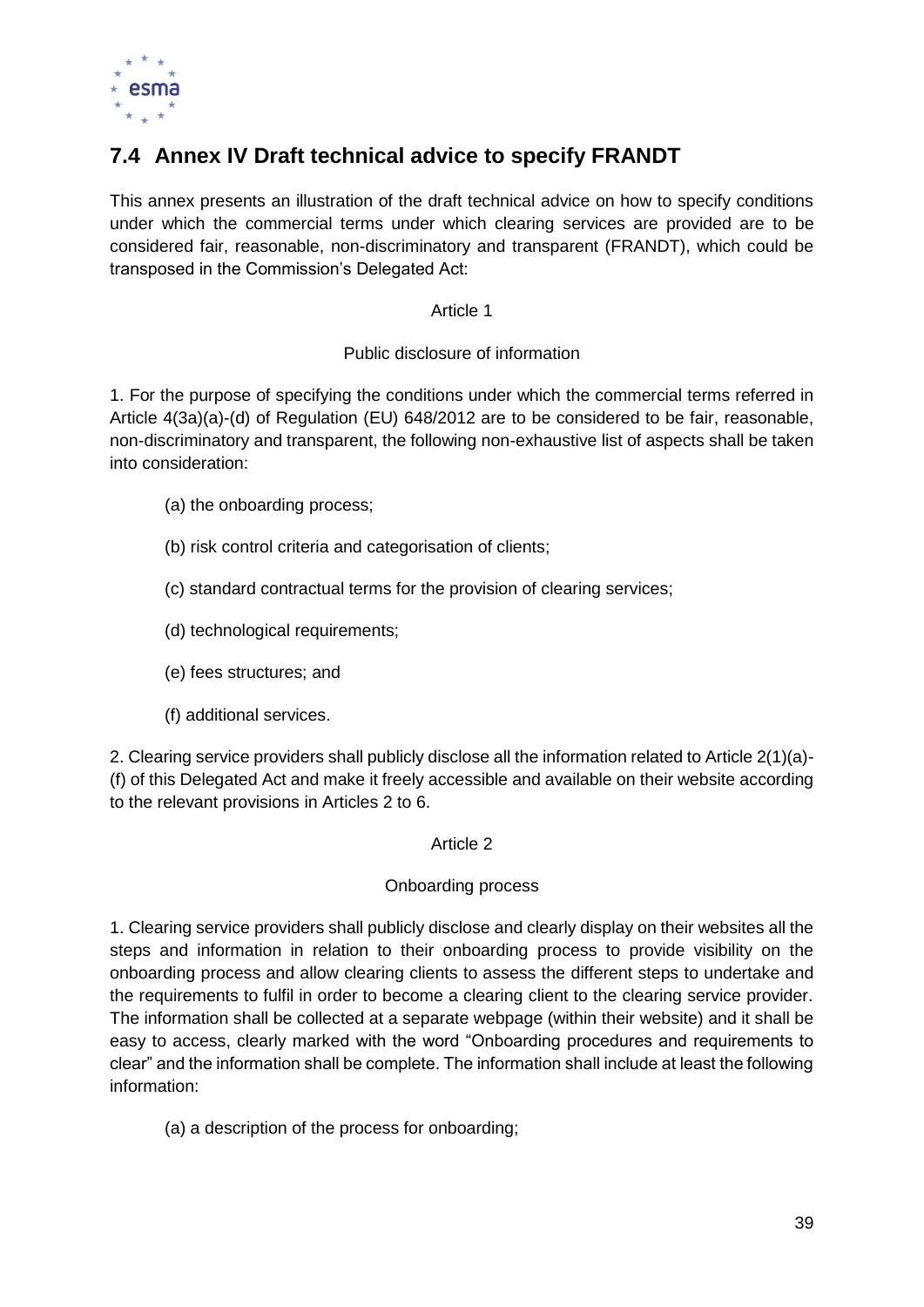

(b) an action list for onboarding, clearly listing the different steps the clearing client will have to take within the onboarding process;

(c) the document set containing all standard contractual terms relevant for different services;

(d) cost of the onboarding and registration process as further specified under Article 6;

(e) fee lists setting out the fees for the different services offered by the clearing service provider separated by client clearing categories in a format as required by Article 6;

(f) expected timeline from application to the clearing client has completed the onboarding process and may use the services as covered by the contractual terms;

(g) the scope of the services offered;

(h) the main aspects of the clearing service providers client clearing categorisation according to Article 3;

(i) minimum technological requirements as required by Article 5; and

(j) the applicable margin model.

2. As part of the onboarding process, clearing service providers shall assess clearing clients applying to clear through the clearing service provider against the risk control criteria. According to its pre-defined and publicly disclosed client clearing categorisation criteria under Article 3, the clearing service provider shall assign a category and shall communicate it to the relevant clearing client within the initial phase of the onboarding process.

3. The onboarding process shall avoid unjustified and unproportionate on-boarding requirements and a clearing service provider shall carefully design any procedural steps and different deadlines for deliveries to ensure they are not unreasonable or disproportionately costly or cumbersome for the clearing client.

4. Unless agreed by the parties, the contractual terms agreed at the time of onboarding should remain applicable throughout the life of the contract except where the clearing service provider changes the client clearing categorisation according to Article 3 of this Delegated Act or when a change to the contract terms are required by applicable law or the rules of the CCP.

Article 3

Risk control criteria and categorisation of clients

1. Clearing service providers shall publicly disclose the risk control criteria used to assess the risk profile of clients applying to clear through the clearing service provider. Based on the risk control criteria, clearing service providers shall define different categories in which to classify clearing clients according to their risk profile. Detailed information on the factors considered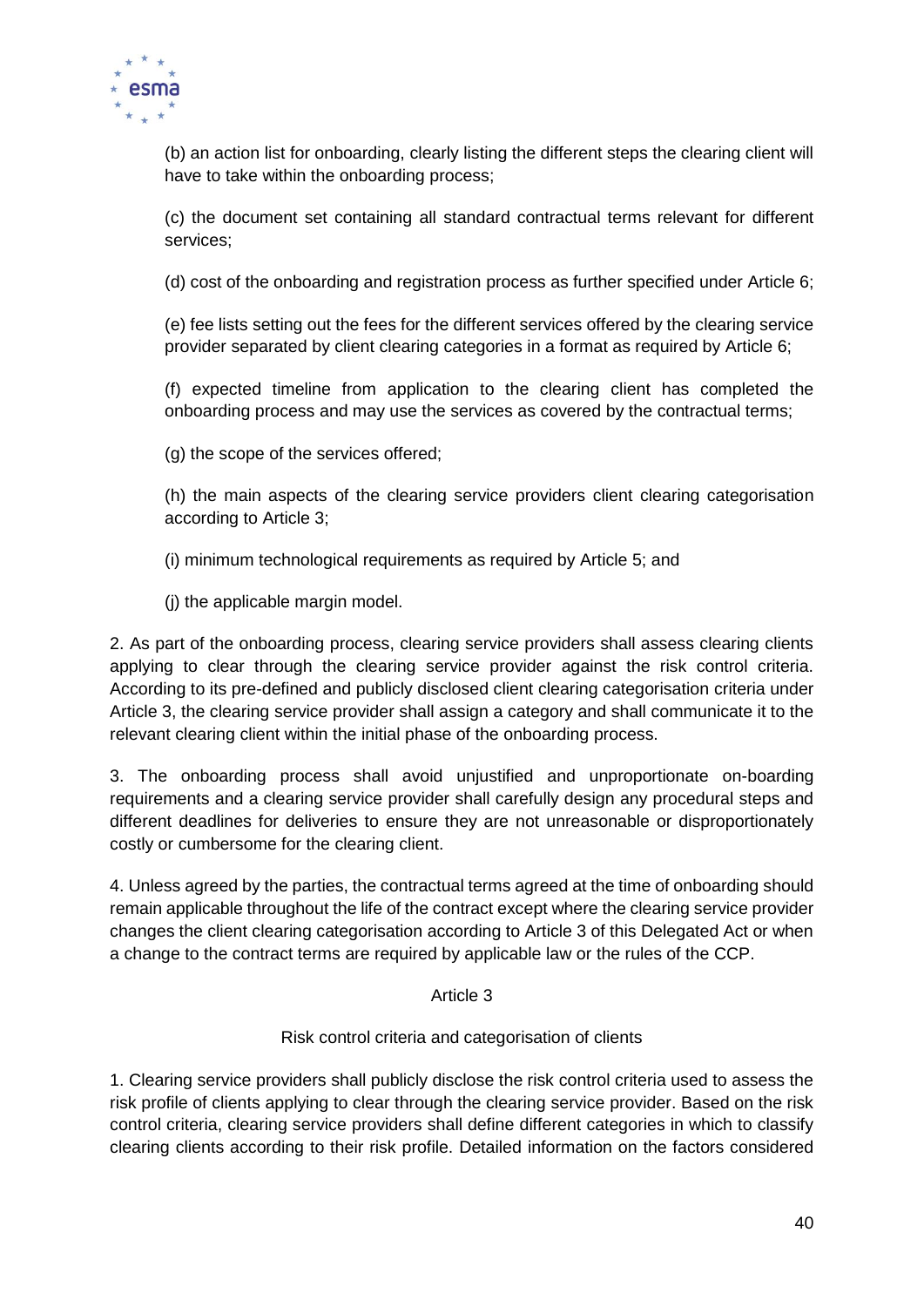

and for which purpose they are assessed in the determination of the client clearing categorisation shall be publicly disclosed.

2. The clearing service provider may consider the following non-exhaustive list of aspects in relation to identifying its risk control criteria:

- (a) credit strength;
- (b) internal risk control systems;
- (c) trading strategy;

(d) payment systems, liquidity and arrangements to ensure a timely transfer of assets, cash or margin;

(e) systems settings to respect any maximum trading limit agreed;

(f) collateral management including access to eligible collateral;

(g) operational resources; and

(h) any involvement in a breach of rules ensuring the integrity of financial markets, such as money laundering, market abuse or financial crime.

3. Clearing service providers shall assess and communicate the category clearing clients are assigned. Any subsequent change to the category of a client shall be justified in writing detailing the reasons for the category change and detailing the risk factors used and the respective assessment of such risk factors by the clearing service provider in its decision to change its initial categorisation of the clearing client.

#### Article 4

#### General contractual terms

1. Clearing service providers shall publicly disclose the general standard contract terms under which they provide clearing services, presented in clearly divided sections, including scope and definitions, information, relationships between clearing service provider and client, termination and default provisions.

2. The fair, reasonable and non-discriminatory contractual terms should be standardised and applied to all the clearing clients within the same client clearing categorisation in a nondiscriminatory manner.

3. The general standard contract terms may be complemented by schedules and annexes to cater for amendments, election or additions to the standardised contract terms where justified by credit risk or other business requirements. The annexes shall include pre-defined sets of elections but may also contain contract terms only relevant to the clearing client, however such additional contract terms shall be reasonable and justified. The provisions under the general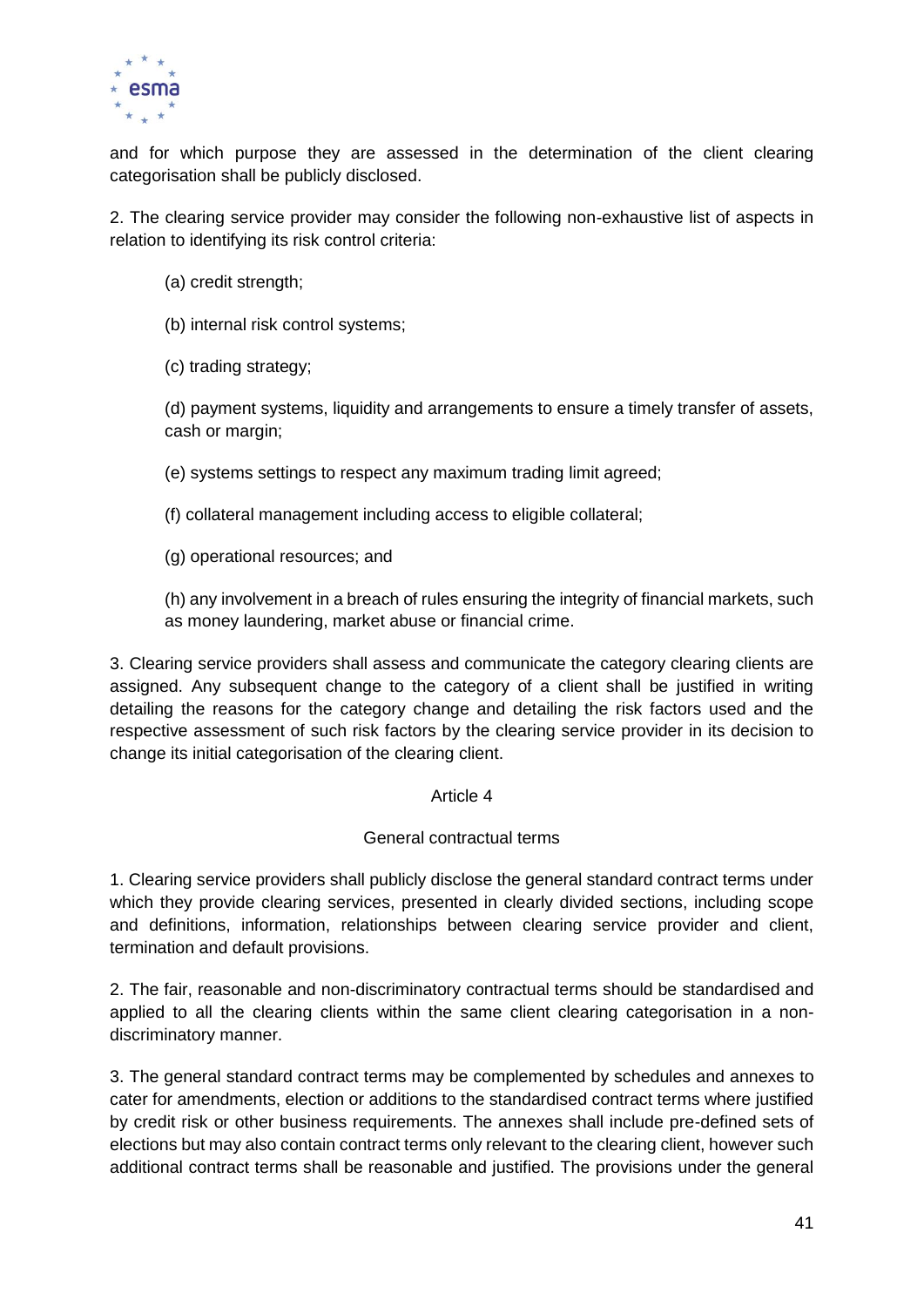

standard contract terms, in the schedule and in the annexes should avoid resulting in provisions that are overlapping or contradictory. Contractual terms shall also avoid termination notice periods shorter than 6 months unless such period is reasonable and justified.

4. Where the contract terms include jurisdictionally mandated requirements, the contract shall explicitly include the content of such provisions and avoid simply referencing them. To the extent contract terms do not derive from regulatory requirements, this should be stated in the contract terms and an explanation should be provided.

5. Changes to commercial terms including fees, shall be reasonable, justified and applied equally to all clearing clients within the same client clearing categorisation, to the extent possible. The parties shall not change the commercial terms unilaterally, except where agreed by the parties or where they derive directly from a change in the applicable regulation or the rules of the relevant CCP. In such case, the changes shall be communicated (where possible) with sufficient notice period and with the justification for the change clearly provided.

Article 5

### Technological requirements

1. Clearing service providers shall publicly disclose on their websites the technological requirements needed to onboard clearing clients and for the provision of clearing services with justification of the requirements for the particular services offered.

2. Clearing service providers should distinguish different levels of technology requirements for services with different levels of complexity, offering the possibility to access clearing for simple and standardised products with a simplified technological setup.

3. Any technological requirements associated to the provision of additional services should be clearly separated from the offering of clearing services. Such requirements should be publicly disclosed in accordance with Article 6(8).

#### Article 6

### Fees Structure

1. Clearing service providers shall publicly disclose the total set of fees for providing clearing services separated by the different fees charged per service and per type of client clearing categorisation.

2. Fees and price lists should be complete, detailed and presented in a clear manner that allows clearing clients to easily understand and compare the fees applying to the offered clearing service.

3. Clearing service providers shall determine the price structure that best suits their business model but shall disclose the fees to increase transparency and facilitate comparability across offerings of clearing services.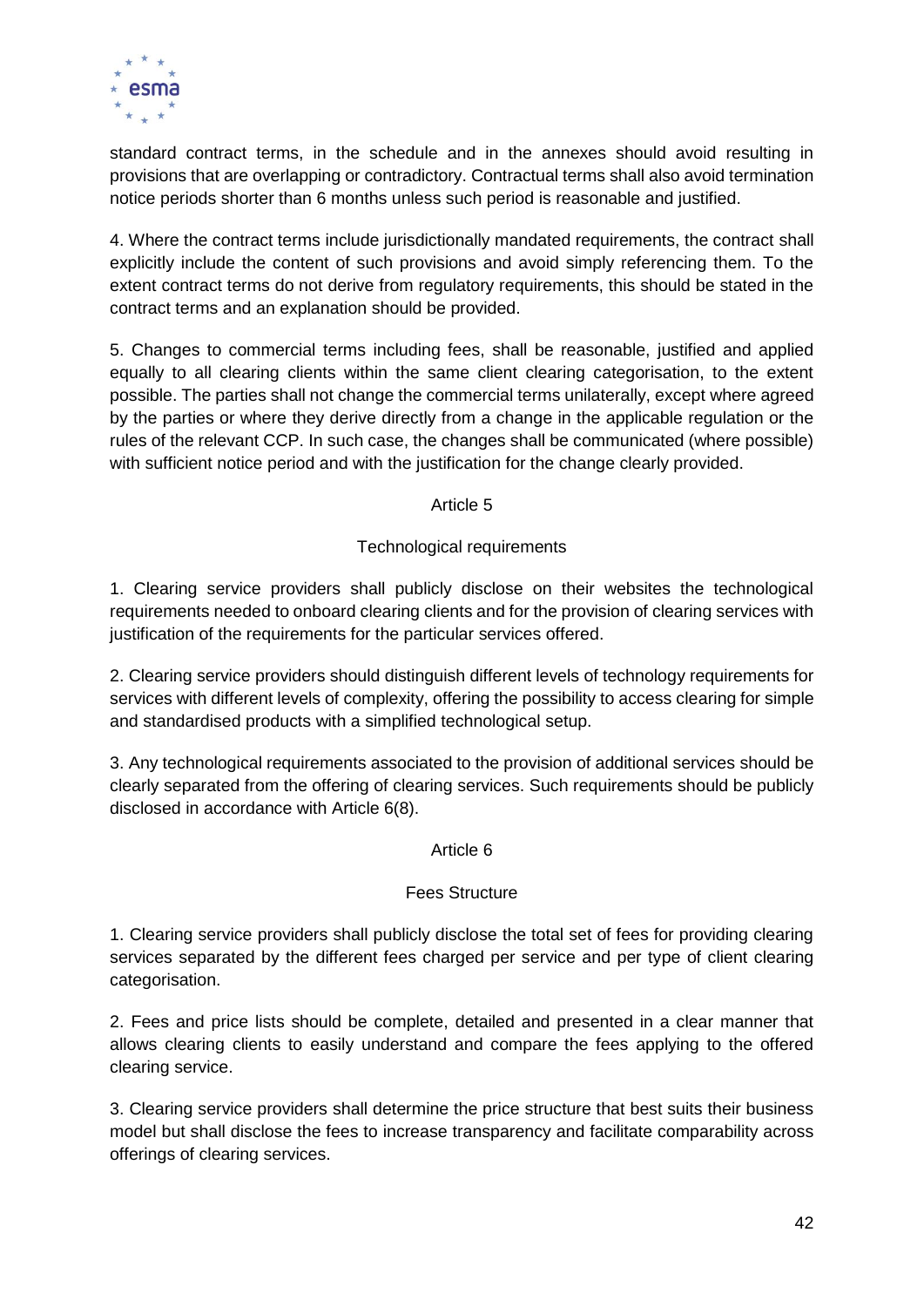

4. Onboarding fees

(a) Onboarding fees shall represent a one-off cost for the clearing client payable at the beginning of the relationship with the clearing service provider.

(b) All fees related to the onboarding process shall be publicly disclosed and freely available on the clearing service provider website.

(c) The disclosure of the onboarding fees may include at least the following;

(i) registration fee;

(ii) fee for the set-up of IT systems at the clearing service provider and where needed at the CCP;

(iii) fee for the initial assessment of the client clearing categorisation.

(d) The amounts of the onboarding fees may depend on the clearing client category in which the clearing service provider categorises the clearing client according to provisions in Article 3.

5. Fixed fees

(a) Fixed fees shall represent the fees that are payable periodically by the clearing client.

(b) The fixed fees shall be clearly publicly disclosed and shall include, at least:

- (i) annual fixed or minimum revenue fees;
- (ii) fees to cover IT infrastructure costs;

(iii) fees for the maintenance of the different types of accounts (i.e. omnibus segregated account (OSA), individual segregated amount (ISA), gross omnibus account (GOSA));

(iv) fees for collateral management and transformation.

(c) The amount of the fixed fees will depend on the client clearing category in which the clearing service provider classifies the clearing client, according to provisions in Article 3.

(d) Clearing service providers shall identify within the fixed fees the fees that directly derive from fees charged by the CCP to the clearing service provider.

7. Transaction fees

(a) Transaction fees shall represent and the clearing service providers shall disclose the fee for clearing the asset classes that are subject to the clearing obligation, by